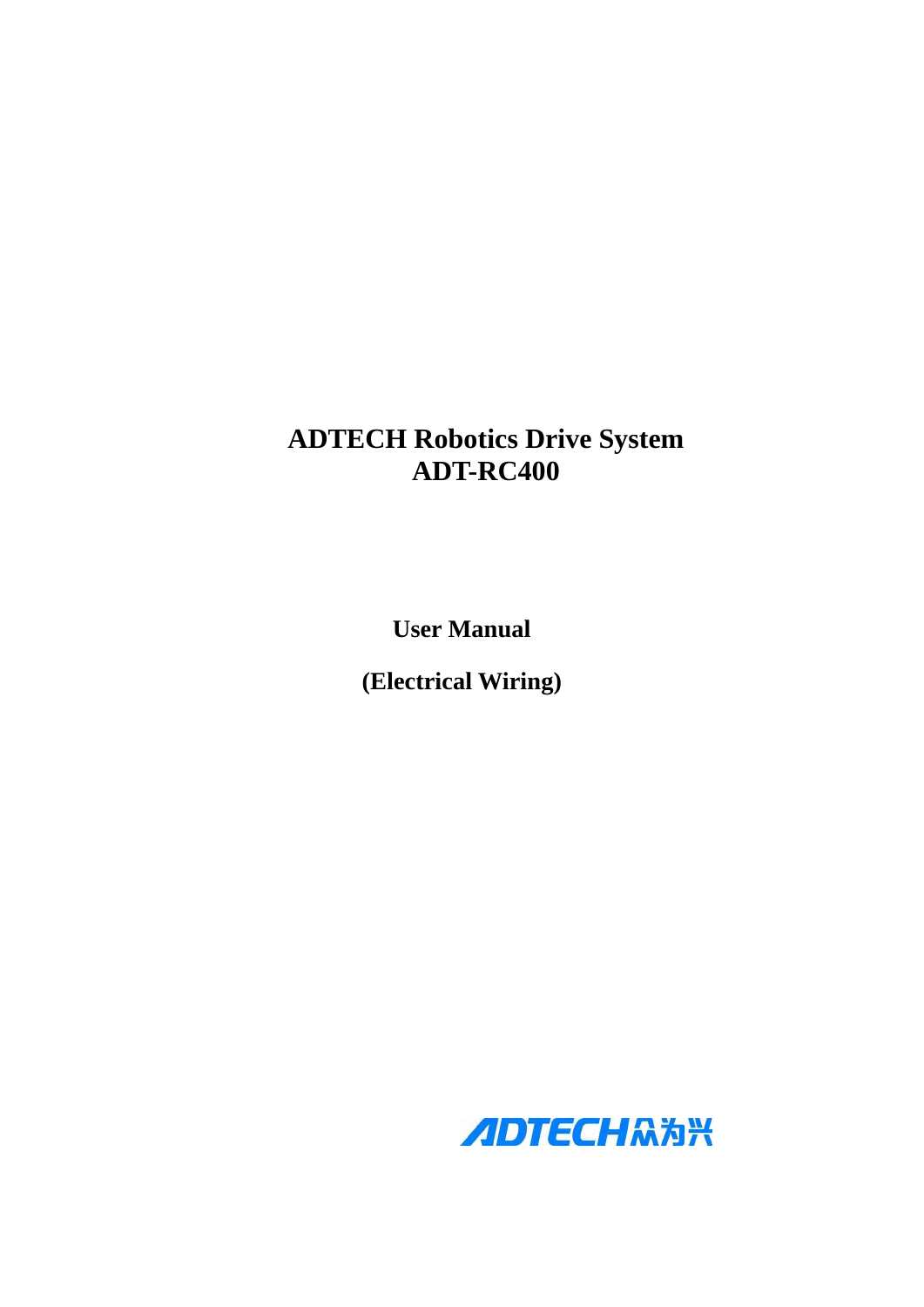

## **Information of manual**

This manual is edited By ADTECH (SHENZHEN) TECHNOLOGY CO., LTD.

The editors of this manual: Ji Peng Yang、Chen Yan.

The version of this manual:  $V1.1.1$ 

## **Copy Right**

All parts of this manual, property right owned by Adtech (Shenzhen) Technology Co.,LTD (hereinafter referred to as) to all, without permission, no unit or individual is not any imitation, copying, copying or translation. Position this guide without warranty of any kind, expressed or implied. As mentioned by this manual or its product information, arising out of, directly or indirectly, information flow, loss of interest or career ending, and its employees will not take any responsibility. In addition, the products and information mentioned in this manual are for reference only, subject to updates without notice.

All rights reserved, do not reproducing.

ADTECH (SHENZHEN) TECHNOLOGY CO., LTD.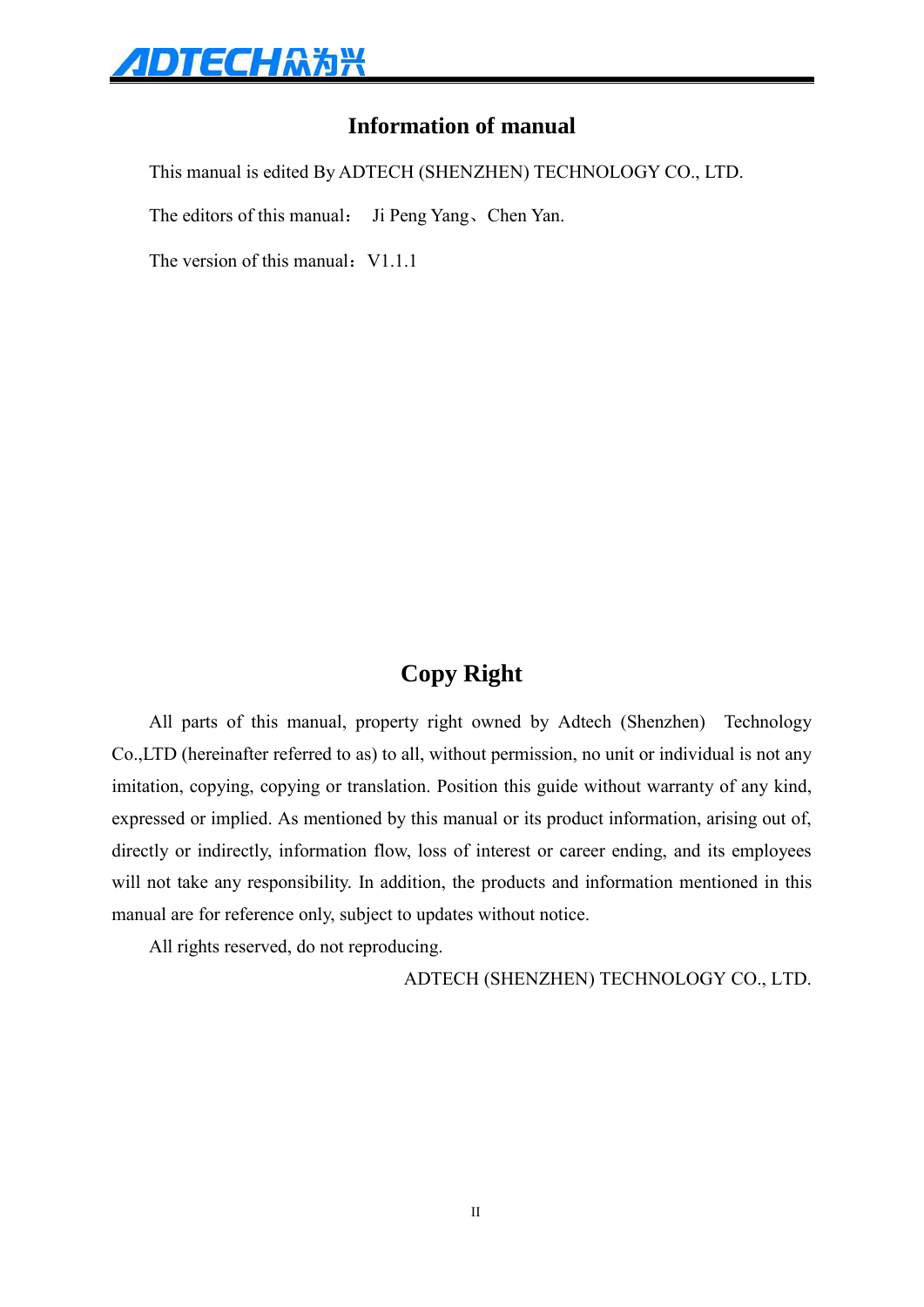

## **Range of manual**

This is the first manual of QC400 drive robotic control system concluding full description, drive control for the initial users, to help users select reasonable motor type; followed this specification for drive control electrical wiring between the machine and the robot in detail.

## **Precautions**

## ※**Transport and storage**

 $\Box$  Product package iteration of no more than six

 $\Box$  It is not available in the product box on the climb, stand or place heavy objects

 $\Box$  Cannot use drag the cables attached to the product or handling products

 $\Box$  No collision, scratching the Panel and display screen

 $\Box$  Product box should avoid wet, dry and the rain

## ※**Opening inspection**

 $\Box$  After opening the packaging please confirm whether you purchased the product

 $\Box$  Check whether the products in transit damage

- $\Box$  Control list identifies whether the part is complete, there is no damage
- $\Box$  Product model, lack accessory or transport damage, please contact with me

## ※**Wiring**

 $\Box$  To participate in connections and inspection personnel must have the appropriate skills for professionals

 $\Box$  Products must be reliable earthling, grounding resistance should be less than 4 ohms; you cannot use the neutral (zero line) instead of ground

 $\Box$  Wiring must be properly and firmly, so as not to lead to product failure or unexpected consequences

 $\Box$  And surge absorption diode must be connected in accordance with the regulations are connected with, otherwise you will damage

 $\Box$  Plug plugs or open the front of the chassis, you must cut off the power supply

#### ※**Maintenance**

- Must cut off the power before repair or replacement of components
- Should check the fault when a short circuit or overload occurs,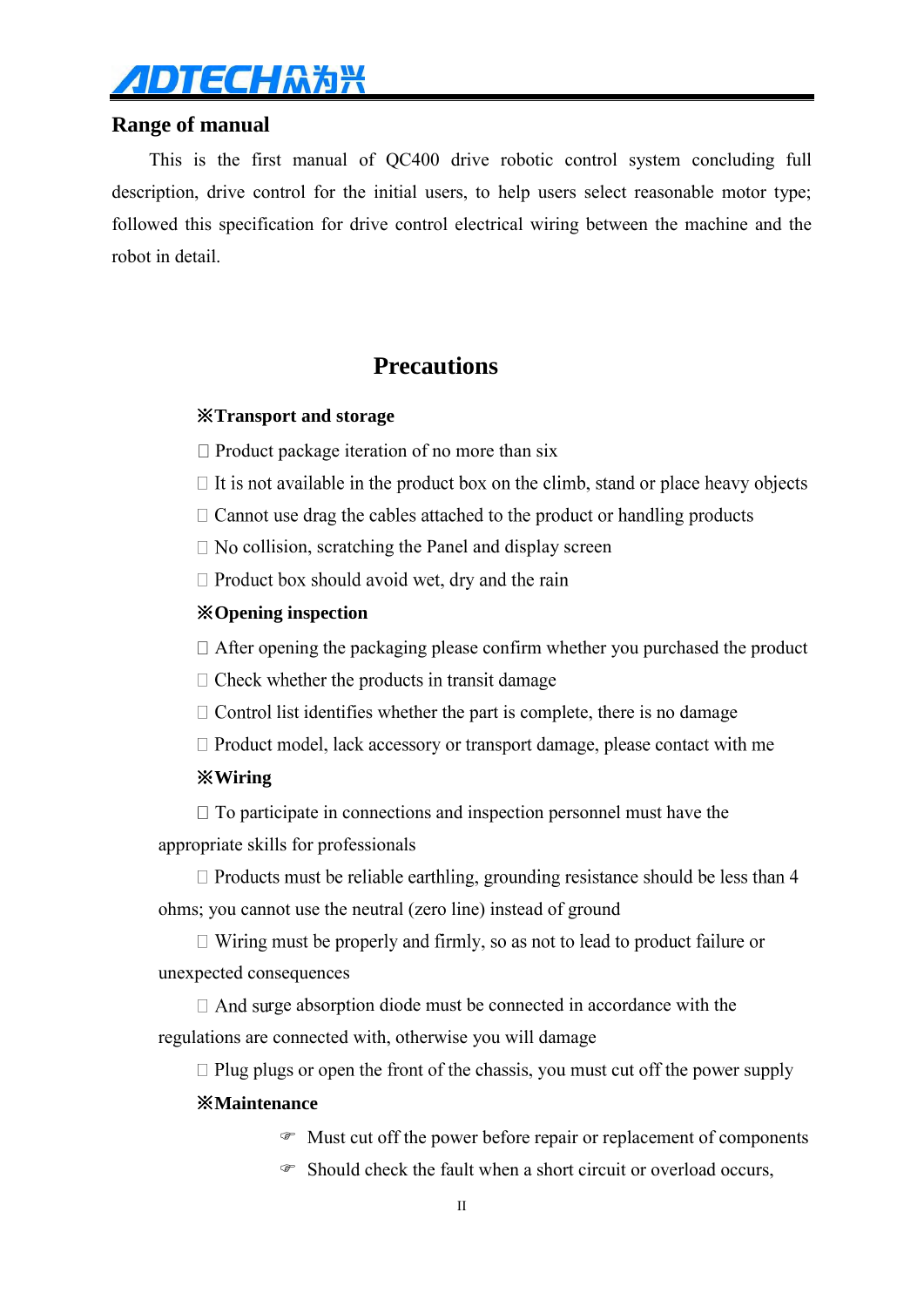# ADTECH众为兴

troubleshooting before they can restart

 Cannot pass off frequently, if required to re-apply after a power failure, separated by at least 1 minute

### ※**Others**

Do not open the Cabinet without permission,

Long when not in use, please cut off the power.

 To pay special attention not to let dust, iron powder into the controllers.

 $\circ$  Output relay if the use of solid state relays shall be freewheeling diode in parallel in the relay coil. Check if the power supply meets the requirements, put an end to the controller is burnt out.

 Life of the controller temperature has much to do with the environment, if the processing temperature is too high, please install the cooling fan. Controller working ambient temperature range between  $0 °C - 60 °C$ .

 To avoid high temperatures, humidity, dust or corrosive gas environments.

Shake strongly to add buffer rubber Rails.

### ※**Maintenance**

Under normal conditions of use (environment conditions: average 30 ℃, load 80%, running 12 hours a day), please press the following items for routine checks and regular checks.

| Daily<br>Check  | Daily  | Recognition of environmental temperature,<br>humidity, dust and foreign bodies<br>There are no abnormal vibrations, |
|-----------------|--------|---------------------------------------------------------------------------------------------------------------------|
| Period<br>`heck | 1 year | Substantial part is loose or not<br>Terminal block damage                                                           |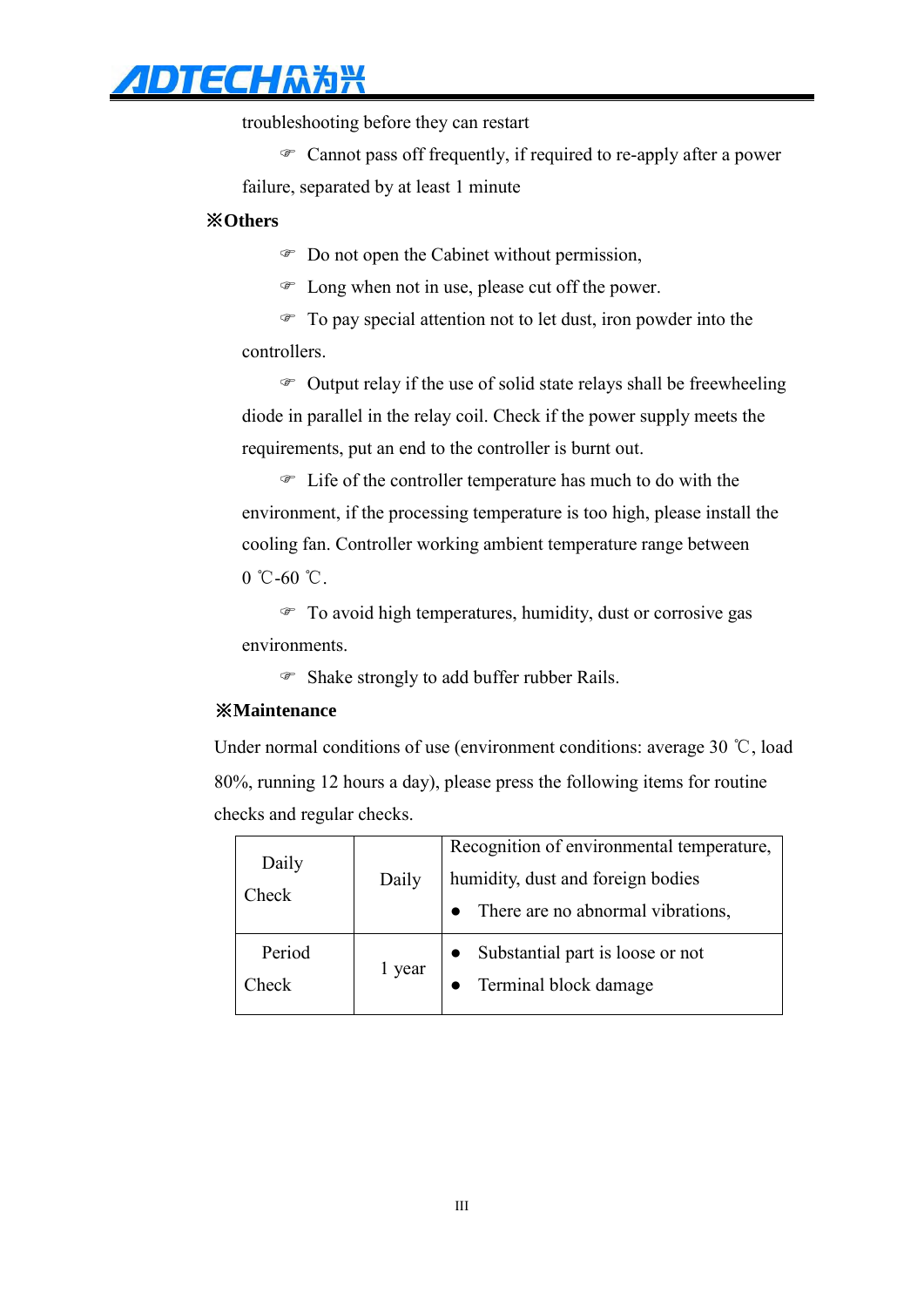Since the robot system is more complex, dangerous. The manual records and security-related precautions, please strictly observe transactions as recorded.

## **Safety Precautions and mark**

| Mark |          | Mark meaning                                                                                                                                 |
|------|----------|----------------------------------------------------------------------------------------------------------------------------------------------|
|      | Danger   | Use wrongly, it will lead to a dangerous situation,<br>causing serious injury or death                                                       |
|      | note     | Use wrongly, It will lead to a dangerous situation that<br>may cause personal injury or damage to equipment<br>which caused material damage. |
|      | Ban      | Absolutely unenforceable                                                                                                                     |
|      | Forcibly | Must be implemented                                                                                                                          |

**Danger** 

| Please do not use this system in the flammable and explosive environment. |                                   |  |
|---------------------------------------------------------------------------|-----------------------------------|--|
|                                                                           | Likely to cause injuries or fire. |  |

| Please follow the instructions drawings or wiring. |                                                    |  |
|----------------------------------------------------|----------------------------------------------------|--|
|                                                    | Prone to electrical shock and damage the<br>motor. |  |

In an energized state, do not arbitrarily pull the plug, in the operating state, do not touch the robot operation site.

| Easy electric shock, causing personal injury. |
|-----------------------------------------------|
|-----------------------------------------------|

|                                    | Energized state, not for wiring, maintenance and other operations, be sure to power at |
|------------------------------------|----------------------------------------------------------------------------------------|
| least 5 minutes before proceeding. |                                                                                        |
|                                    | Easy electric shock.                                                                   |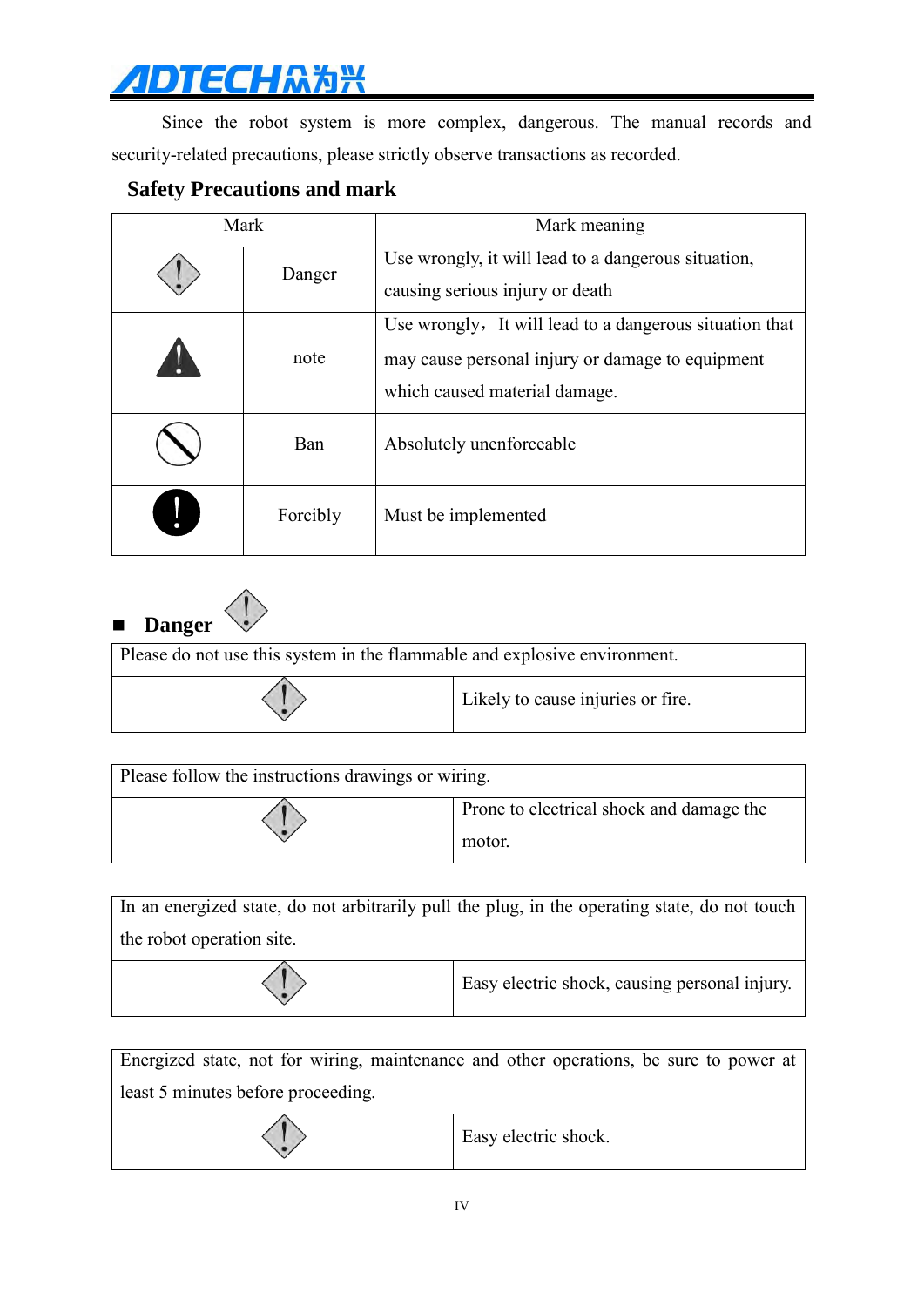| Please be sure to take a reliable grounding between the drive and the robot body. |                                                                                         |  |
|-----------------------------------------------------------------------------------|-----------------------------------------------------------------------------------------|--|
|                                                                                   | When the fault occurs easily lead to electric                                           |  |
|                                                                                   | shock, fire incident, easy to trigger errors.                                           |  |
|                                                                                   |                                                                                         |  |
|                                                                                   | Non professional personnel, please do not open the drive and control one machine shell, |  |
| please do not use hand to touch the drive and control of internal components      |                                                                                         |  |
|                                                                                   | Easy electric shock                                                                     |  |
|                                                                                   |                                                                                         |  |
| In the case of power, do not touch the power plug of the integrated machine.      |                                                                                         |  |
|                                                                                   | Easy electric shock.                                                                    |  |
|                                                                                   |                                                                                         |  |
| Please do not damage, the weight of cable or cable suspended load                 |                                                                                         |  |
|                                                                                   | Easy electric shock                                                                     |  |
|                                                                                   |                                                                                         |  |
| The energized state, do not plug the drive terminal machine control on            |                                                                                         |  |
|                                                                                   | Easy electric shock and short circuit                                                   |  |
|                                                                                   |                                                                                         |  |
| Running state, do not pull out the terminal on the one machine                    |                                                                                         |  |
|                                                                                   | Easy electric shock and short circuit                                                   |  |
|                                                                                   |                                                                                         |  |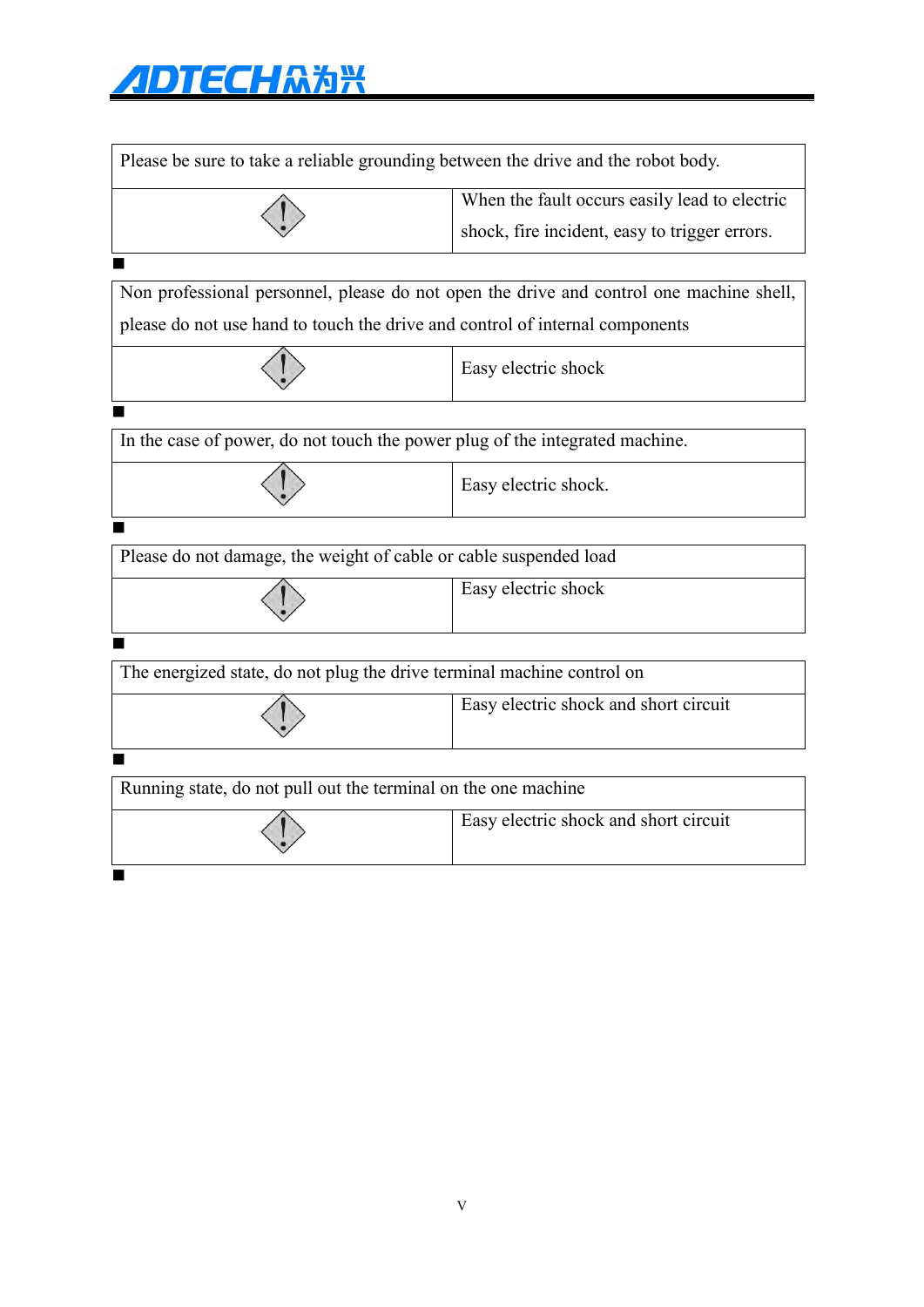# **Attention**

Please pay attention to the drive and control of the motor and the heat of the peripheral equipment.

Easy to burn.

When a fault occurs, the power supply is cut off, the cause is identified and removed, and the low speed running equipment should be removed.

| If there are adverse factors, easy to cause |
|---------------------------------------------|
| false action.                               |

When using the controller and the robot body, it cannot exceed the scope of its specification.



Easily cause damage to the product.

| When the robot is moved, it needs to be fixed with the attached fixed tool. |                                               |  |
|-----------------------------------------------------------------------------|-----------------------------------------------|--|
| ю                                                                           | To prevent the lifting arm, due to accidents. |  |

The installation, operation, maintenance and inspection before, be sure to read the instructions carefully, according to the operating instructions in step.

|  | Easy electric shock, fire |
|--|---------------------------|
|--|---------------------------|

Power supply voltage, power capacity must be specified by the company's specifications. Improper use of equipment failure, easy to cause a fire.

Please correct use of the correct control of each other to drive one machine and robot. Prone to failure

Should be regularly on the implementation of the robotics drive system maintenance and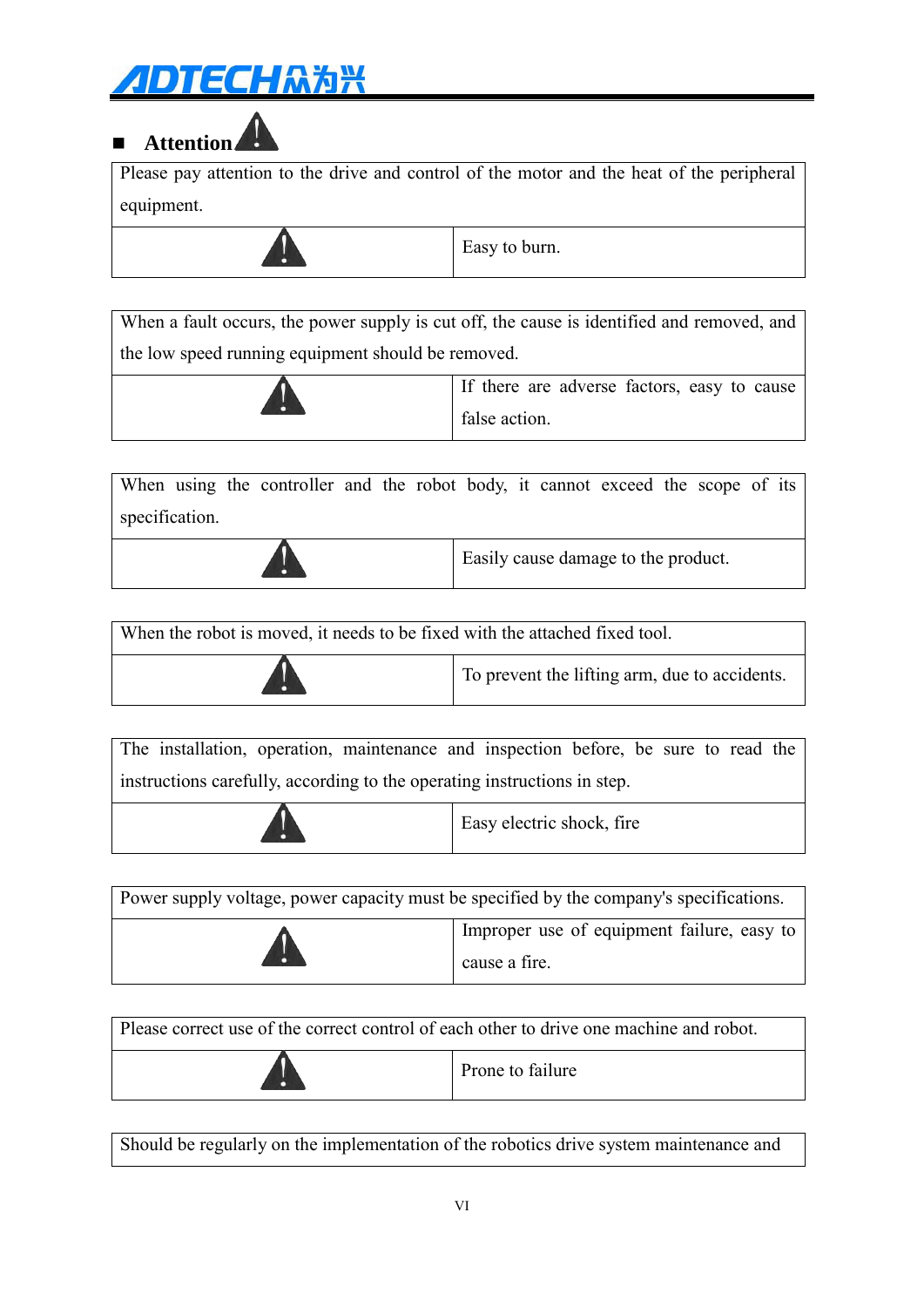

inspection operations. Neglect of maintenance and inspection is an important cause of equipment failure and accidents.

| Please do not put heavy objects on the product. |                     |  |
|-------------------------------------------------|---------------------|--|
| n                                               | Easily cause damage |  |

| Please correct the wiring in the instruction manual.                                                           |  |  |
|----------------------------------------------------------------------------------------------------------------|--|--|
| The wrong wiring way is easy to cause the<br>robot or the drive control one machine<br>damage or cause a fire. |  |  |

| When an exception occurs, please stop. |                                            |
|----------------------------------------|--------------------------------------------|
|                                        | Easy electric shock, personal injury, fire |

| Need to repair, please contact our company, please do not disassemble. |                     |  |
|------------------------------------------------------------------------|---------------------|--|
| $\bullet$                                                              | Easy cause trouble. |  |

| Do not impact |                    |
|---------------|--------------------|
|               | Easy cause trouble |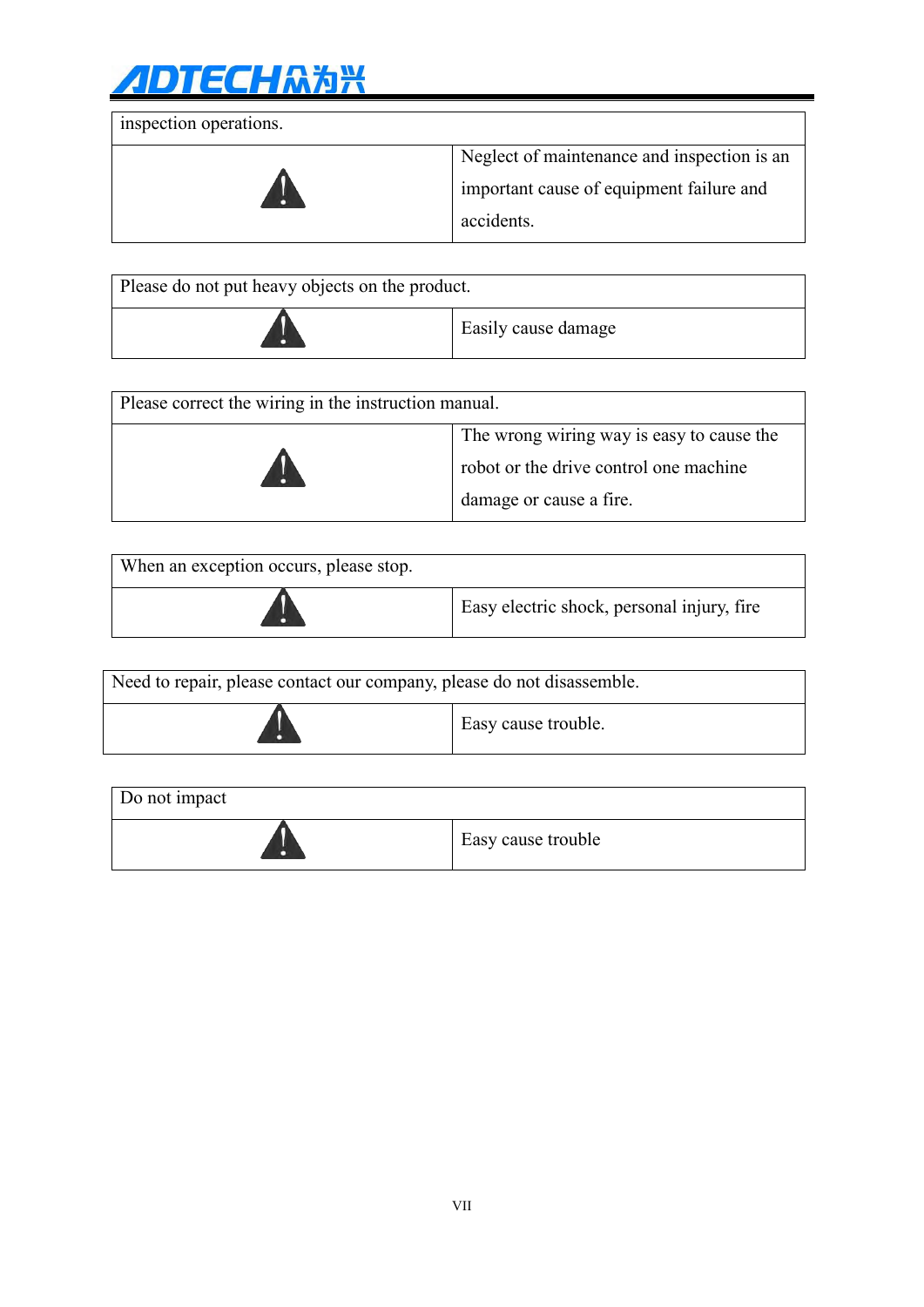# **ЛОТЕСНАЯЖ**



In the course of the robot's movement, no person is allowed to stand in the robot action area.

| There will be a major injury accident. |  |
|----------------------------------------|--|
|----------------------------------------|--|

| Equipment to prevent the movement of the robot in the workplace. |                                                             |  |
|------------------------------------------------------------------|-------------------------------------------------------------|--|
|                                                                  | When the device is abnormal, it is easy to<br>cause damage. |  |

| The emergency stop switch on the handheld display device is prohibited. |                                          |  |
|-------------------------------------------------------------------------|------------------------------------------|--|
|                                                                         | Robots in an accident or is not running  |  |
|                                                                         | properly, you need an emergency stop     |  |
|                                                                         | switch, stop operation of the equipment. |  |

| There is no correct operation of the prohibition on the instruction manual. |  |                                                                                   |  |  |  |  |
|-----------------------------------------------------------------------------|--|-----------------------------------------------------------------------------------|--|--|--|--|
|                                                                             |  | Incorrect operation will bring about the<br>incorrect operation of the equipment. |  |  |  |  |

| Other personnel outside the operating personnel to close to the equipment |                                                                            |  |
|---------------------------------------------------------------------------|----------------------------------------------------------------------------|--|
|                                                                           | Touching the dangerous area can cause the<br>injury or the major accident. |  |

| When an accident, to cut off the power supply, clear reasons. |                                                                                   |
|---------------------------------------------------------------|-----------------------------------------------------------------------------------|
|                                                               | When there are bad reasons, the robot may<br>have a wrong action, causing adverse |
|                                                               | consequences.                                                                     |

| Users are prohibited to carry out parts of the exchange and transformation. |                                                           |  |
|-----------------------------------------------------------------------------|-----------------------------------------------------------|--|
|                                                                             | Will reduce the system performance and<br>may malfunction |  |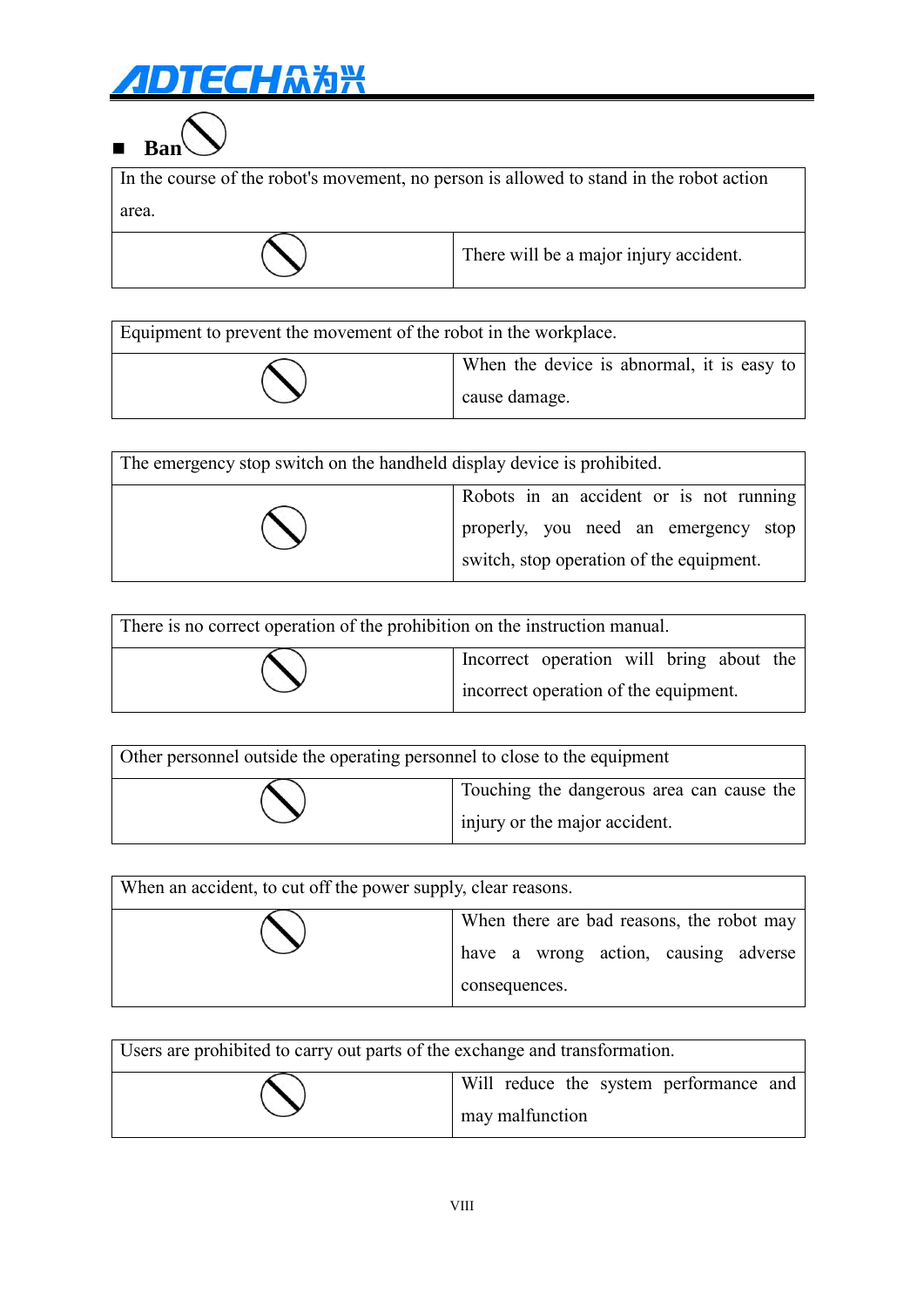

!

Please keep the sun out of the sun.

■ Forced

| Please do not remove the cleaning.                                                       |                                                 |  |
|------------------------------------------------------------------------------------------|-------------------------------------------------|--|
|                                                                                          | Easy to cause fire, easy to get electric shock. |  |
| Please don't make the product stored in the leaks, water, and other harmful gases in the |                                                 |  |
| environment.                                                                             |                                                 |  |
|                                                                                          | Prone to failure                                |  |



| Equipment protection cover must be shut off during operation. |                                                                      |  |
|---------------------------------------------------------------|----------------------------------------------------------------------|--|
| $\ddot{\bullet}$                                              | Open the protective cover will have electric<br>shock, the disabled. |  |

| Operator to go through the full training. |                                                                                                            |
|-------------------------------------------|------------------------------------------------------------------------------------------------------------|
| U                                         | Incorrect operation will cause the device to<br>malfunction, resulting in disability or major<br>disaster. |

| If the robot is not in accordance with the specified direction of action, press the emergency |  |  |  |
|-----------------------------------------------------------------------------------------------|--|--|--|
| stop, stop the equipment operation.                                                           |  |  |  |
| Accidents and failures.<br>O                                                                  |  |  |  |

| Power cord must be used with the specified wire. |                            |  |  |  |
|--------------------------------------------------|----------------------------|--|--|--|
|                                                  | Prone to fire and failure. |  |  |  |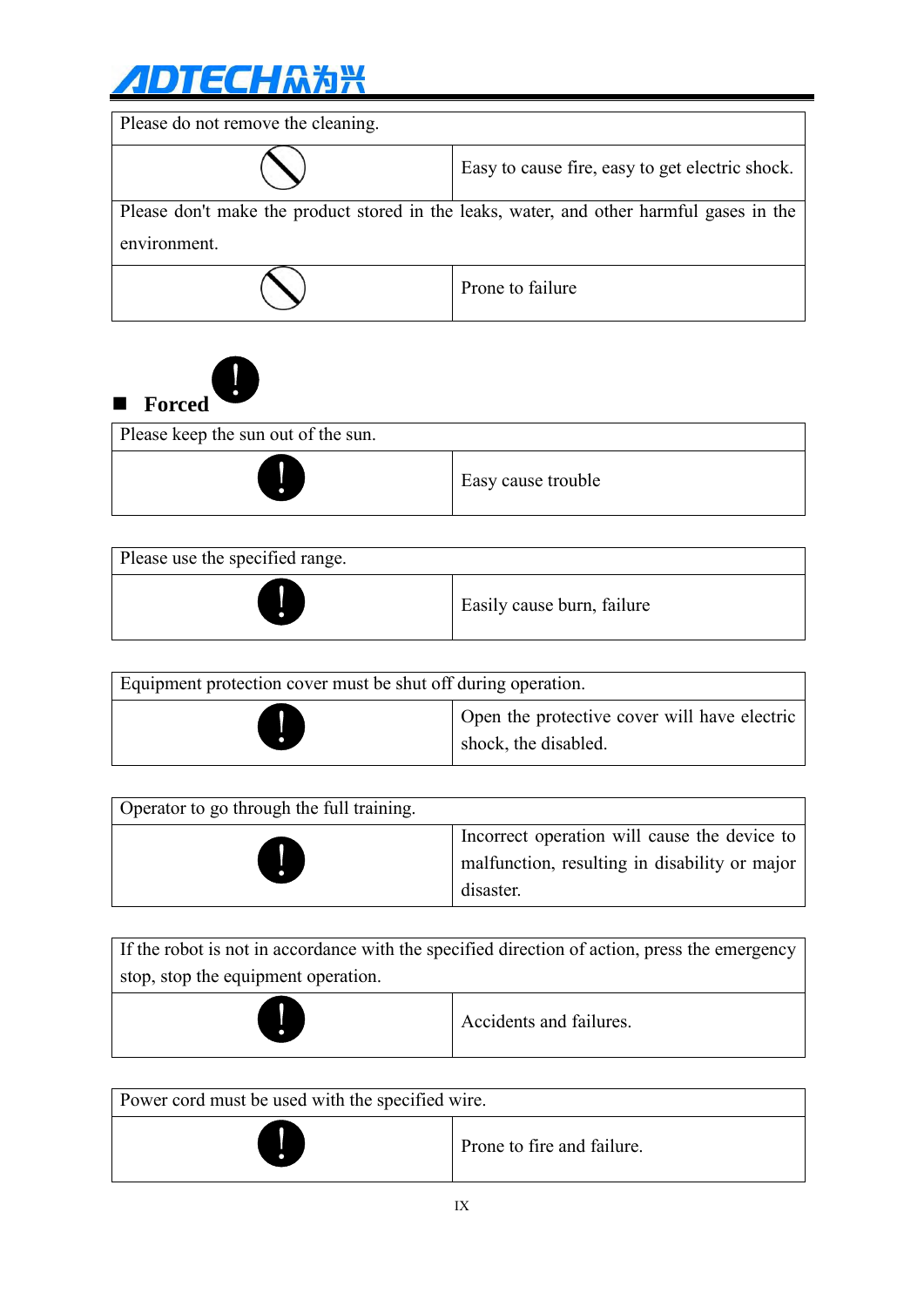## **Safety regulations**

- Before starting the run, we need to know all the tasks of robot in accordance with the program to be executed;
- Robots run in automatic mode, personnel are not allowed to enter any of its movement reach areas;
- When the need for programming, testing and maintenance work, the robot shall be placed under manual mode;
- When debugging personnel enter the robot work area, he shall carry a teach pendant, to prevent others from malfunction;
- When the robot does not work for a long time, the fixture should not place items; it shall be empty machine;
- After a power outage, the main power on the robot should shut down timely, and remove the clamp on the work piece.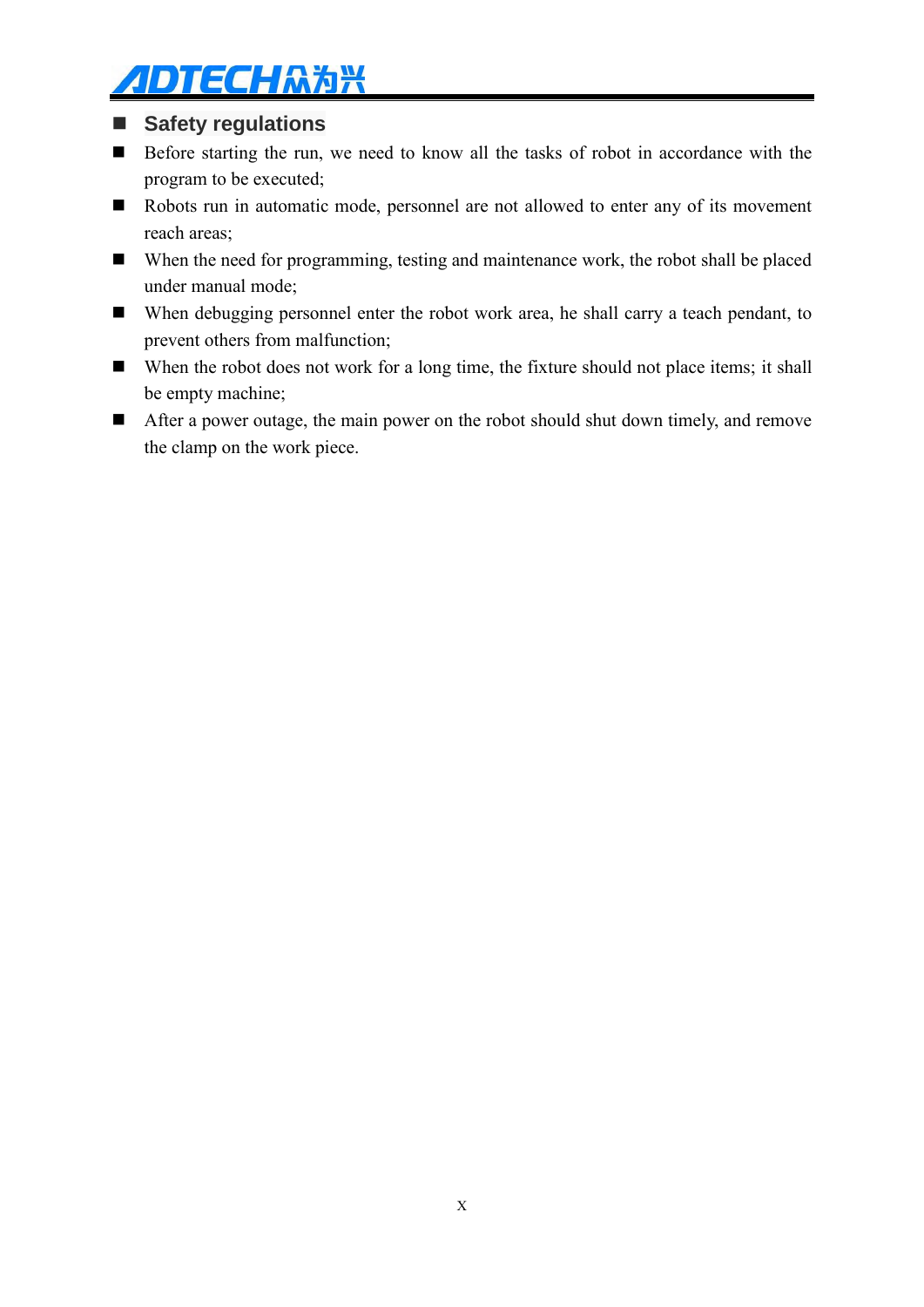# Catalogue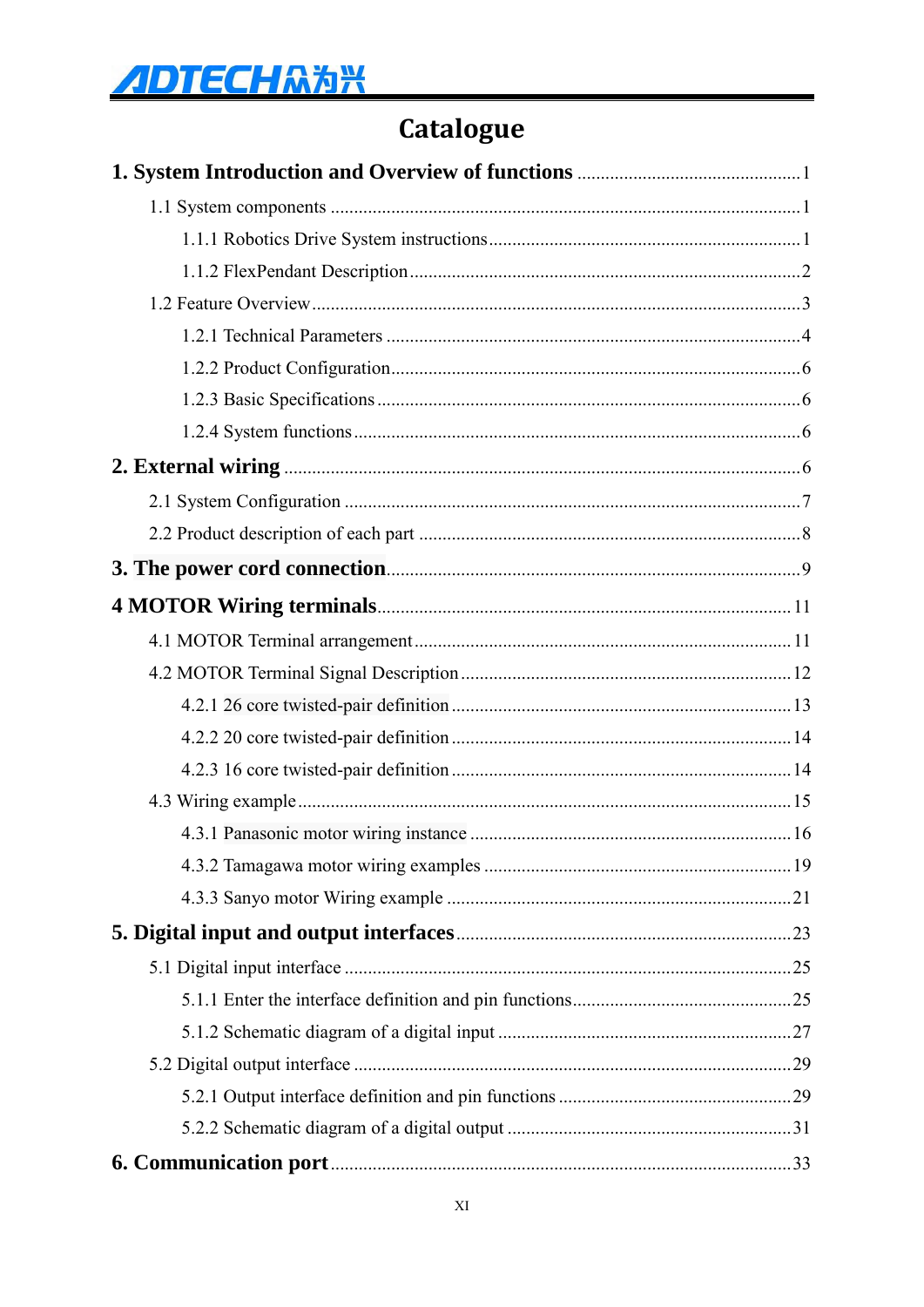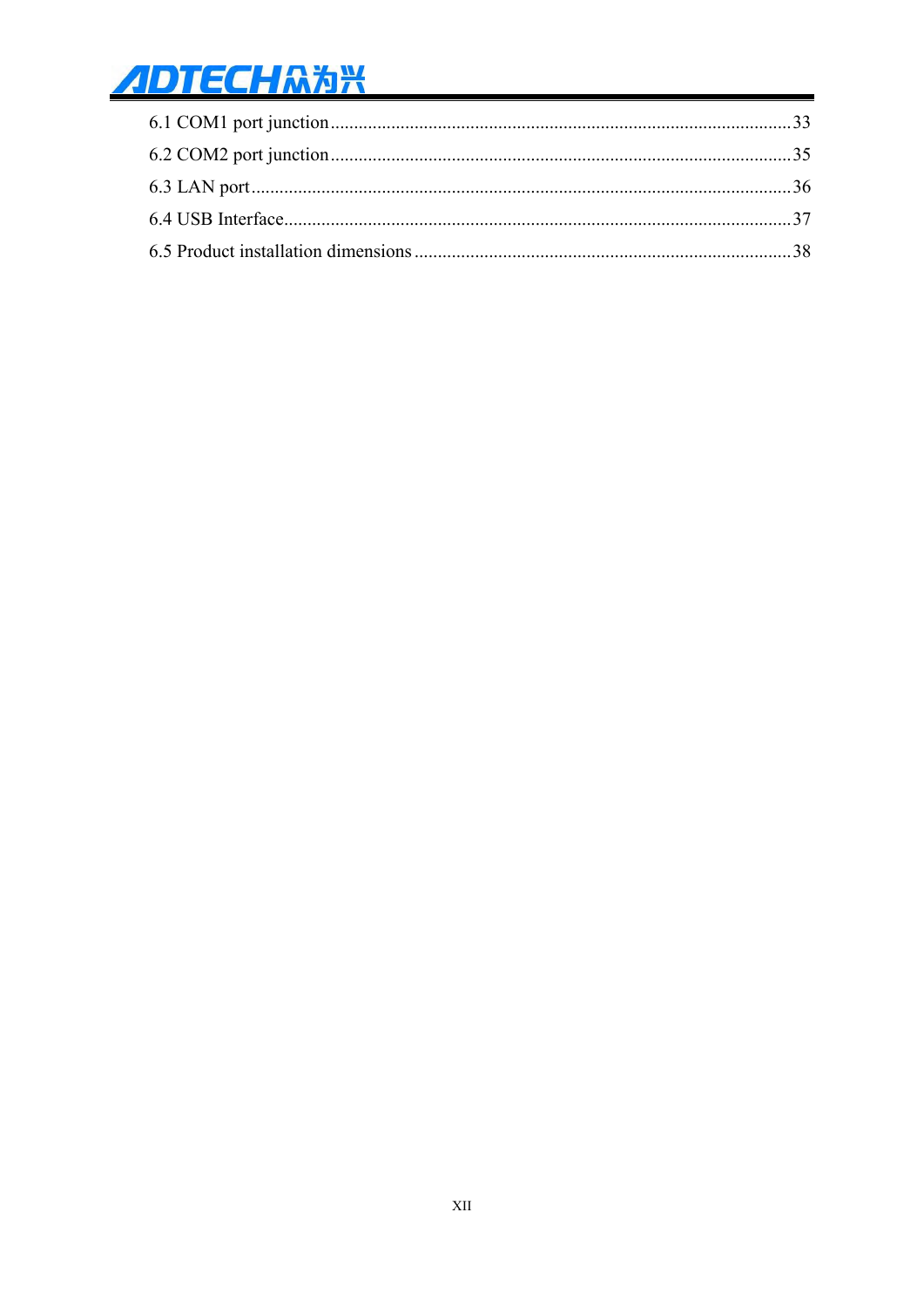<span id="page-13-0"></span>

# <span id="page-13-1"></span>**1. System Introduction and Overview of functions**

## **1.1 System components**

# **Drive machine control system mainly consists of the**

# **following three parts:**

- 1) QC400 drive control system.
- 2) Handheld Flex Pendant
- <span id="page-13-2"></span>3) Connecting Cables
- 1.1.1 Robotics Drive System instructions

Figure shows the schematic side drive control system machine. The system machine integrated CPU (ARM9 + DSP + FPGA) control module, high-performance servo drive module, I / O module, display module, communication module as a whole.

Interface include: motor power cable, encoder cable, IO lines, and power lines and so on.



1-1 QC400 schematic side

1—Motor power cable, encoder cable, IO line interface

- 2—Handheld Flex Pendant connector
- 3—IO board interface 4—Power Line Interface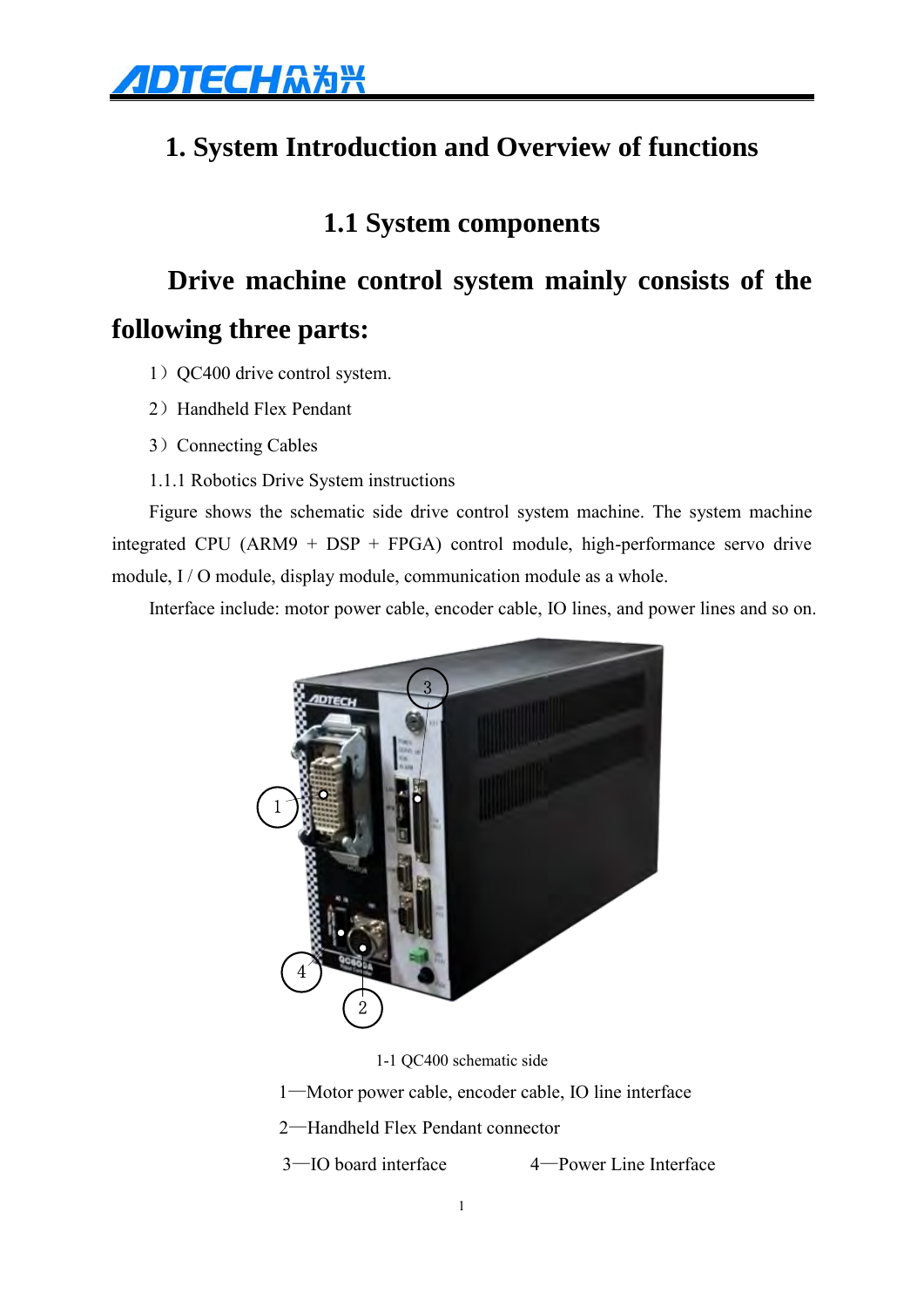

## <span id="page-14-0"></span>**1.1.2 Flex Pendant Description**

**Figure shows the schematic view of the front of the handheld box.**



1-2 Handheld box front schematic

Rear view of handheld Flex Pendant:



1-3 Rear view of handheld Flex Pendant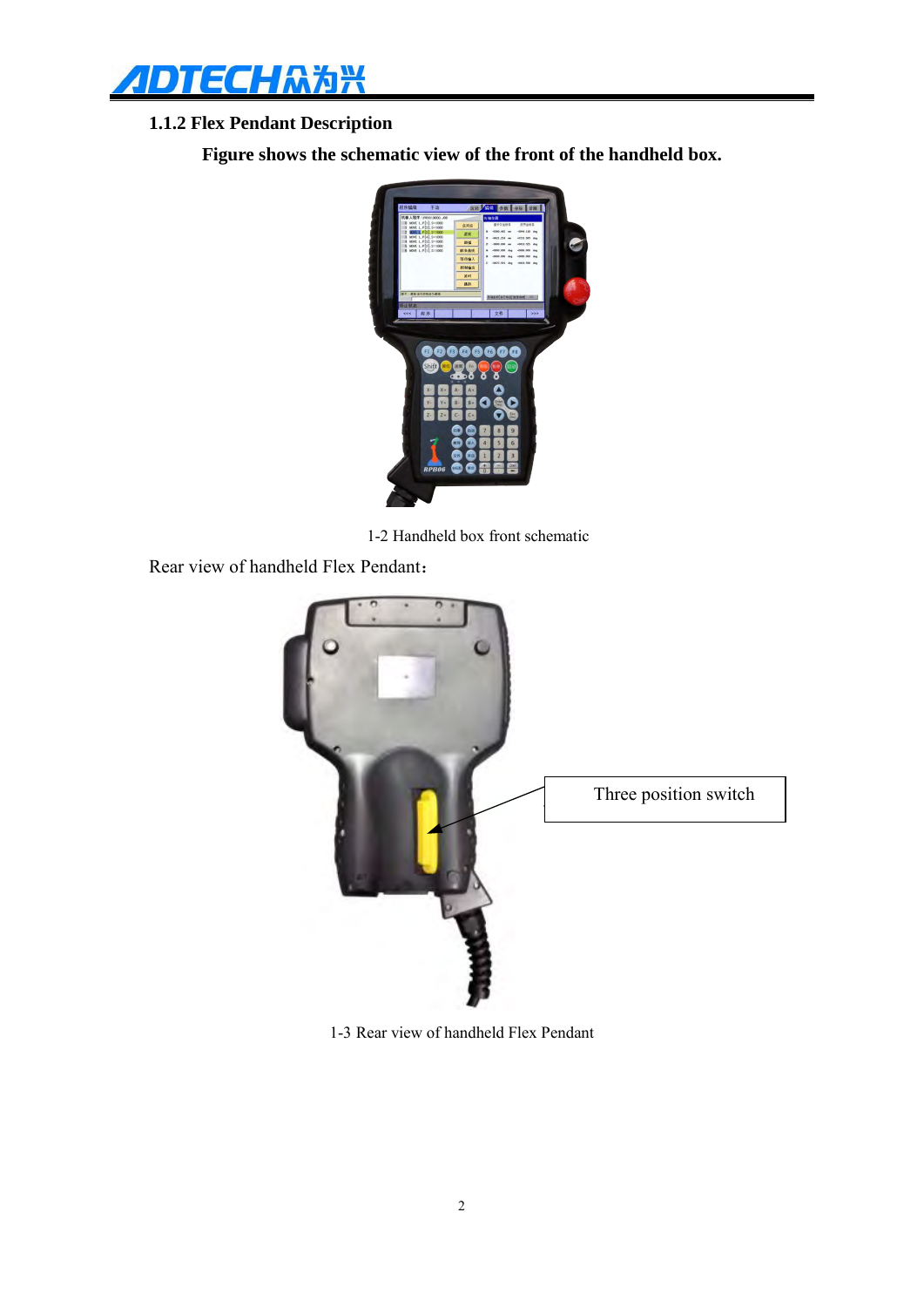Teach operation interface display:

| 程序编辑                               |                                                                                                                                                                                                                  | 手动 |                                                     | 运转 | 编辑                         | 参数                                                                                                                   |                  | 坐标                                                                                                              | 诊断         |
|------------------------------------|------------------------------------------------------------------------------------------------------------------------------------------------------------------------------------------------------------------|----|-----------------------------------------------------|----|----------------------------|----------------------------------------------------------------------------------------------------------------------|------------------|-----------------------------------------------------------------------------------------------------------------|------------|
| Ō<br>$\overline{2}$<br>3<br>4<br>6 | 机器人程序:\PR0G\0000.J0B<br>MOVE L, $P[1]$ , S=1000<br>MOVE L, $P[2]$ , S=1000<br>MOVE L, P[3], S=1000<br>MOVE L, $P[4]$ , S=1000<br>MOVE L, $P[3]$ , S=1000<br>5 MOVE L, $P[2]$ , S=1000<br>MOVE L, $P[1]$ , S=1000 |    | 点对点<br>直线<br>圆弧<br>样条曲线<br>等待输入<br>控制输出<br>延时<br>跳跃 |    | x<br>Ψ<br>z<br>A<br>В<br>c | 各轴位置<br>笛卡尔坐标系<br>$+0300.402$ mm<br>$+0021.254$ mm<br>$-0000,000$<br>$+0000.000+$<br>$+0000.000+$<br>$+0072.541$ deg | mm<br>dea<br>deg | 关节坐标系<br>$-0044.118$ deg<br>$+0131.589$ deg<br>+0014.925 deg<br>$+0000.000+$<br>$+0000.000+$<br>$-0014.930$ deg | deg<br>deg |
|                                    | 提示:直线-运行的轨迹为直线                                                                                                                                                                                                   |    |                                                     |    |                            | 各轴坐标 运行轨迹 速度曲线                                                                                                       |                  |                                                                                                                 | I/O        |
| 停止状态                               |                                                                                                                                                                                                                  |    |                                                     |    |                            |                                                                                                                      |                  |                                                                                                                 |            |
| <<                                 | 程序                                                                                                                                                                                                               |    |                                                     |    |                            | 文件                                                                                                                   |                  |                                                                                                                 | >>         |

|  |  | 1-4 the user interface display |  |
|--|--|--------------------------------|--|
|--|--|--------------------------------|--|

<span id="page-15-0"></span>The Flex Pendant display interface as shown above, according to the actual needs of customers, the robot parameters are set, the teaching pendant specific details are set up and use the "Teach Operation Manual."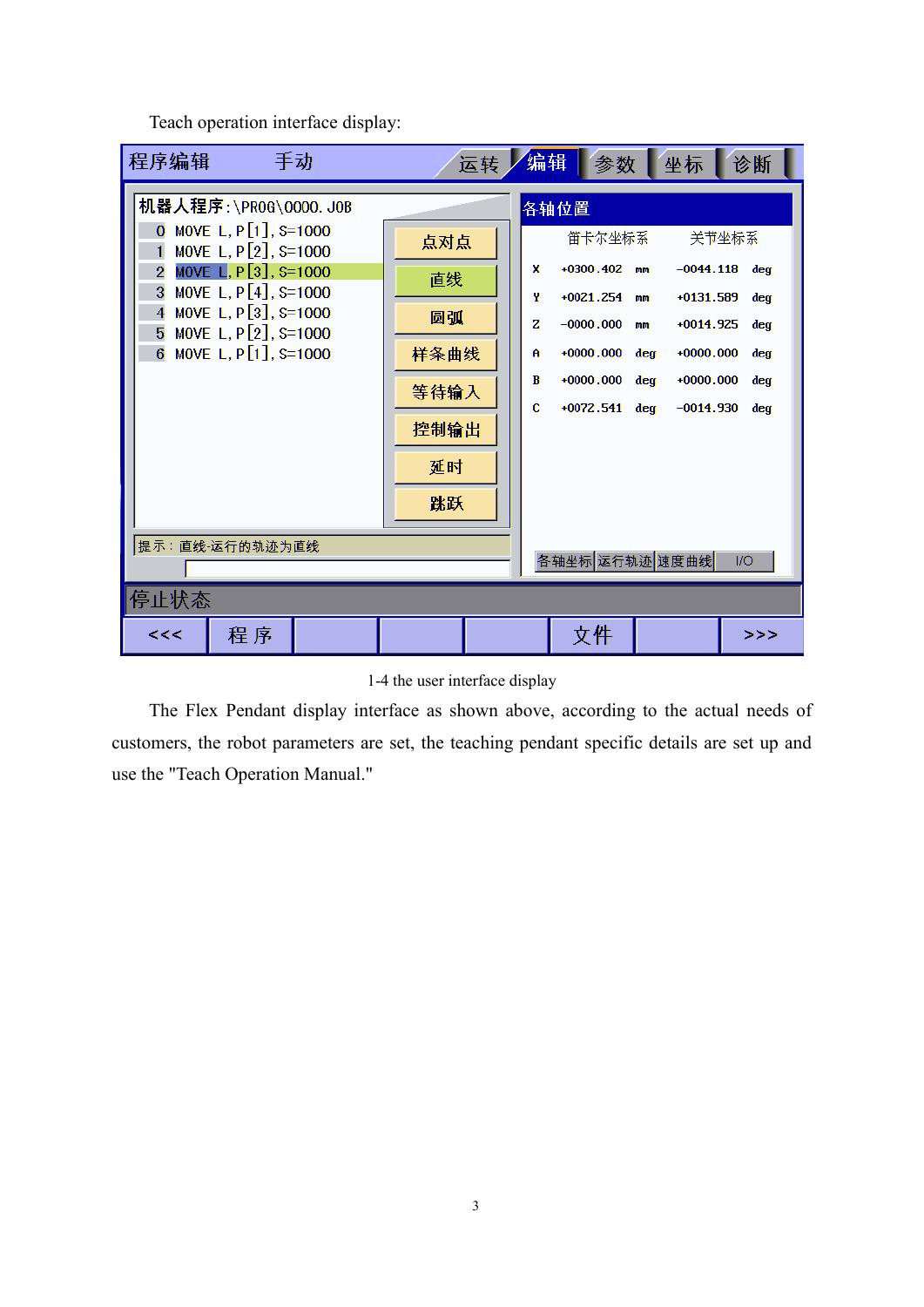## <span id="page-16-0"></span>**1.2 Feature Overview**

## **1.2.1 Technical parameters**

| model       |                                                 |                      | ADT-QC400                                       |  |  |
|-------------|-------------------------------------------------|----------------------|-------------------------------------------------|--|--|
|             | screen                                          |                      | color display with a resolution of 800 * 600    |  |  |
| Handheld    |                                                 | programming language | G-code                                          |  |  |
| FlexPendant |                                                 | Teach mode           | Manual Teach                                    |  |  |
|             |                                                 | Size/weight          | 355mm*248mm*70mm/2KG                            |  |  |
|             |                                                 | control axes         | 4 axis                                          |  |  |
|             |                                                 |                      | supports all-digital AC servo (Sanyo,           |  |  |
|             |                                                 | support motor        | Panasonic, Tamagawa, Adtech other brands        |  |  |
|             | Drive                                           | type                 | motors)                                         |  |  |
|             | control                                         | Position             |                                                 |  |  |
|             | function                                        | detection            | detection encoder (incremental / absolute)      |  |  |
|             |                                                 | method               |                                                 |  |  |
|             |                                                 |                      | single-axis power below 1.2KW, four-axis        |  |  |
| Drive       | control<br>External<br>System<br>QC400<br>input | power                | total power below 3KW                           |  |  |
|             |                                                 | standard IO          |                                                 |  |  |
|             |                                                 |                      | 34 road (with optocoupler isolation)            |  |  |
|             | External                                        | standard IO          | 27 Road (6 relays, 21 Road NPN open             |  |  |
|             | output                                          |                      | collector)                                      |  |  |
|             |                                                 |                      | circular interpolation, continuous path, the    |  |  |
|             | motion control function                         |                      | trajectory to follow, all kinds of acceleration |  |  |
|             |                                                 |                      | and deceleration, etc.                          |  |  |
|             |                                                 |                      | joint coordinate system, world coordinate       |  |  |
|             |                                                 | Coordinate system    | system, the tool coordinate system, User        |  |  |
|             |                                                 |                      | Coordinate System                               |  |  |
|             |                                                 | Cartesian coordinate | Cartesian coordinate display mode, the joint    |  |  |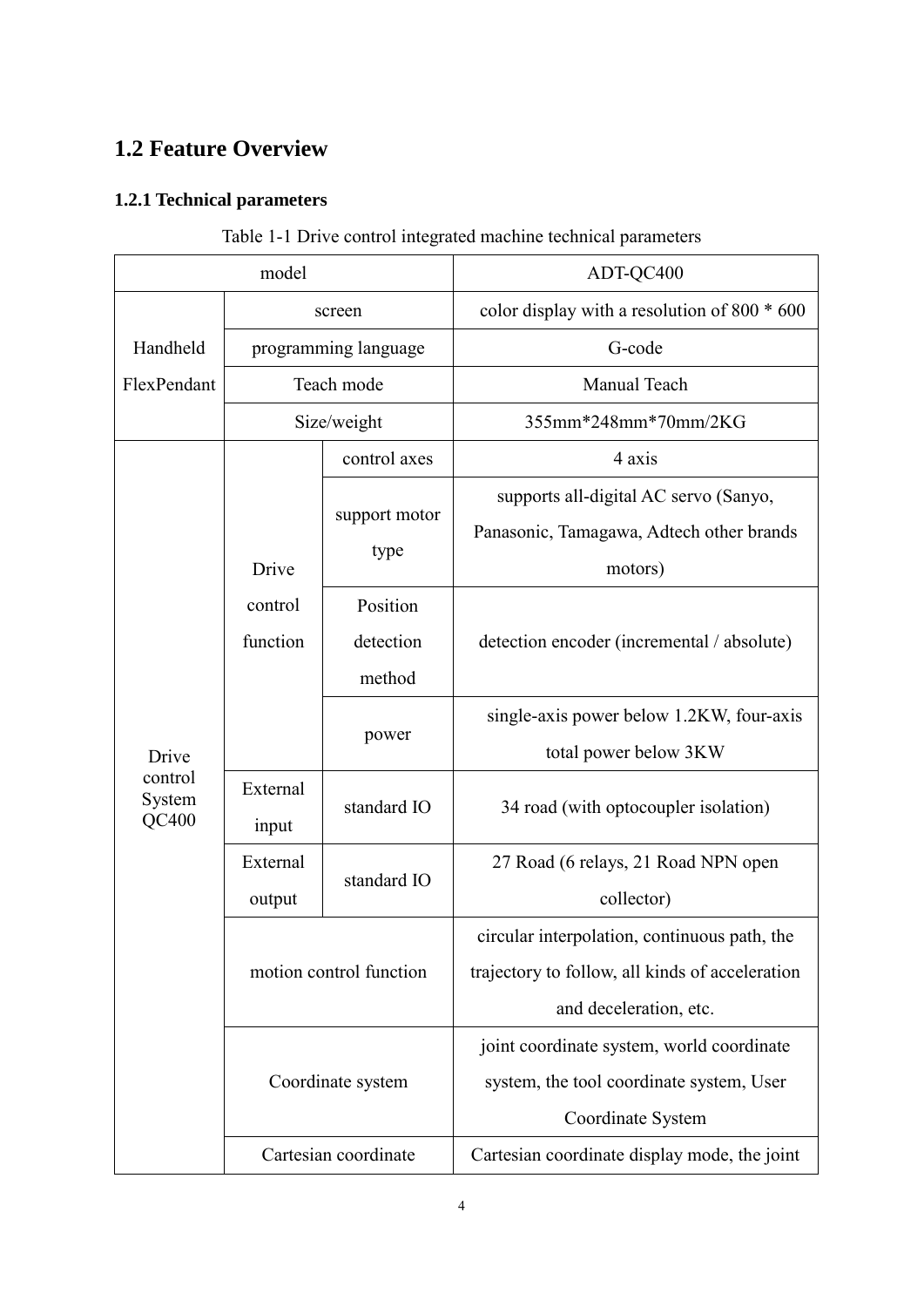|  | display mode           | coordinate                                   |  |  |
|--|------------------------|----------------------------------------------|--|--|
|  |                        | RS-232: 2CH $(9 \text{pin})$ , Ethernet: 1CH |  |  |
|  | External communication | $(100Mbps/10Mbps)$ USB2.0: 2CH               |  |  |
|  |                        | length (including aviation head) 517mm *     |  |  |
|  | Dimensions / Weight    | Width $160$ mm $*$ high $273$ mm / $20KG$    |  |  |
|  | Power                  | Single-phase within $AC200V~230V$ , 50Hz     |  |  |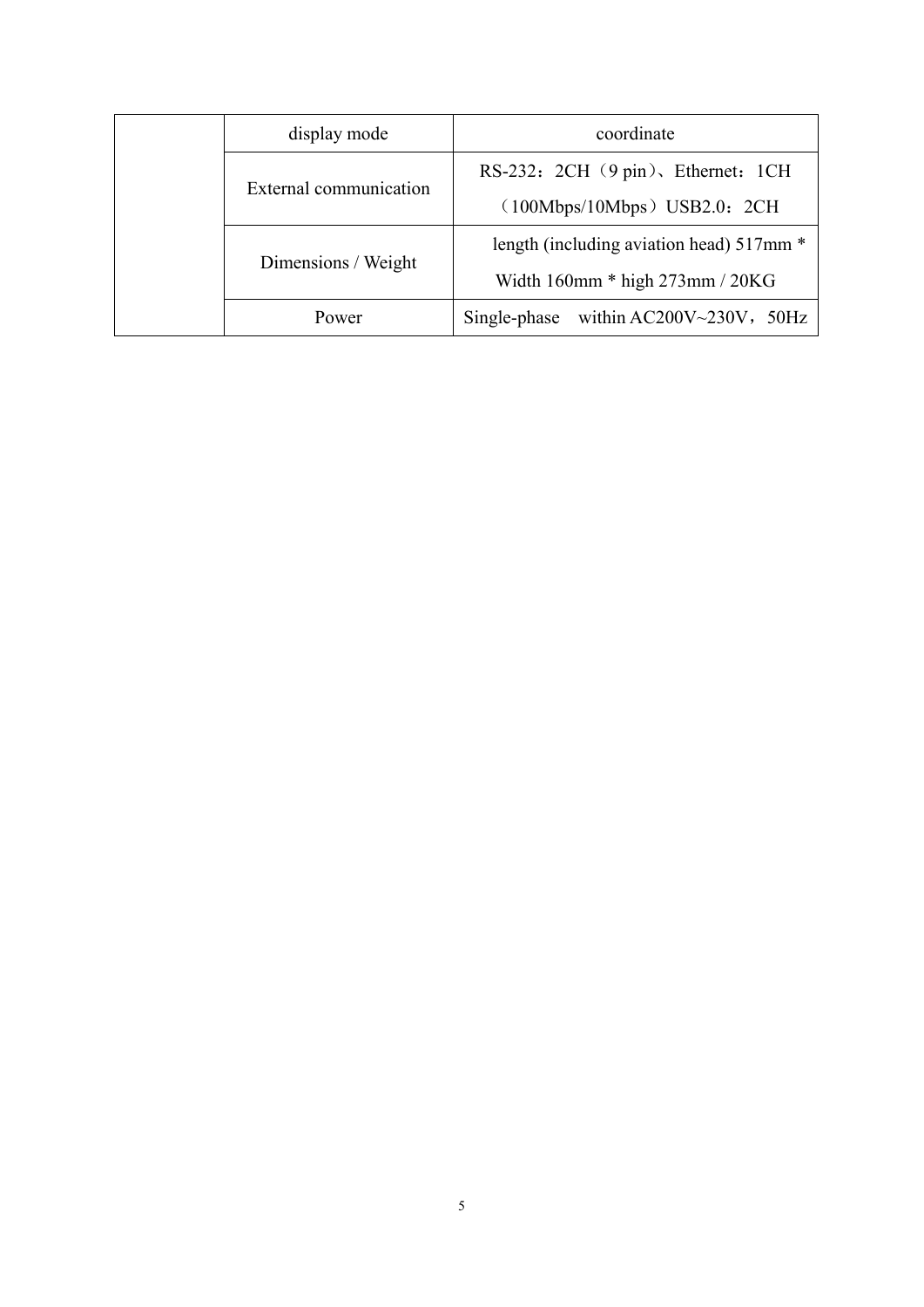## <span id="page-18-0"></span>**1.2.2 Product Configuration**

| name                       | instructions                                     | Qty     |
|----------------------------|--------------------------------------------------|---------|
| QC400                      | host controller                                  | 1 set   |
| Plug                       | the host power supply plug                       | 1 pcs   |
| <b>USB</b>                 | USB download cable                               | 1 pcs   |
| serial line                | 9 female-female serial line                      | 1 pcs   |
| Connecting cable           | Cable host and motor, encoder cable              | 1 pcs   |
| input connecting<br>cable  | Input Wiring 37-pin host input port junction     | 1 pcs   |
| input board                | I/O input board                                  | 1 piece |
| output connecting<br>cable | Output Wiring 25-pin output port junction a host | 1 pcs   |
| output board               | I/O output board                                 | 1 piece |
| RPB <sub>06</sub>          | handheld FlexPendant                             | 1 set   |

### **Table 1-2 Product Configuration**

## <span id="page-18-1"></span>**1.2.3 Basic Specifications**

## **Table 1-3 Basic Specifications**

| Climatic conditions  |                            |                   |
|----------------------|----------------------------|-------------------|
| temperature          | Working                    | temperature       |
|                      | Storage and transportation |                   |
| Relative humidity    | Working                    | Relative humidity |
|                      | Storage and transportation |                   |
| Atmospheric pressure | $86Kpa \sim 106Kpa$        |                   |

#### <span id="page-18-2"></span>**1.2.4 System function**

<span id="page-18-3"></span>4-axis SCARA robot controller, the hardware part: use innovative motion control system and servo drive system integration design technology to achieve servo drives, the real closed loop control between the controls. The software part, the use of advanced 3D spatial arcs, NURBS interpolation algorithm technology, servo vibration suppression technology, processing speed automatic optimization technology, G-code compatible robot, PLC (IEC61131-3) programming secondary development environment to meet each SCARA robot class applications.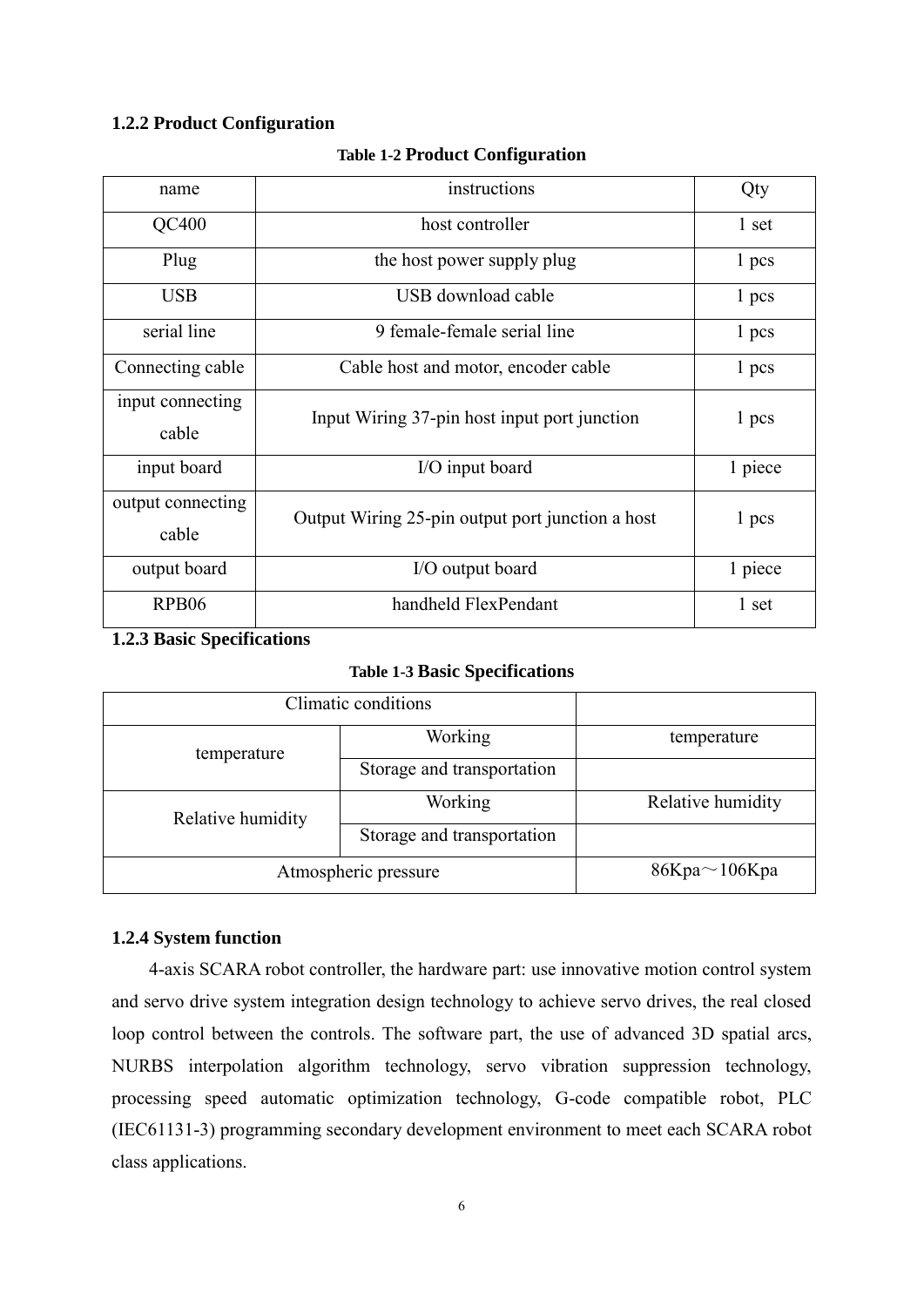# **2. External wiring**

## <span id="page-19-0"></span>**2.1 System Configuration**

Before using the drive control integrated machine, you need to complete the system wiring, wiring distributed as follows:



Figure 2-1 System Configuration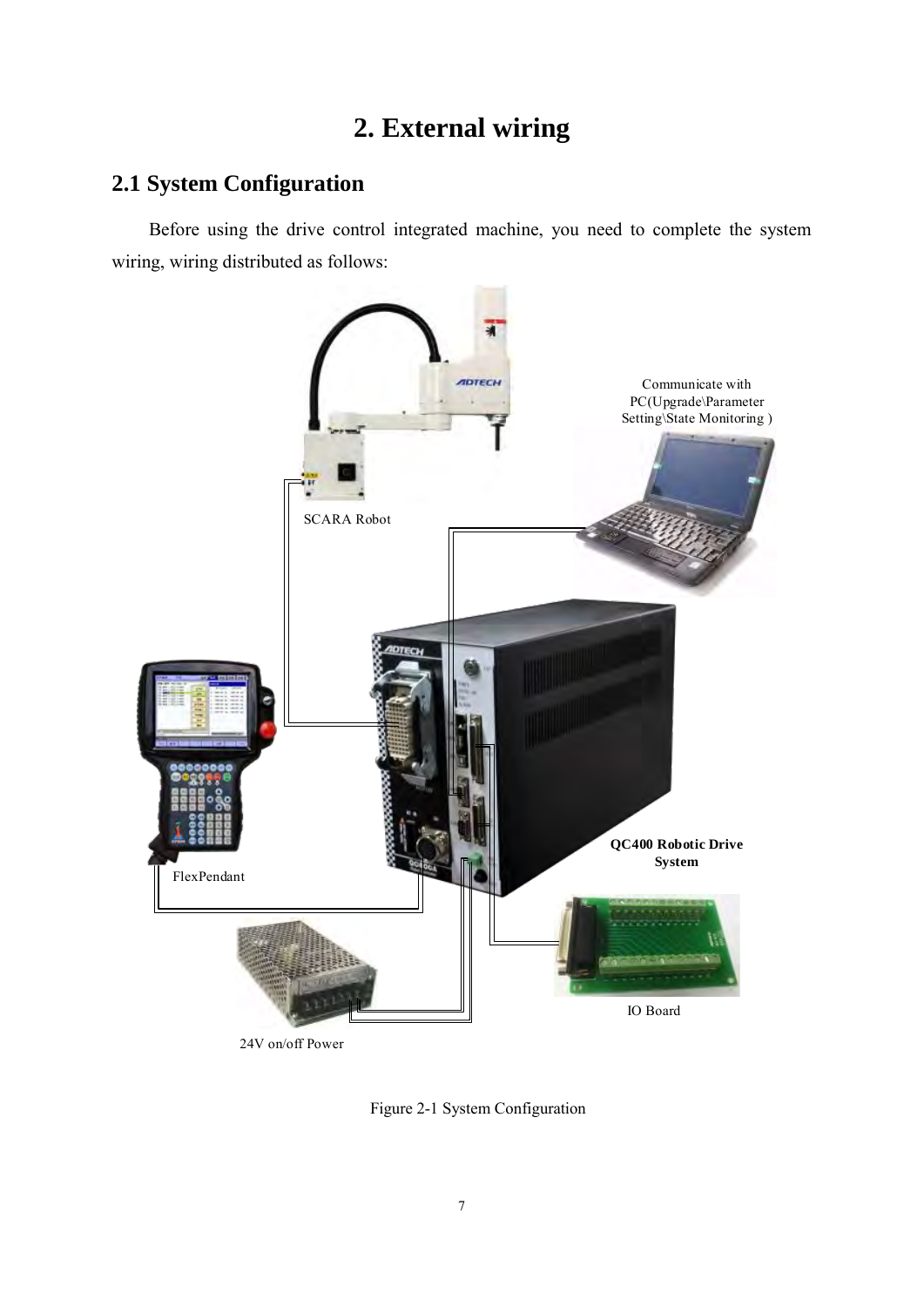Four-axis horizontal articulated robot plan as follows:



Figure 2-2 horizontal axis robot plan

<span id="page-20-0"></span>Industrial robot axes are defined as follows: for the J1 axis arm, the arm of J2 axis, the vertical axis J3 axis, J4 axis rotation axis.





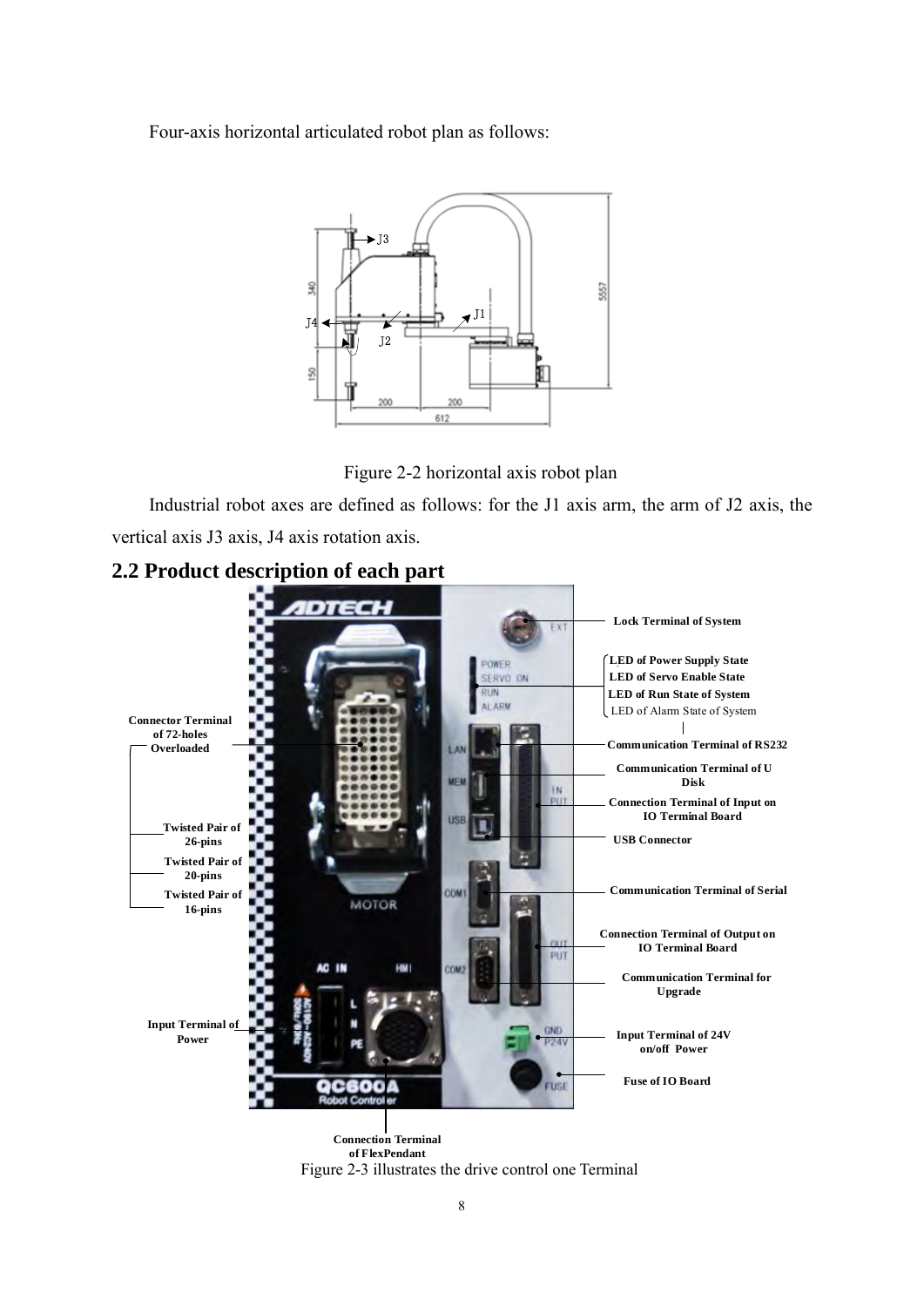<span id="page-21-0"></span>There are many interfaces on QC robot driver system. Every port name and function is showed in the following table

| <b>Port remark</b> | <b>Name</b>           | <b>Function description</b>       |
|--------------------|-----------------------|-----------------------------------|
|                    | 72 Pin heavy load     |                                   |
| <b>MOTOR</b>       | connector             | Connect servo and I/O             |
|                    | 190~240VAC power      |                                   |
| <b>AC</b> IN       | supply                | Power supply terminal             |
| HM1                | 24 wire aviation plug | Teaching pendent connect terminal |
| <b>EXT</b>         | Double stall switch   | System lock terminal              |
| <b>POWER</b>       | LED indicator light   | Indicate Host power status        |
| <b>SERVO ON</b>    | LED indicator light   | Indicate servo enable status      |
| <b>RUN</b>         | LED indicator light   | Indicate system running status    |
| <b>ALARM</b>       | LED indicator light   | Indicate system alarm status      |
| <b>LAN</b>         | Ethernet port         | Internet communication            |
| <b>MEM</b>         | USB2.0 ports          | U-disk communication              |
| <b>USB</b>         | USB1.1 ports          | <b>USB</b> communication          |
| COM1               | RS232 ports           | Series ports communication        |
| COM <sub>2</sub>   | RS232ports            | Series ports communication        |
| <b>INPUT</b>       | Input port            | IO wire boards terminal           |
| <b>OUTPUT</b>      | Output port           | IO wire boards terminal           |
| <b>GND</b>         | 24V Power ground      | Out power supply ground           |
| P24                | 24V Power positive    | Out power supply positive         |
| <b>FUSE</b>        | Fuse                  | IO boards 24V fuse                |

Table 2-1 Port list of robot driver system

# **3. Power cord connect**

Robot driver system power cord terminal (AC IN) connect is showing as follow picture

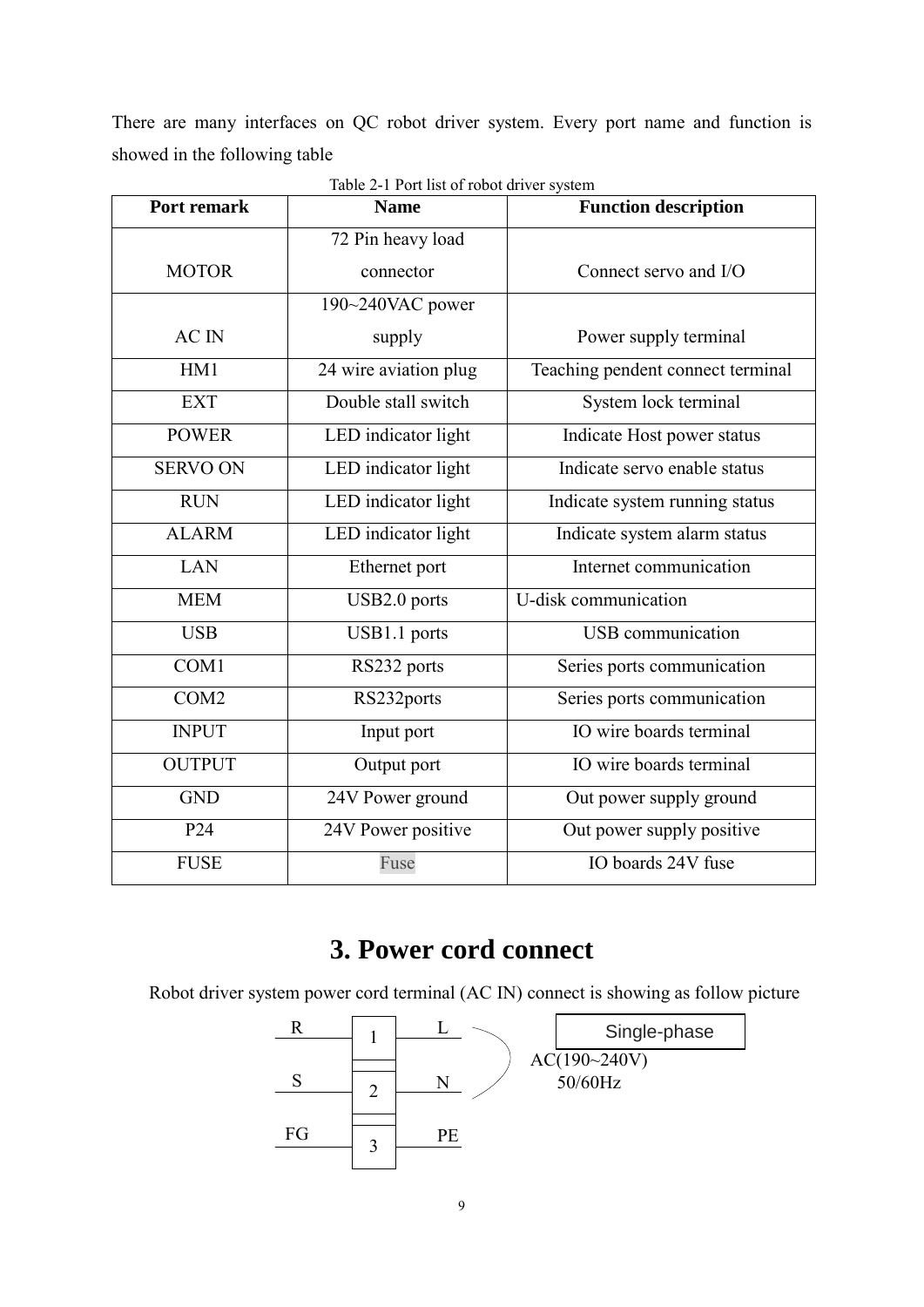#### Picture 3-1 Power terminal diagram

Terminal spec.: 3 bit, single floor, female, distance of terminal 10.16mm, Black two sides with lock, Total height 29mm, Power cord specification: 3 wire, 200mm, 2.5mm

I/O board should supply additional 24V power. Connect as follow diagram



Diagram 3-2 Switching power supply diagram

| No. of connector | Signal | Function  |
|------------------|--------|-----------|
|                  |        | 24V Power |
|                  | GND    | Ground    |

Table 3-1 switching power supply definition

**Notice:** 

**After supply 24V to IO boards. There are many digital inputs and output in 16 wire IO boards can be use 24V to customer**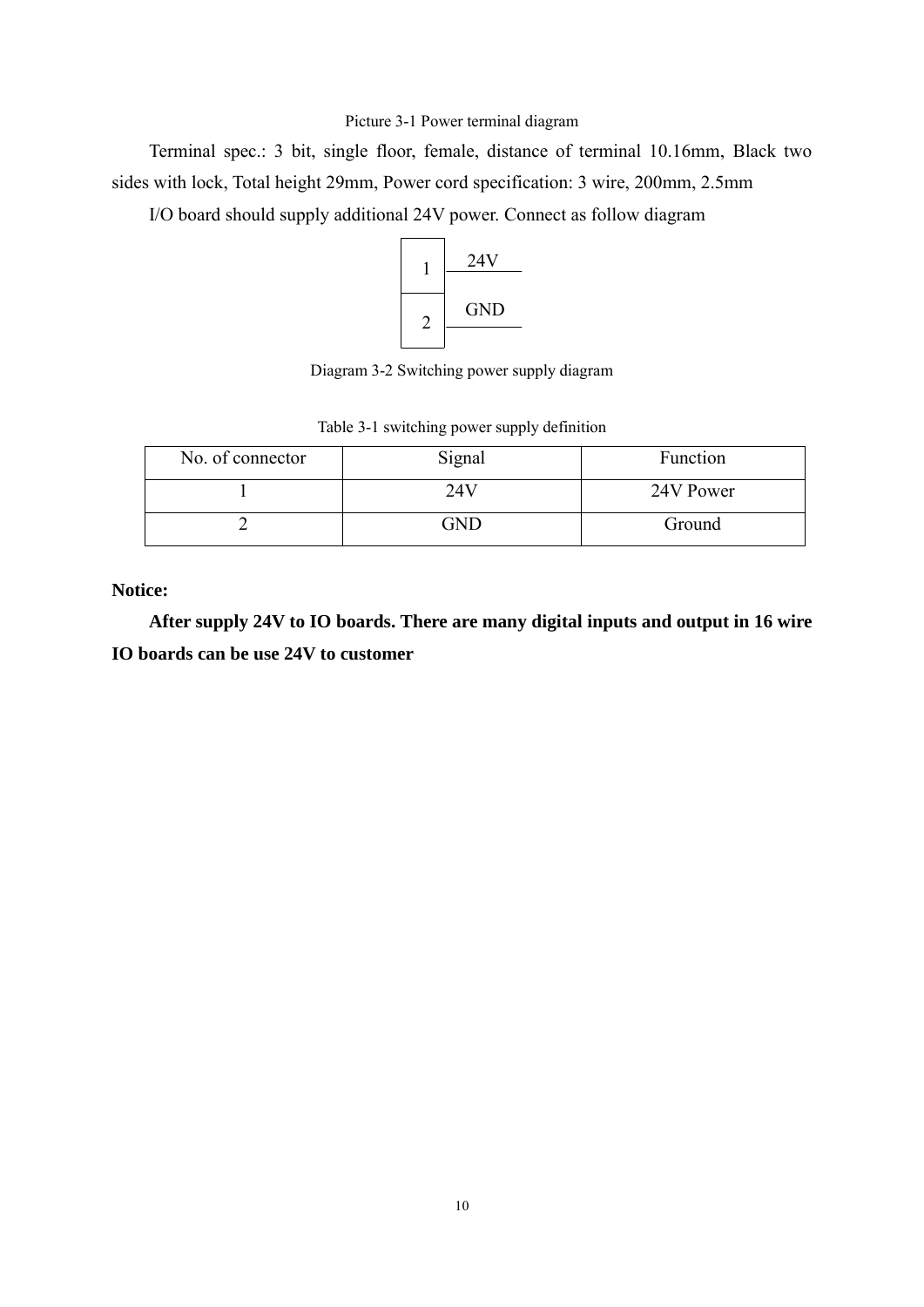# <span id="page-23-1"></span>**4. MOTOR Wiring terminals**

# <span id="page-23-0"></span>**4.1 MOTOR Terminal arrangement**

Motor port is female 72 hole heavy load connector. The terminal is definition as following diagram



Diagram 4-1 Heavy load connector definition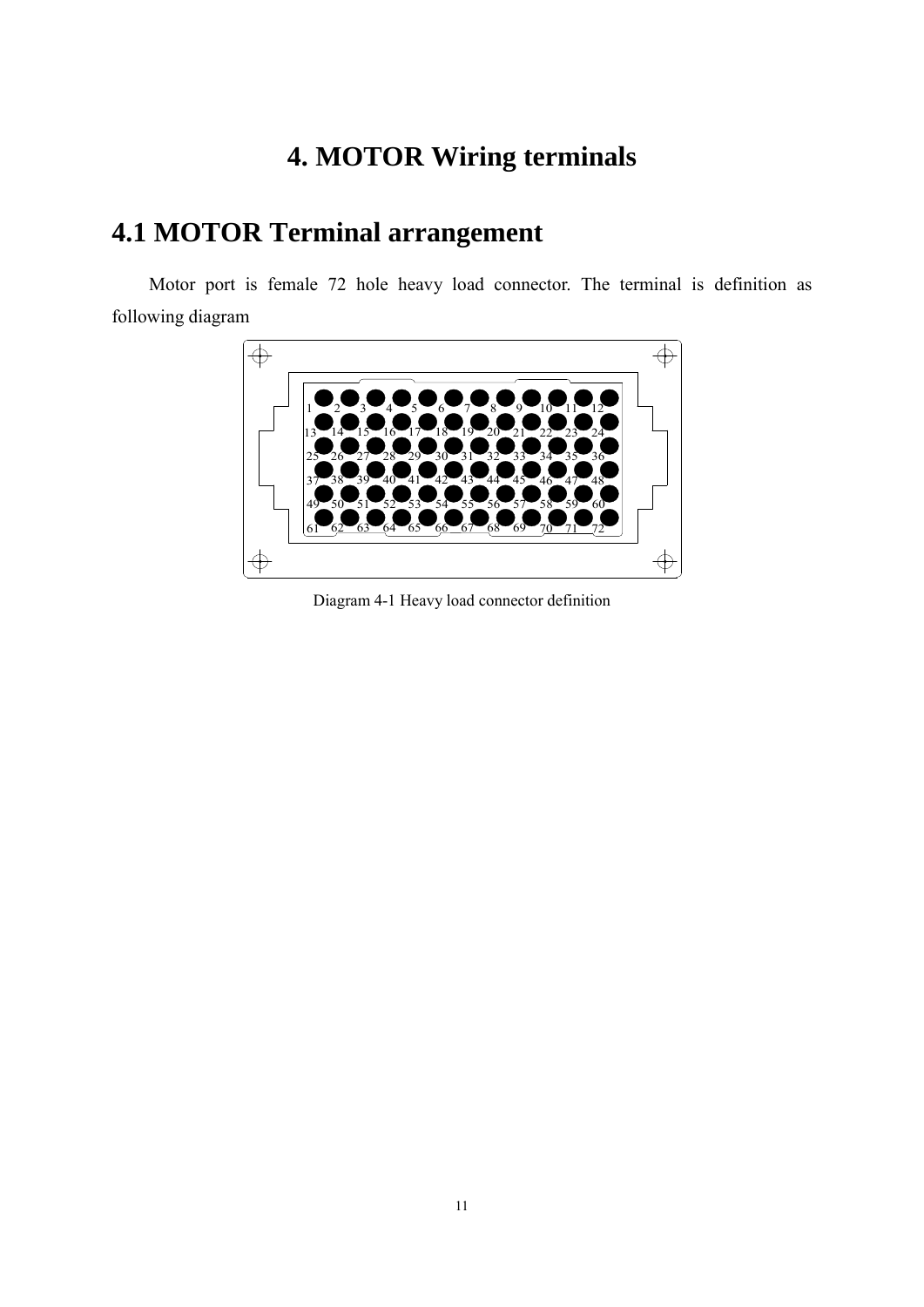## <span id="page-24-0"></span>**4.2 MOTOR Terminal Signal Description**

| <b>72Pin Heavy load connector</b> |                                                       |  |  |
|-----------------------------------|-------------------------------------------------------|--|--|
| pin item                          | <b>Signal instruction</b>                             |  |  |
| 1/4/7/10/13/16                    | Motor $1/2/3/4/5/6$ Power terminal U phase input      |  |  |
| 2/5/8/11/14/17                    | Motor $1/2/3/4/5/6$ Power terminal V phase input      |  |  |
| 3/6/9/12/15/18                    | Motor 1/2/3/4/5/6 Power terminal W phase input        |  |  |
| 19/20/21/22/23/24                 | Space                                                 |  |  |
| 25/26/27/28/29/30                 | IO Signal input                                       |  |  |
| 31/32                             | Relay 1, Relay 2                                      |  |  |
| 33/34/35/36                       | IO Signal output                                      |  |  |
| 37/38                             | Relay 3, Relay 4                                      |  |  |
| 39                                | Inner 24V power                                       |  |  |
| 40                                | 24V GND                                               |  |  |
| 41/42/43/44/45/46/47/48           | Space                                                 |  |  |
| 49/50/57/58/65/66                 | Motor 1/2/3/4/5/6 Encoder ground pin GND              |  |  |
| 55/56/63/64/71/72                 | Motor1/2/3/4/5/6 Encoder ground pin 5V                |  |  |
| 53/54/61/62/69/70                 | Motor1/2/3/4/5/6 Encoder signal negative PS1-/ PS2-/  |  |  |
|                                   | PS3-/ PS4-/ PS5-/ PS6-                                |  |  |
| 51/52/59/60/67/68                 | Motor 1/2/3/4/5/6 Encoder signal positive PS1+/ PS2+/ |  |  |
|                                   | $PS3+/PS4+/PS5+/PS6+$                                 |  |  |

Table 4-1 Heavy load connector instruction

For user connect simply, QC400 factory. With 72 pin male connector, male connector to cable, User just connect cable terminal to motor's encoder wire, power wire, I/O port. Cable contain 3 pcs including 26 twisted pair, 20 twisted pair, 16 twisted pair

26 Twisted pair——Motor encoder (4 set motor encoder terminal)

20 Twisted pair——Motor U,V,W power (4 pcs motor power terminal)

16 Twisted pair——Input and output signal wire (6 channel input+4 channel output+4channel relay)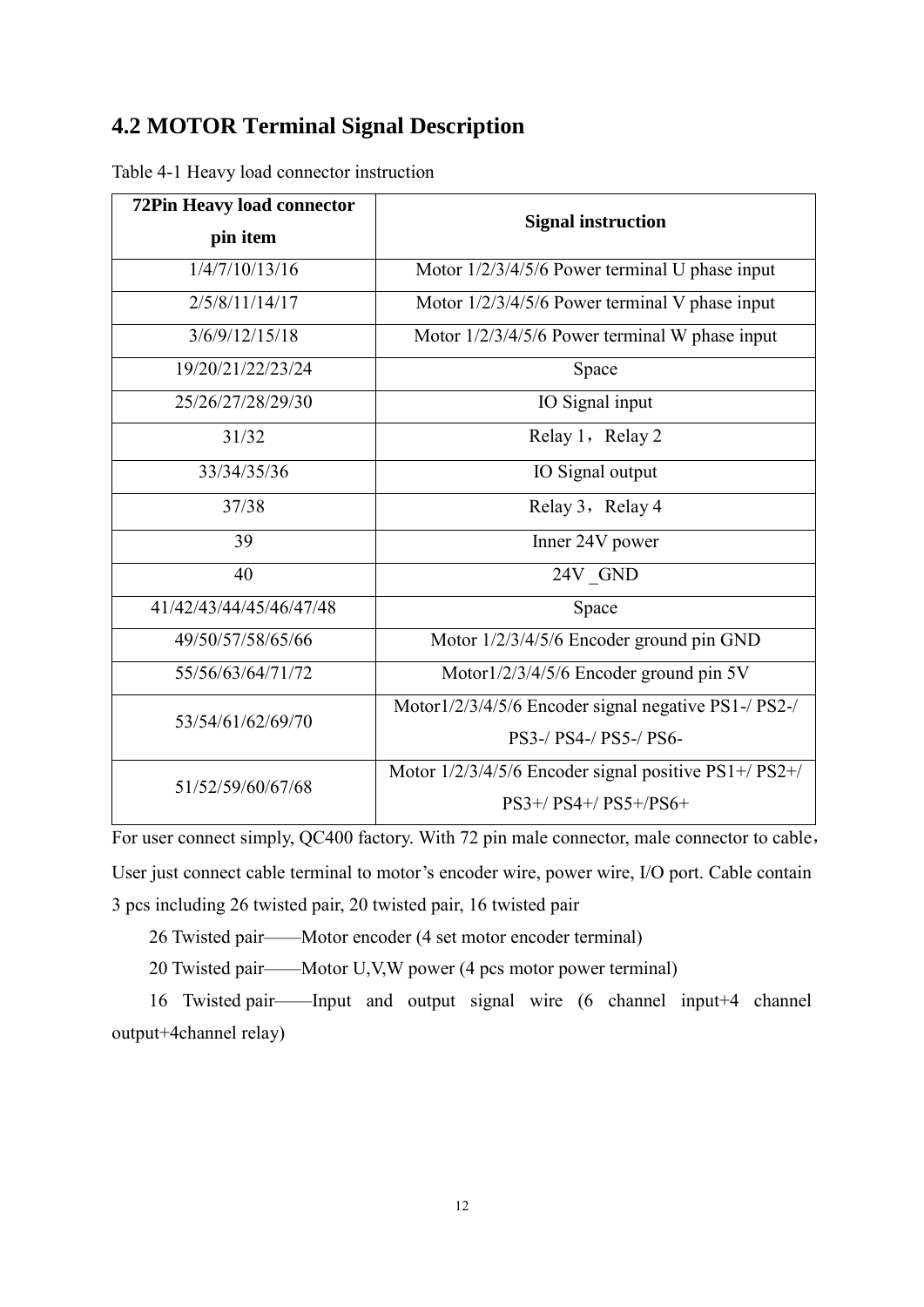## <span id="page-25-0"></span>**4.2.1 26 Encoder definition**

| <b>PCBA</b>        | <b>Definition</b> | 72 Pin Heavy load             | 26 wire shield twisted pair  |  |
|--------------------|-------------------|-------------------------------|------------------------------|--|
|                    |                   | connector item                | (wire color)                 |  |
|                    | <b>GND</b>        | 49                            | Gray red                     |  |
| Motor 1            | 5V                | 55                            | Gray black                   |  |
|                    | <b>PS1-</b>       | 53                            | White red                    |  |
|                    | $PS1+$            | 51                            | White black                  |  |
|                    | <b>GND</b>        | 50                            | Orange red                   |  |
| Motor <sub>2</sub> | 5V                | 56                            | Orange black                 |  |
|                    | <b>PS2-</b>       | 54                            | Pink red                     |  |
|                    | $PS2+$            | 52                            | Pink black                   |  |
|                    | <b>GND</b>        | 57                            | Yellow red                   |  |
| Motor 3            | 5V                | 63                            | Yellow black                 |  |
|                    | <b>PS3-</b>       | 61                            | Gray red red                 |  |
| $PS3+$             |                   | 59                            | Gray black black             |  |
|                    | <b>GND</b>        | 58                            | White red red                |  |
| Motor 4            | 5V                | 64                            | White black black            |  |
|                    | PS4-              | 62                            | Orange red red               |  |
|                    | $PS4+$            | 60                            | Orange black black           |  |
|                    | <b>GND</b>        | 65                            | Pink red red                 |  |
| Motor5             | 5V                | 71                            | Pink black black             |  |
|                    | PS5-              | 69                            | Yellow red red               |  |
|                    | $PS5+$            | 67                            | Yellow black black           |  |
|                    | <b>GND</b>        | 66                            | Gray red red red             |  |
| Motor 6            | 5V                | 72                            | Gray black<br>black<br>black |  |
|                    | <b>PS6-</b>       | 70                            | White red<br>red<br>red      |  |
| $PS6+$<br>68       |                   | White black<br>black<br>black |                              |  |
|                    |                   | Housing                       | Shield                       |  |

Table 4-2 26 twisted pair definition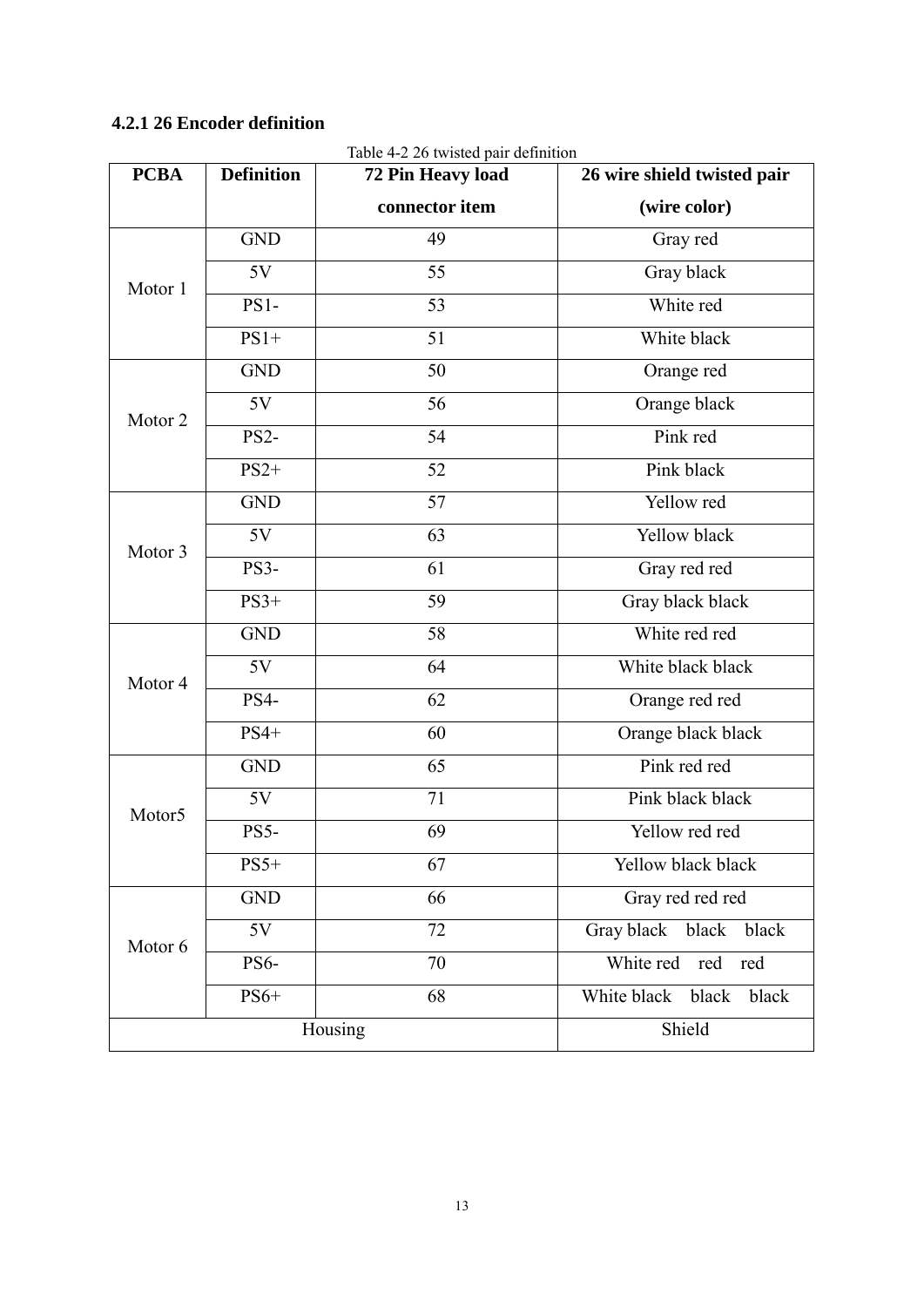## <span id="page-26-0"></span>**4.2.2 20 wire power definition**

20 wire twisted pair definition is power cable, Definition is as following

<span id="page-26-1"></span>

| <b>PCBA</b> | <b>Definition</b>         | raone $\pm$ 5 $\pm$ 0 when twisted pair definition<br>72 Pin Heavy load | 20 wire shield twisted pair |
|-------------|---------------------------|-------------------------------------------------------------------------|-----------------------------|
|             |                           | connector item                                                          | (wire No.)                  |
|             | $\mathbf U$               | $\mathbf{1}$                                                            | 1                           |
| Motor 1     | $\mathbf V$               | $\overline{2}$                                                          | $\overline{2}$              |
|             | $\ensuremath{\text{W}}$   | $\overline{3}$                                                          | $\overline{3}$              |
|             | $\mathbf U$               | $\overline{4}$                                                          | $\overline{4}$              |
| Motor 2     | $\ensuremath{\mathbf{V}}$ | $\overline{5}$                                                          | $\overline{5}$              |
|             | W                         | 6                                                                       | 6                           |
|             | U                         | $\overline{7}$                                                          | $\overline{7}$              |
| Motor 3     | $\overline{\mathbf{V}}$   | $\overline{8}$                                                          | $\overline{8}$              |
|             | W                         | 9                                                                       | 9                           |
|             | $\mathbf U$               | 10                                                                      | 10                          |
| Motor 4     | $\overline{\mathsf{V}}$   | 11                                                                      | 11                          |
|             | W                         | 12                                                                      | 12                          |
|             | U                         | 13                                                                      | 13                          |
| Motor5      | $\overline{V}$            | 14                                                                      | 14                          |
|             | W                         | 15                                                                      | 15                          |
|             | U                         | 16                                                                      | 16                          |
| Motor 6     | $\mathbf V$               | 17                                                                      | $\overline{17}$             |
|             | W                         | $18\,$                                                                  | $18\,$                      |
|             | Shield                    | Housing                                                                 | Yellow green                |

|  |  | Table 4-3 20 wire twisted pair definition |
|--|--|-------------------------------------------|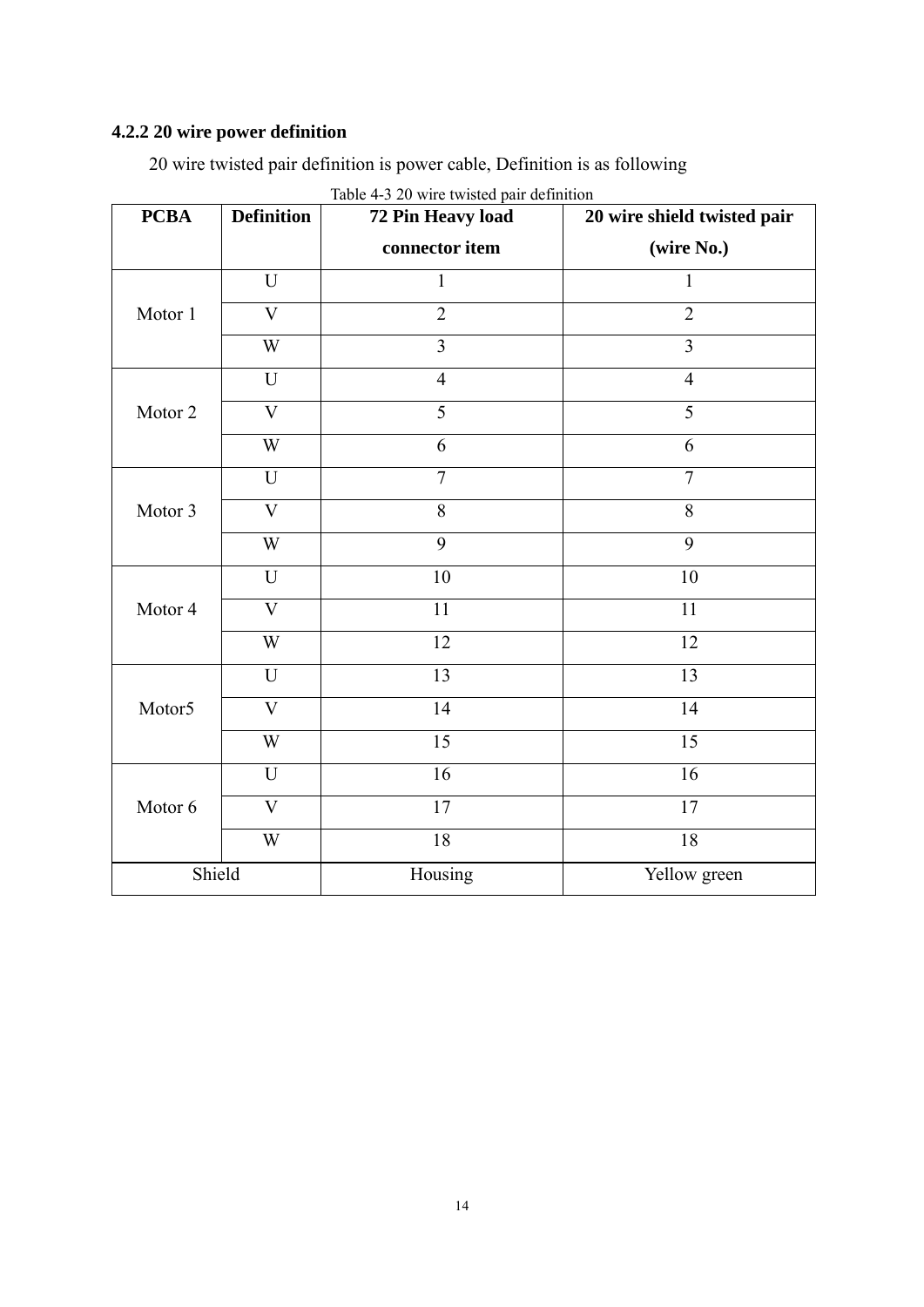### **4.2.3 16 core IO line definition**

Driver-controller integration in addition to the digital input/output pin end defines multiple input and output, the overloading jilt terminal also defines a certain number of input and output, while the number of the input and output port enough, users do not need the back of the port:

| Definition        | 72PinReloading the connector<br>terminal number | 16core shielded twisted-pair<br>(line) |
|-------------------|-------------------------------------------------|----------------------------------------|
| IN28              | 25                                              | Red gray                               |
| IN29              | 26                                              | gray black                             |
| IN30              | 27                                              | white red                              |
| IN31              | 28                                              | White black                            |
| IN32              | 29                                              | orange red                             |
| IN33              | 30                                              | orange black                           |
| Relay1 (Relay23)  | 31                                              | pink                                   |
| Relay2 (Relay24)  | 32                                              | Powder black                           |
| OUT19             | 33                                              | yellow red                             |
| OUT20             | 34                                              | yellow black                           |
| OUT21             | 35                                              | Gray red red                           |
| OUT22             | 36                                              | Gray black black                       |
| Relay3 (Relay25)  | 37                                              | White red red                          |
| Relay4 (Relay26)  | 38                                              | White black black                      |
| Interior24V Power | 39                                              | Orange red red                         |
| <b>GND</b>        | 40                                              | Orange black black                     |

Chart 4-4 16 Core twisted-pair definition

<span id="page-27-0"></span>16 core IO cable end four road relay output, in practical use, the robot motor is often used with the brakes, the relay switch state to open or close the motor brake.

The brake specific instance "wiring" connection mode can be reference.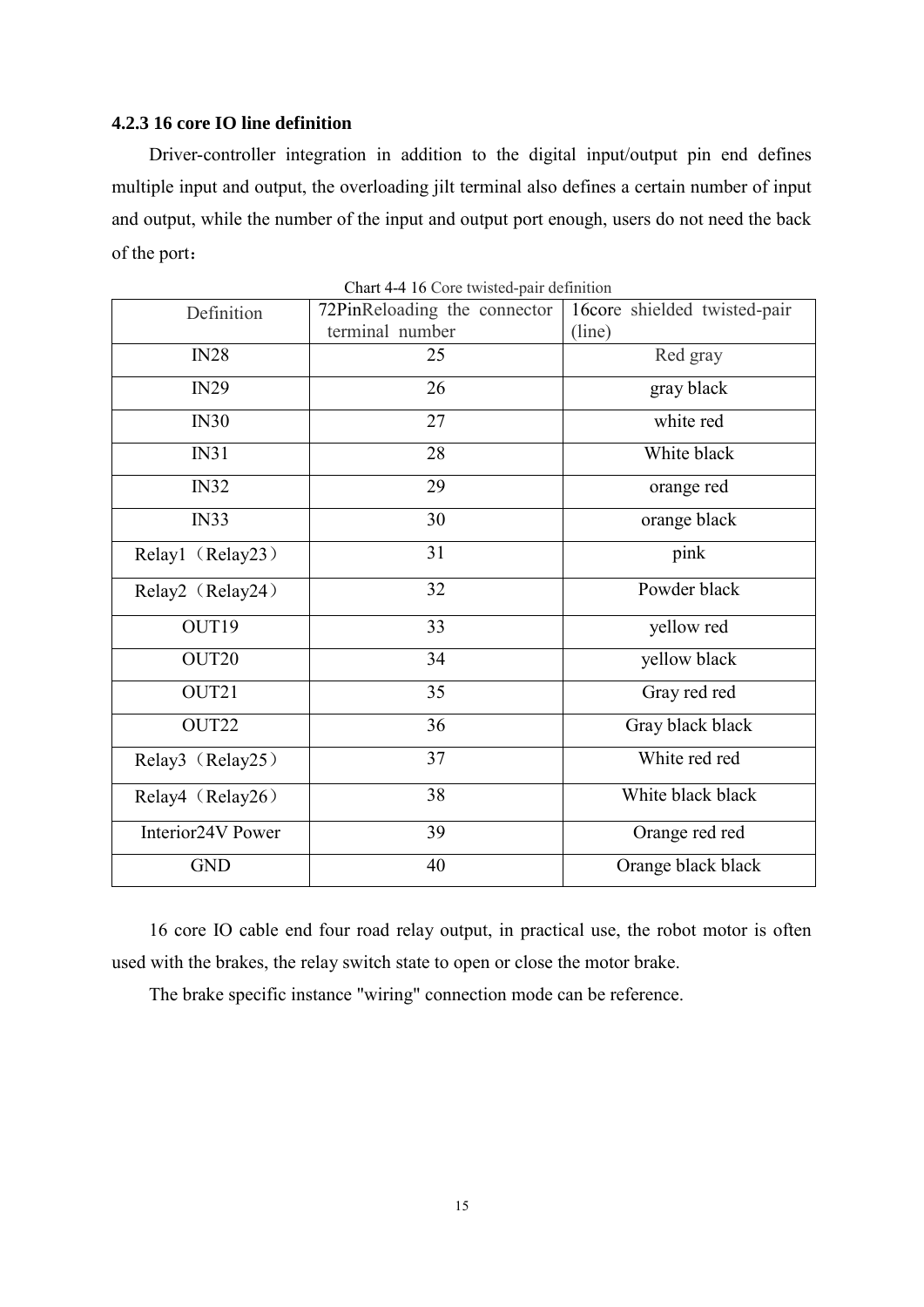### **4.3 Connection instance**

Driver-controller integration support of motor encoder types are: panasonic, sichuan, ADTECH, all the more for such as many motor. Wiring for the convenience of customers, enumerated several motor type and its connection mode, provide the reference for the user.

#### <span id="page-28-0"></span>**4.3.1 Panasonic motor wiring instance**

1) Panasonic 17 absolute encoder wiring

#### **17 Bits Absolute Motor of Panasonic**

#### Definition of Encoder Wire



Chart 4-2 Panasonic motor encoder terminal connection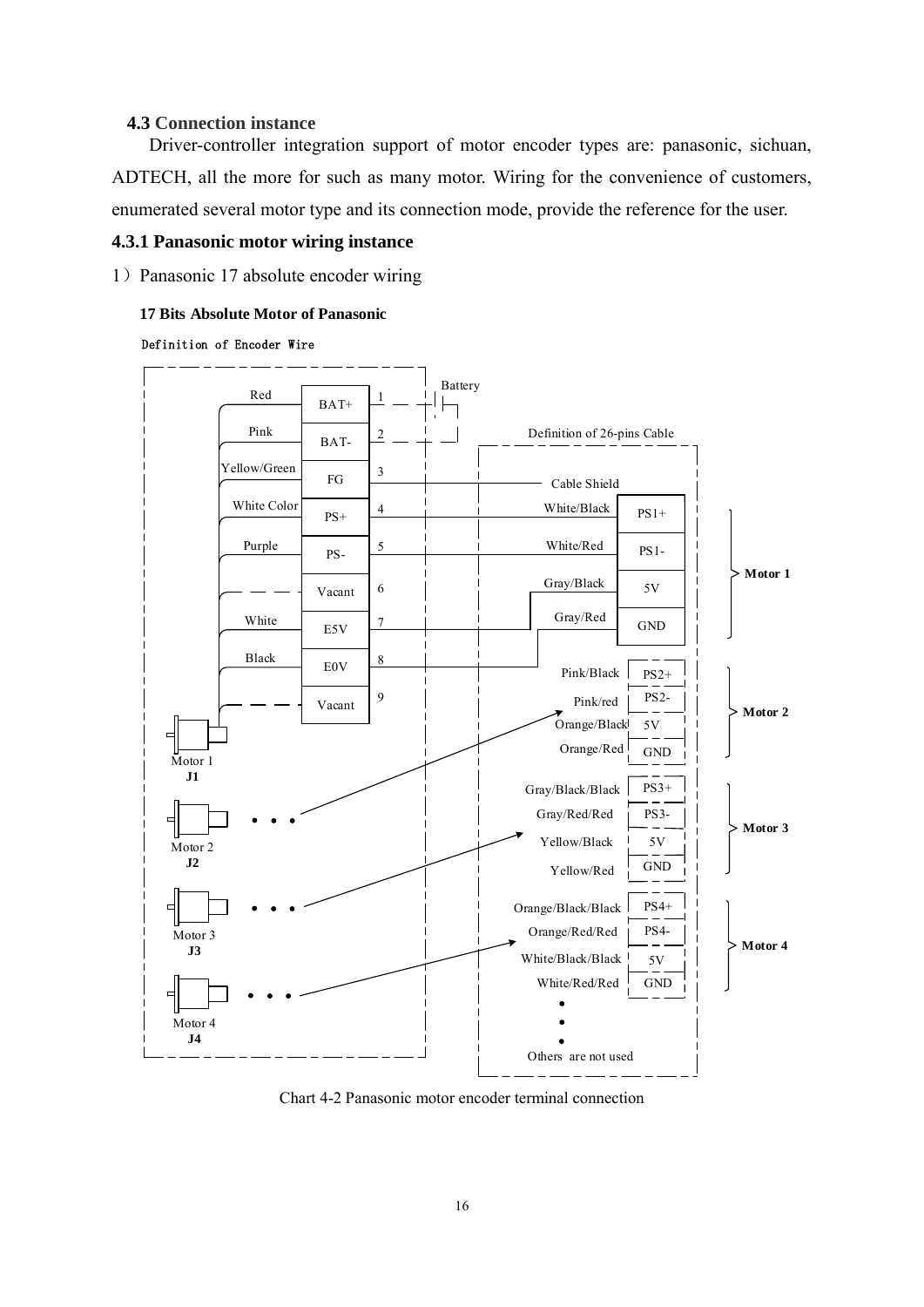### 2)Panasonic motor power line connection



#### **17 Bits Absolute Motor of Panasonic**

Chart 4-3 Panasonic motor power line side connection

## **Remark**:

Panasonic and QC400 servo motor encoder count procedures defined in the way of counting, UV line number 26 pin cable end connection mode in contrast to the co nventional way.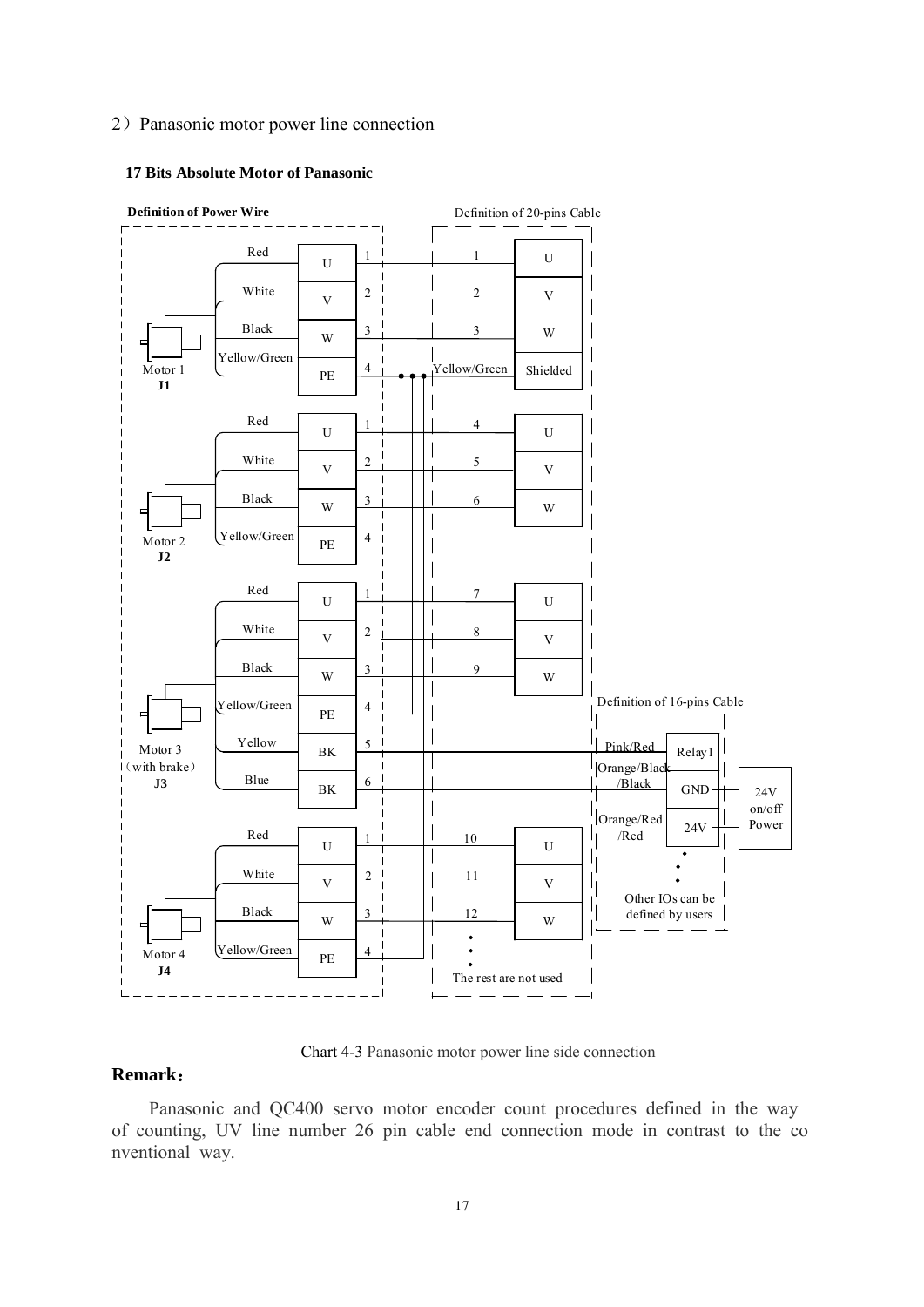3) Panasonic motor brake line wiring

Due to the actual use of the robot has one or more shaft need with the brakes. And the brakes on and off through the relay of IO board open and close. Concrete implementation way is as follows:

 $(1)$  Brake wiring;

(2)IO board 24 v power supply, the specific reference "3 connect the power cord -" connection mode.

**17 Bits Absolute Motor of Panasonic**

**Definition of Brake**



Chart 4-4 Panasonic motor brake end connection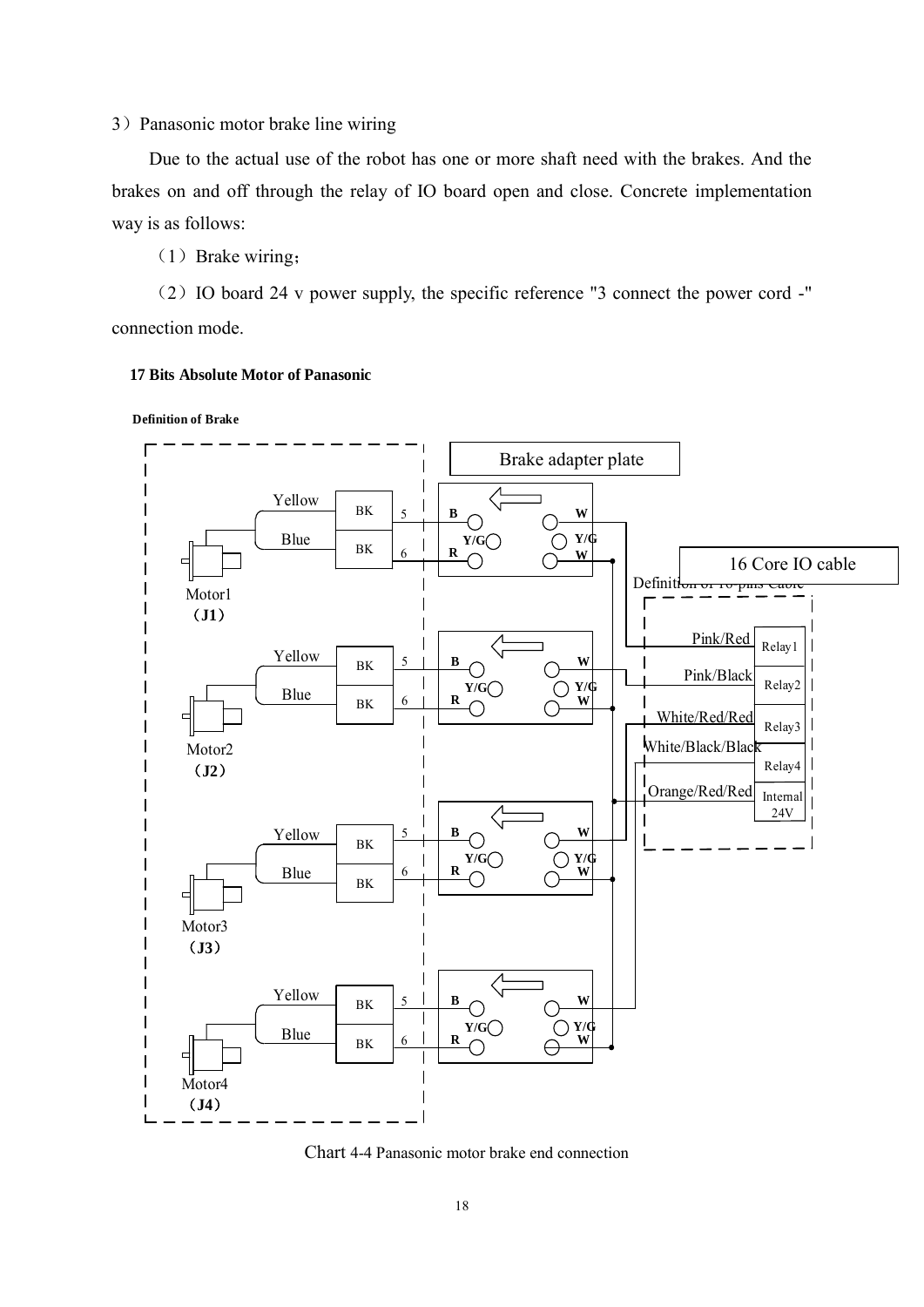Practice, must be completed according to the main brake end connection, if there is only one axis with the brakes, pick up the shaft brake. Wiring is completed; with the brake port configuration method in teaching device please refer to the "operating manual.

## <span id="page-31-0"></span>**4.3.2 Tamagawa motor wiring instance**

1) Tamagawa motor encoder line wiring

### **17-bits Absolute Motor of TAMAGAWA**

**Definition of encoder**



Figure 4-5 Tamagawa motor encoder line wiring

2) Tamagawa motor power line wiring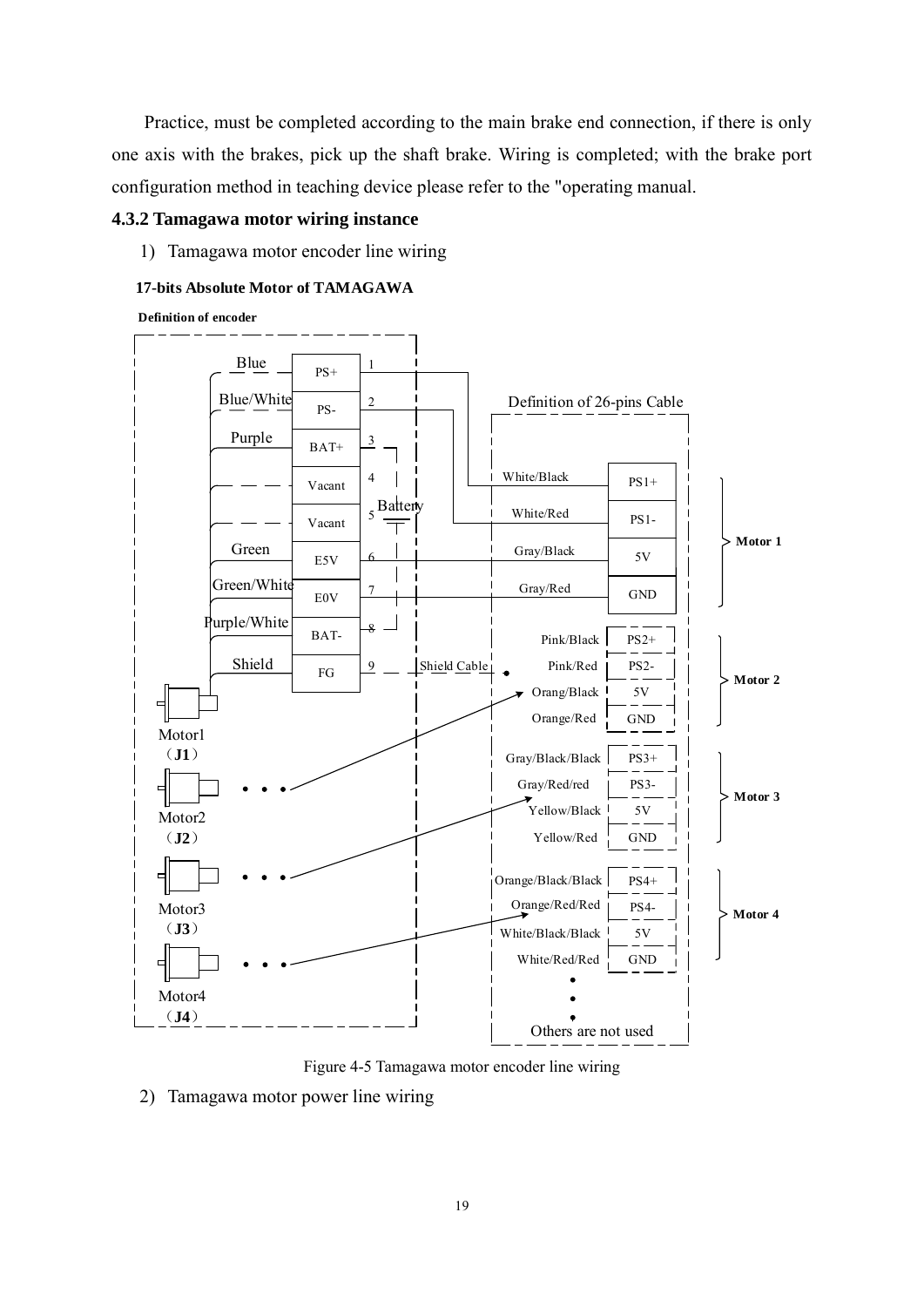#### **17-bits Absolute Motor of TAMAGAWA**

#### **Definition of encoder**



Figure 4-6 Tamagawa motor power line wiring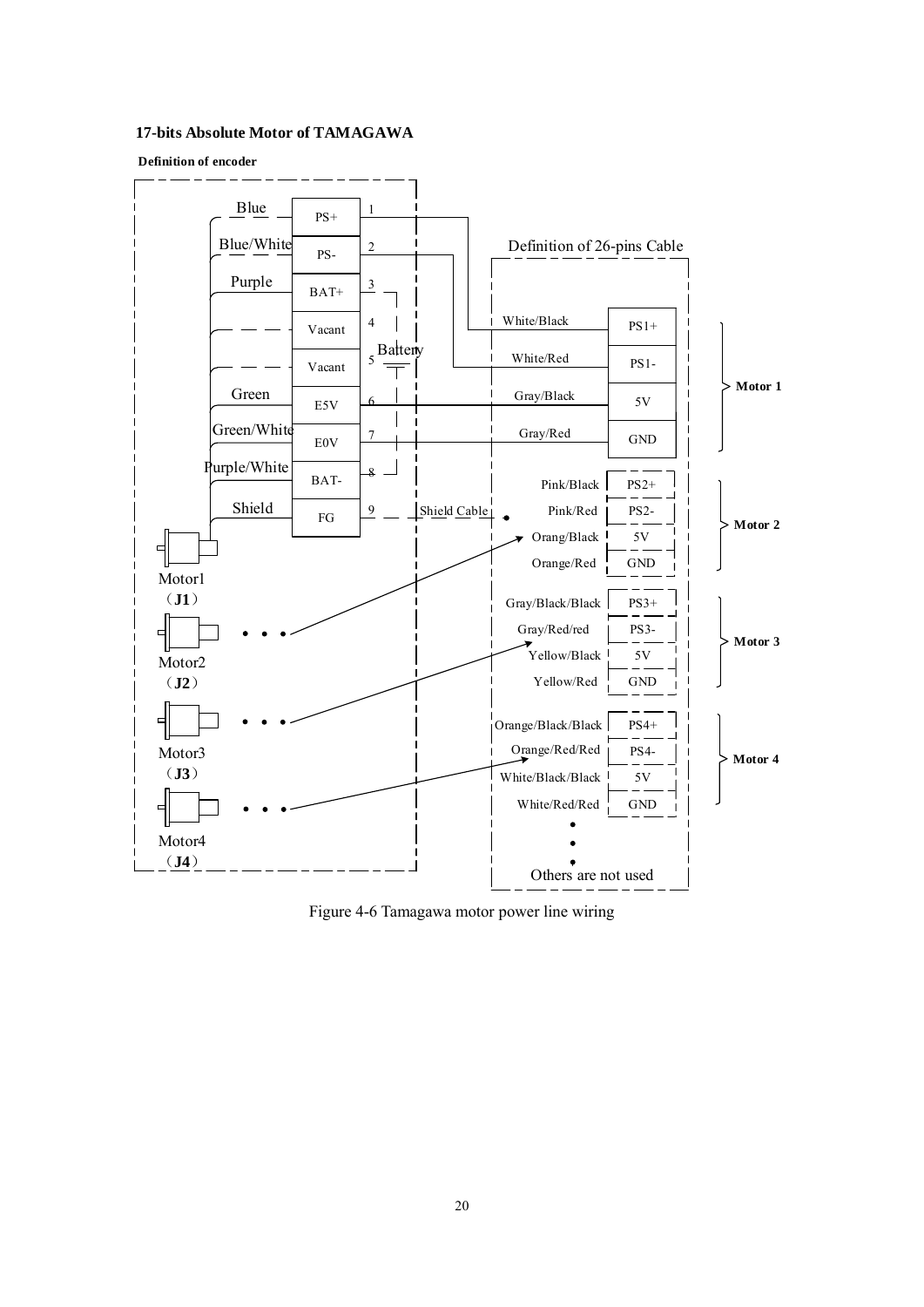<span id="page-33-0"></span>3) Tamagawa motor brake line wiring

Tamagawa motor brake line wiring and Matsushita Electric brake line wiring is similar. Specific implementation is as follows:

- (1) brake wiring;
- (2) IO board 24V power supply, specific wiring refer to "3- power cable."

#### **17-bits Absolute Motor of TAMAGAWA**

**Definition of Brake**



Figure 4-7 Tamagawa motor brake side wiring

Practical application, the need to complete the brakes according to the terminal of the robot body. If only one axis with the brakes, then brake to the shaft. After wiring is complete, the handheld FlexPendant in brake port configuration please refer to "teach Operation Manual."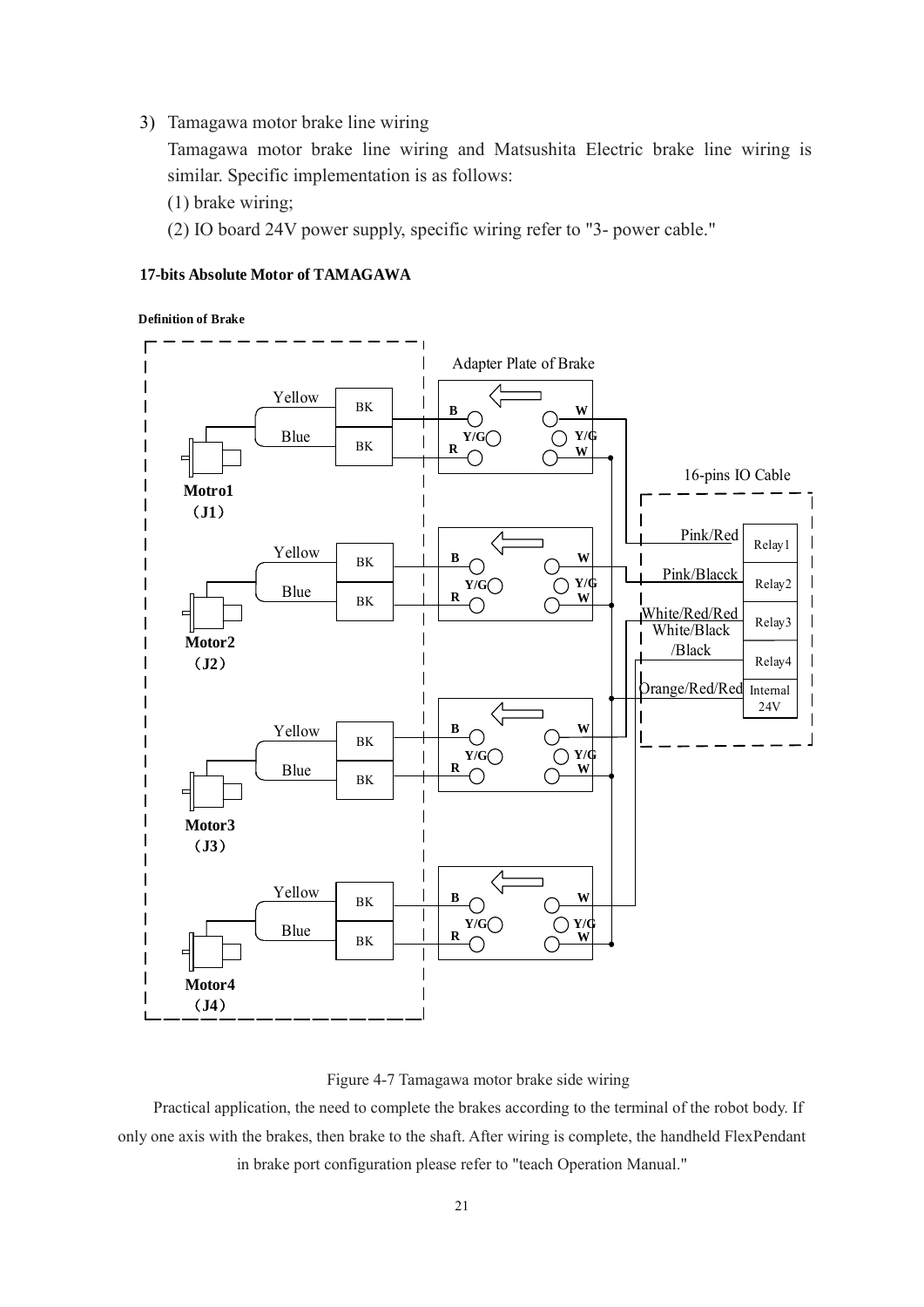## **4.3.3 Sanyo Electric Wiring example**

1) Sanyo 17 absolute encoder wiring

#### **17-bits Absolute motor of SANYO**



Figure 4-8 Sanyo Electric encoder wiring terminals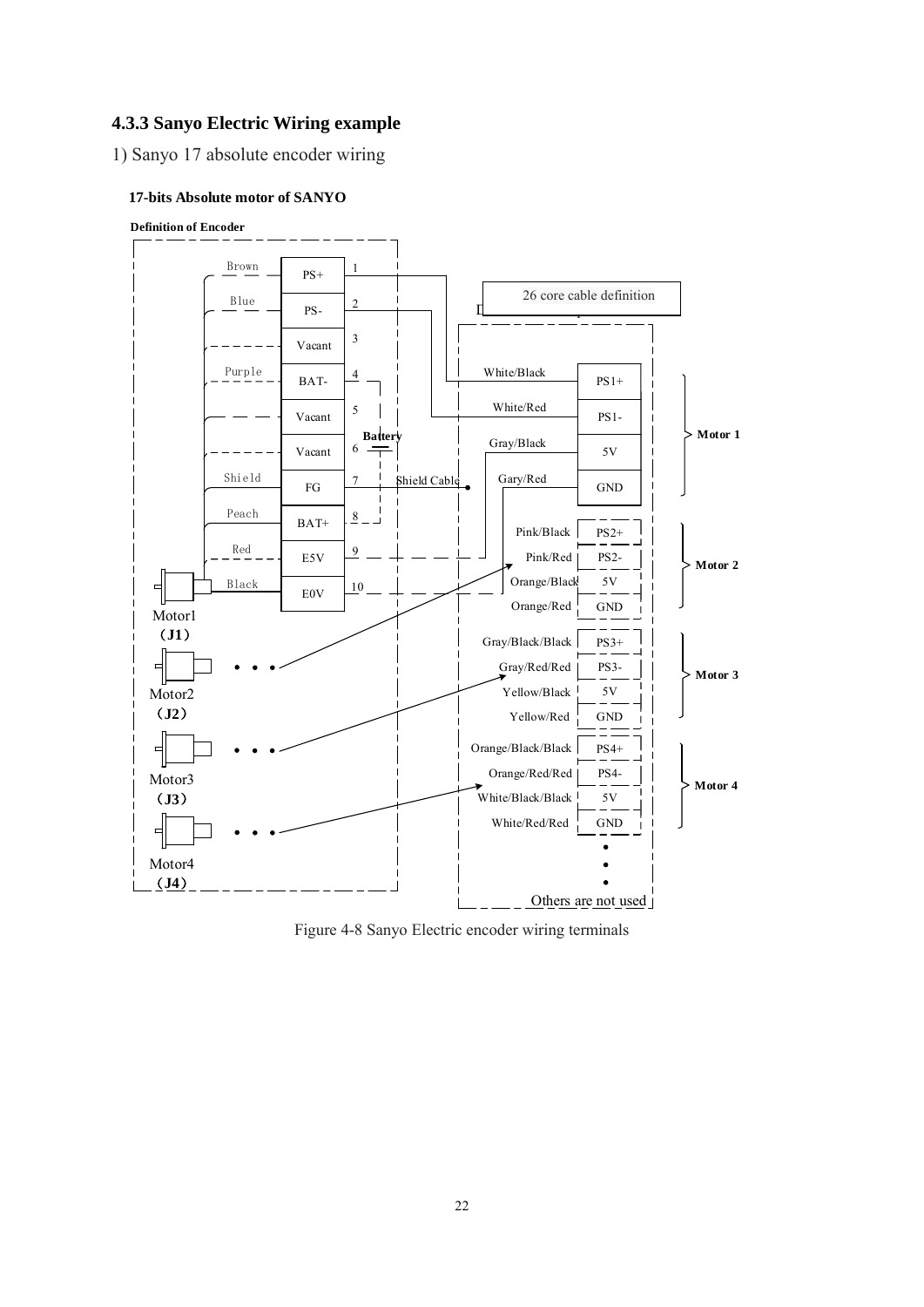### 2) Sanyo Electric power line wiring

#### **17-bits Absolute motor of SANYO**



Figure 4-9 Sanyo Electric power line side wiring

<span id="page-35-0"></span>note:

Motor-side encoder cable, power cable terminal color definitions for reference only, actual colors and line number with manufacturers to provide prevail; power lines cannot be connected to the end of the shielded cable with the encoder shielded wire to wire ends together; the motor brake via 16pin cable Relay terminal control line can also be controlled through the relay output terminal board.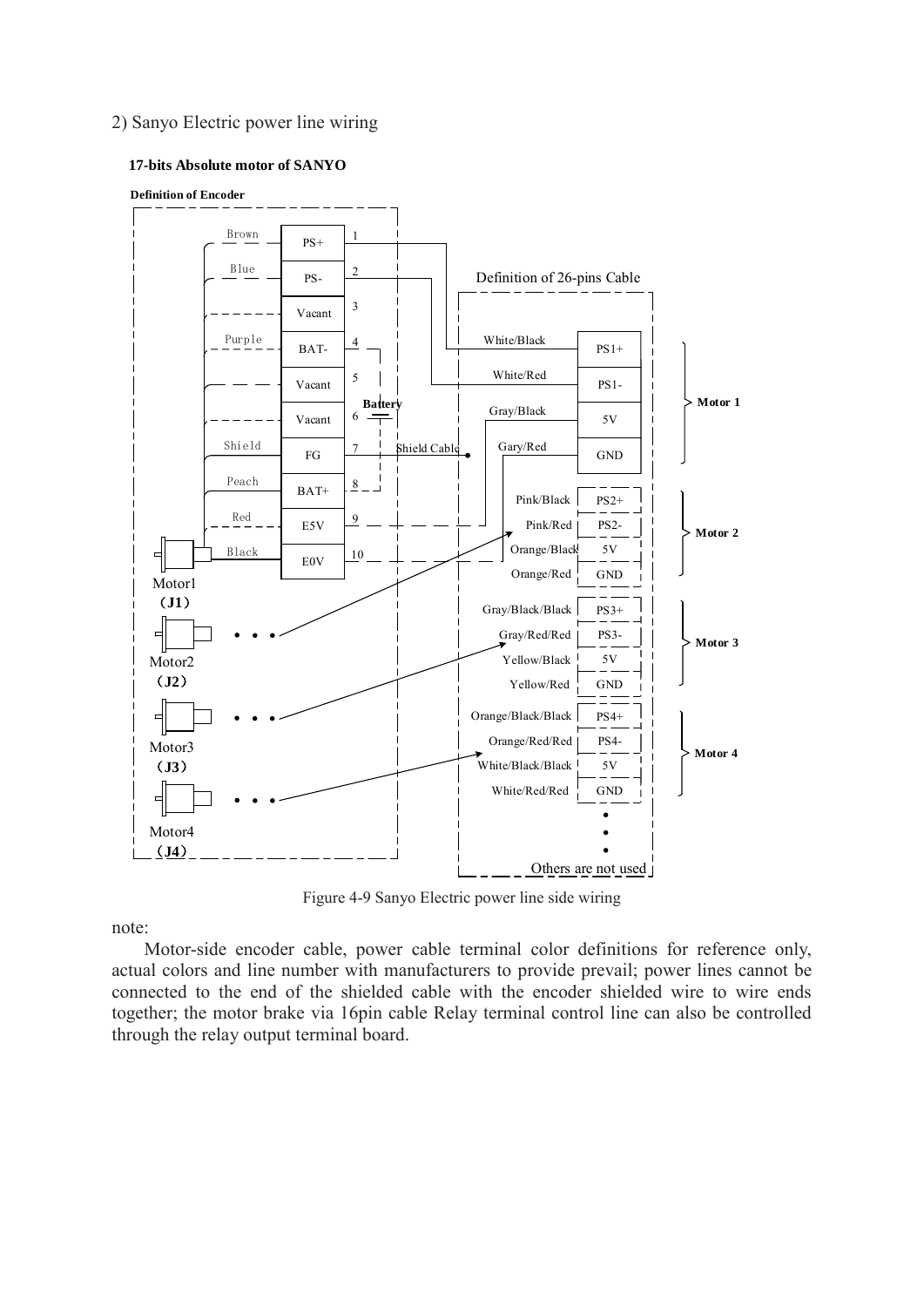3) Sanyo Electric Brake line connection

Sanyo Electric Brake wire connection method similar to Matsushita Electric brake line wiring. Specific implementation is as follows:

(1) brake wiring;

(2) IO board 24V power supply, specific wiring refer to "3- power cable."

## **17-bits Absolute Motor of SANYO**

**Definition of Brake**





Practical application, the need to complete the brakes according to the terminal of the robot body, if only one axis with the brakes, then brake to the shaft. After wiring is complete, the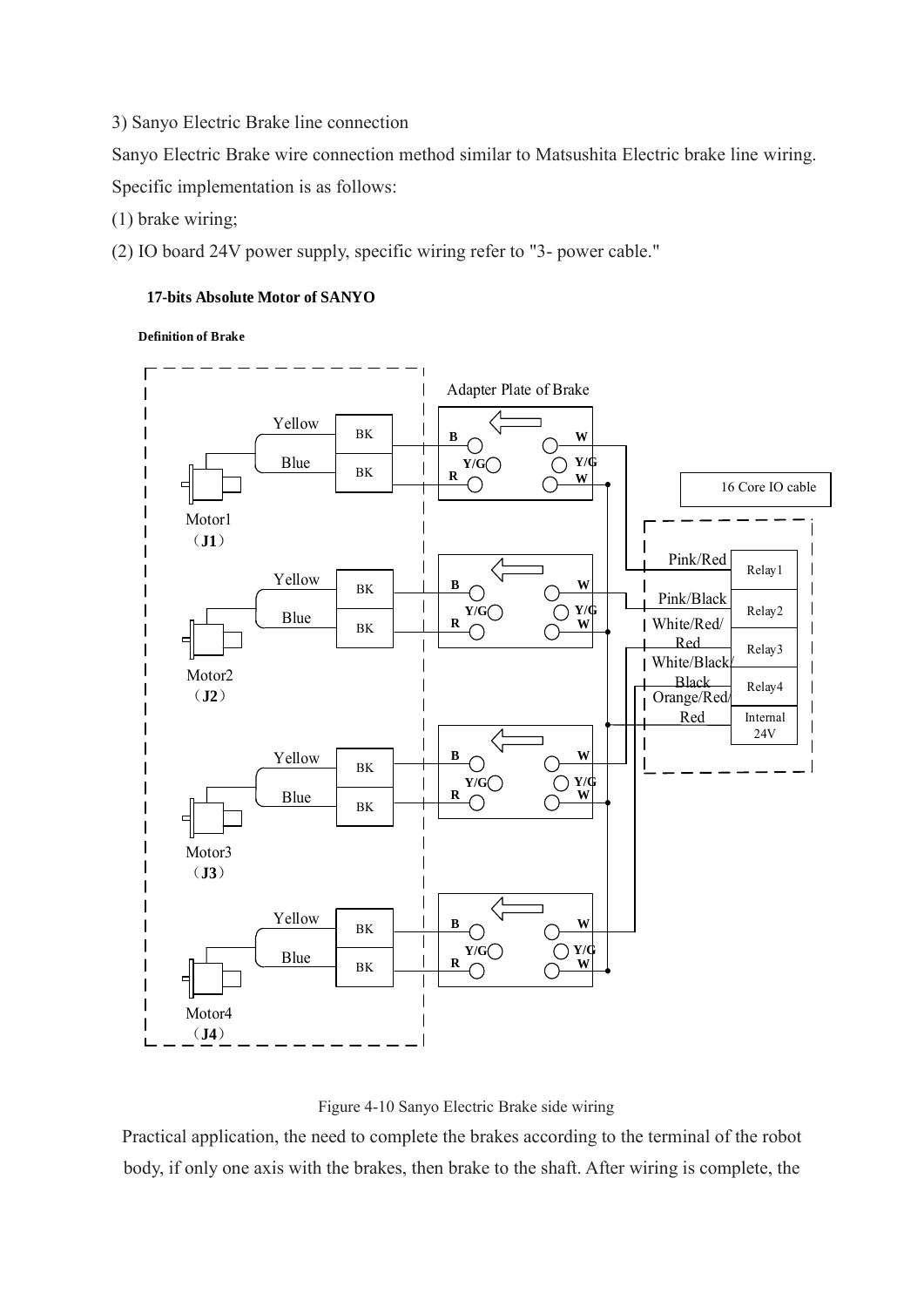<span id="page-37-0"></span>handheld FlexPendant in brake port configuration please refer to "teach Operation Manual."

## **5**.**Digital input and output interfaces**

<span id="page-37-1"></span>5.1 digital inputs

 QC400 contains an extended wiring board, the board is powered by an external 24V power supply independent, has 34 Road and 27 Road ordinary general input output (with 6 relay outputs), input active level can be determined according to the common terminal of the high voltage configuration or active-low level, the output is open-drain output.

5.1.1 Input interface definition and pin functions

INPUTCOM-- input common: an external 24V or 12V power supply.

 Digital input interface uses a 37-pin and 20-pin socket DB head, contains the power and common wire port.

Digital input port pin arrangement as shown:



Figure 5-1 digital input ports

Note:

Input board contains three INPUTCOM inputs, customers only need to provide either a common power input terminal can be used for all boards.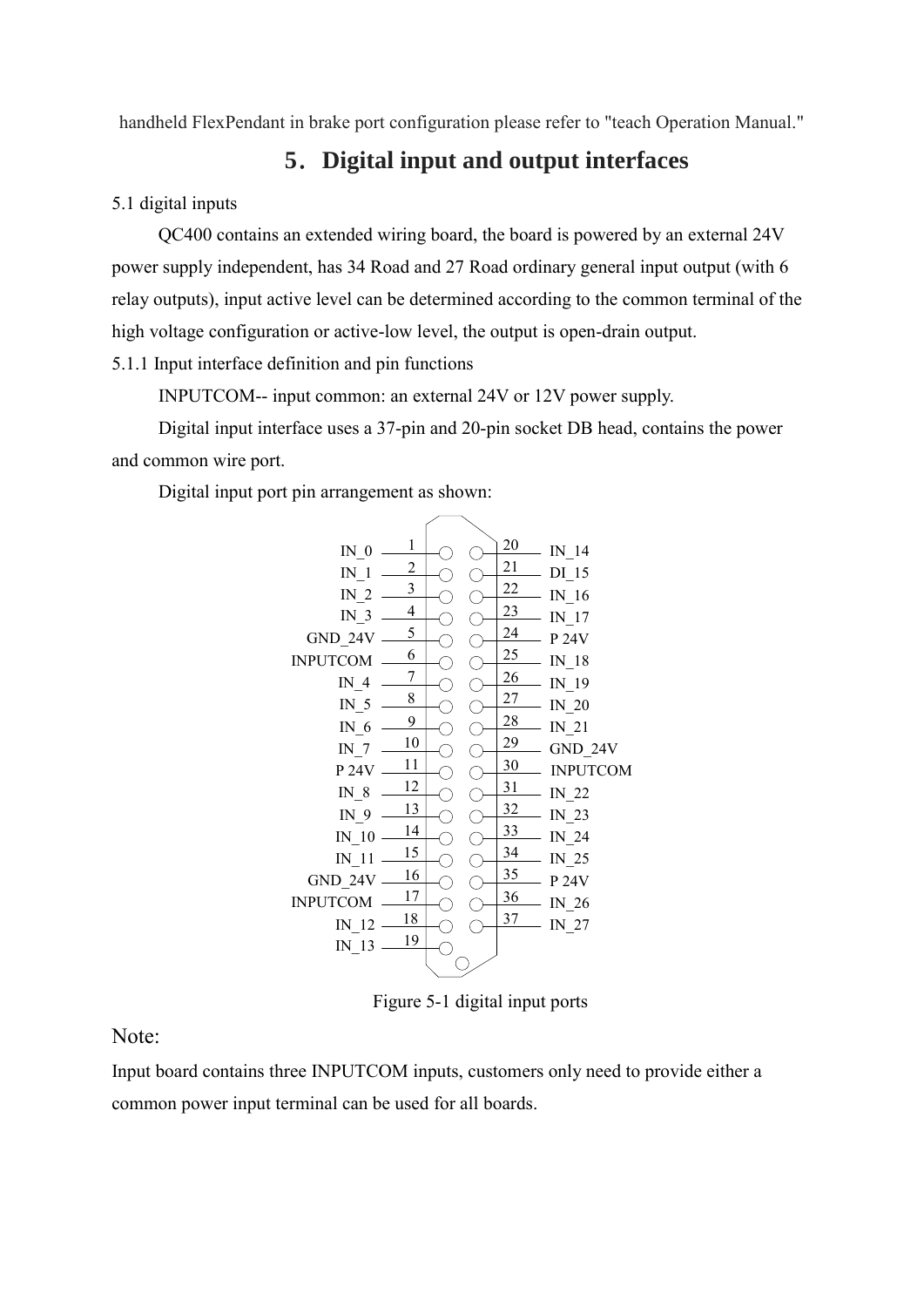Definition of each input port pin function as follows:

| Table 5-1 digital input ports are defined |  |  |  |
|-------------------------------------------|--|--|--|
|                                           |  |  |  |

| Pin            | Interface         | Features                                             | Pin            | Interface         | Features               |
|----------------|-------------------|------------------------------------------------------|----------------|-------------------|------------------------|
|                | Definition        |                                                      |                | Definition        |                        |
| $\mathbf{1}$   | IN0               | input port                                           | $\overline{2}$ | IN1               | ordinary general input |
|                |                   |                                                      |                |                   | port                   |
| $\overline{3}$ | IN2               | input port                                           | $\overline{4}$ | IN3               | ordinary general input |
|                |                   |                                                      |                |                   | port                   |
|                |                   |                                                      |                |                   | input common, then     |
| 5              | GND_24V           | 24V power supply                                     | 6              | <b>INPUTCOM</b>   | supplied external or   |
|                |                   |                                                      |                |                   | internal power supply  |
|                |                   |                                                      |                |                   | $(24V + )$             |
| $\overline{7}$ | $\overline{IN4}$  | common input port                                    | 8              | IN5               | general input port     |
| 9              | IN <sub>6</sub>   | general input port                                   | 10             | IN7               | common input port      |
| 11             | P <sub>24</sub> V | internal 24V power                                   | 12             | IN8               | general input port     |
|                |                   | supply                                               |                |                   |                        |
| 13             | $\overline{IN9}$  | general input port                                   | 14             | IN10              | general input port     |
| 15             | IN11              | general input port                                   | 16             | GND 24V           | 24V power ground       |
|                |                   | input common terminal,                               | 18             | IN12              |                        |
| 17             | <b>INPUTCOM</b>   | connected to an external<br>or internal power supply |                |                   | general input port     |
|                |                   |                                                      |                |                   |                        |
|                |                   | provided $(24V +)$                                   |                |                   |                        |
| 19             | IN13              | general input port                                   | 20             | IN14              | general input port     |
| 21             | IN15              | general input port                                   | 22             | $\overline{N16}$  | general input port     |
| 23             | IN17              | general input port                                   | 24             | P <sub>24</sub> V | internal 24V power     |
|                |                   |                                                      |                |                   | supply                 |
| 25             | $\overline{M18}$  | general input port                                   | 26             | IN19              | general input port     |
| 27             | IN20              | general input port                                   | 28             | IN21              | general input port     |
|                |                   |                                                      |                |                   | input common, then     |
| 29             | GND_24V           | 24V power supply                                     | 30             | <b>INPUTCOM</b>   | supplied external or   |
|                |                   |                                                      |                |                   | internal power supply  |
|                |                   |                                                      |                |                   | $(24V + )$             |
| 31             | IN22              | general input port                                   | 32             | IN23              | general input port     |
| 33             | IN24              | general input port                                   | 34             | IN25              | general input port     |
| 35             | <b>P24V</b>       | internal 24V power                                   | 36             | IN26              | general input port     |
|                |                   | supply                                               |                |                   |                        |
| 37             | IN27              | general input port                                   |                |                   |                        |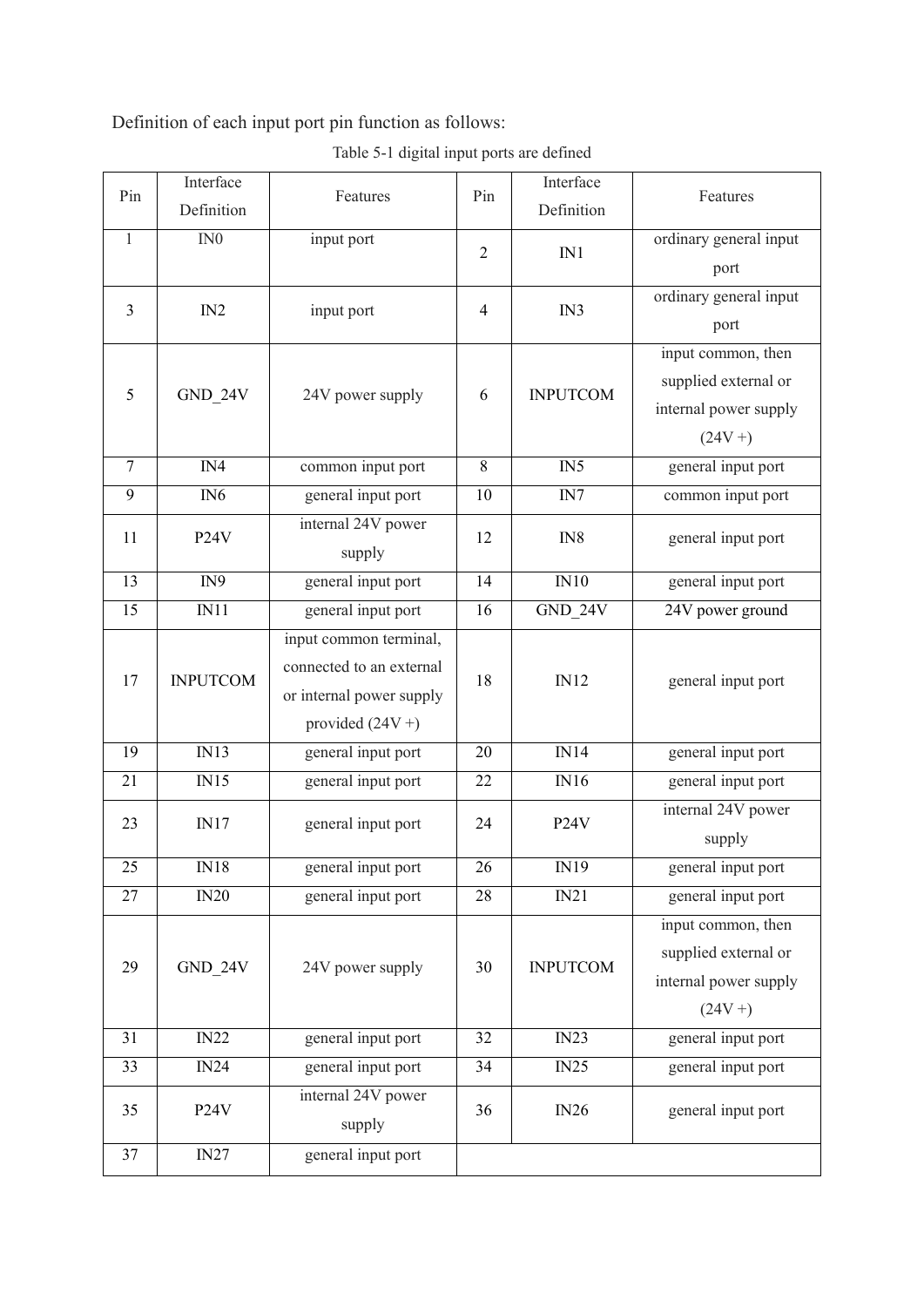## <span id="page-39-0"></span>**5.1.2 Digital input schematic diagram**

Digital input brief internal circuit:



Figure 5-2 Digital Input Internal Circuit

Proximity switches, photoelectric switch wiring diagram is as follows:



Figure 5-3 Digital input associated wiring diagram

External module "+" side of the power supply for the proximity switch positive, "-" side of the ground proximity switch.

## **Note:**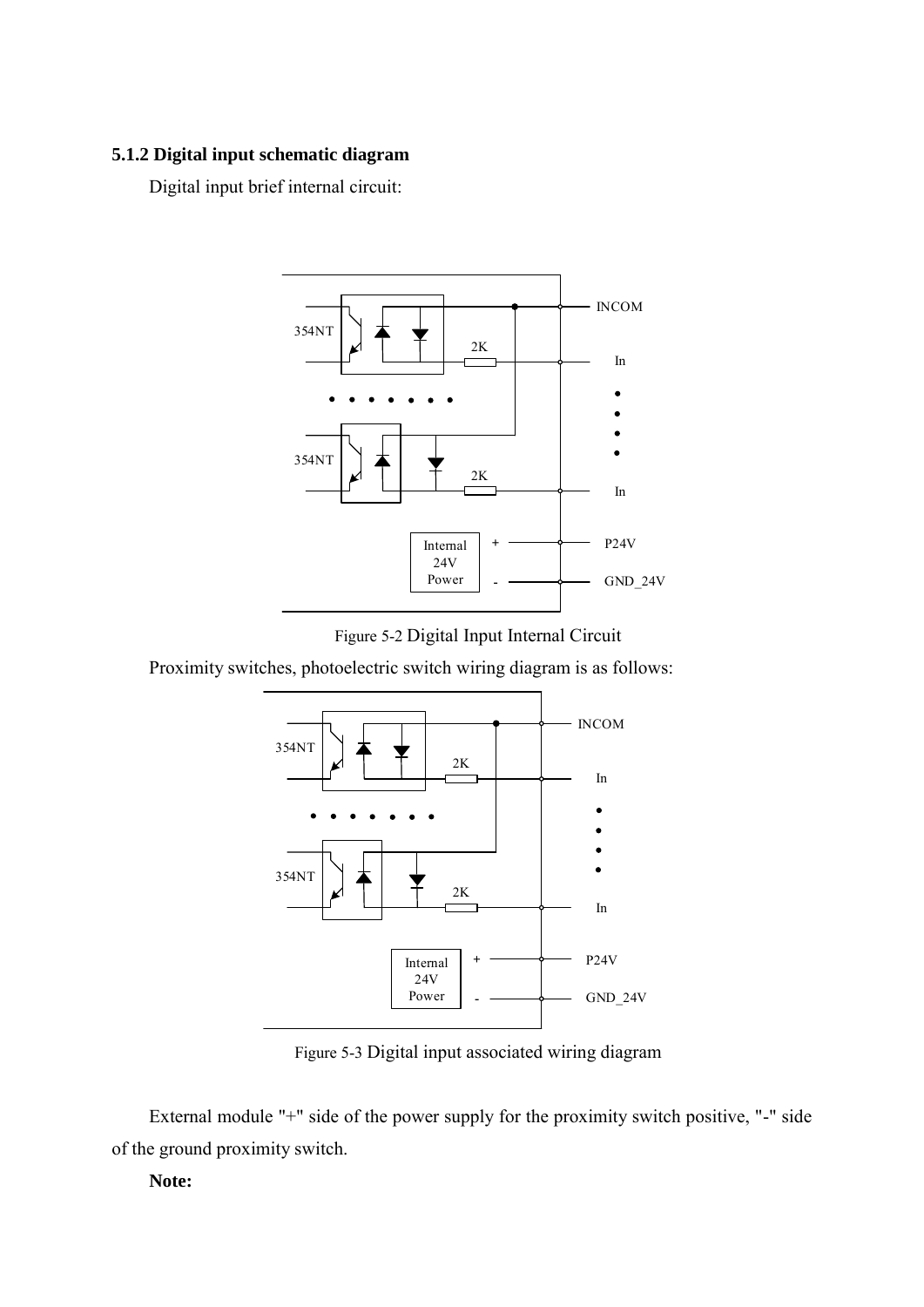OUT terminal for the output signal, the general proximity switch selected working power 10-30V, and the NPN output, photoelectric switches is similar.

Common input interface, based on the level of public input conditions corresponding to the input active level is different.



 $(a)$  Public grounded, input active high



(b) Public termination high, input active low Figure 5-4 Input terminal INPUTCOM side wiring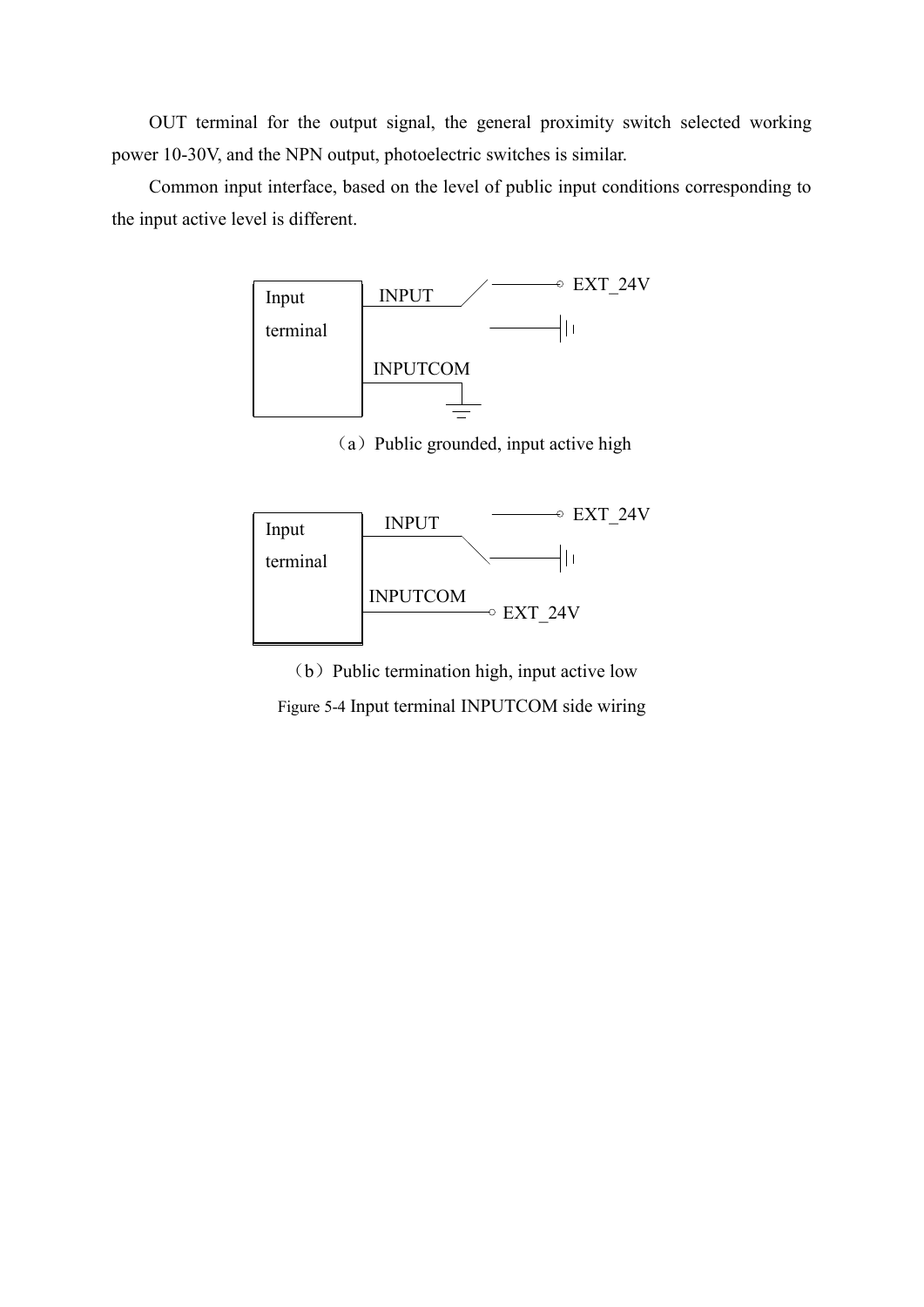## <span id="page-41-1"></span><span id="page-41-0"></span>**5.2 Digital output interface**

## **5.2.1 Output interface definition and pin functions**

Output port use a 25-pin and 20-pin socket DB head, including the power supply wiring port. Digital output port pin arrangement as shown:





After using the external power supply DC24V IO board power supply, the output pin 5,10,18,23 voltages is 24V, it can be supplied to the external use.

System output signal includes two-way relay contact output, which "SVST\_A" and "SVST\_B" as one relay; "EMSST\_A" and "EMSST\_B" as another relay.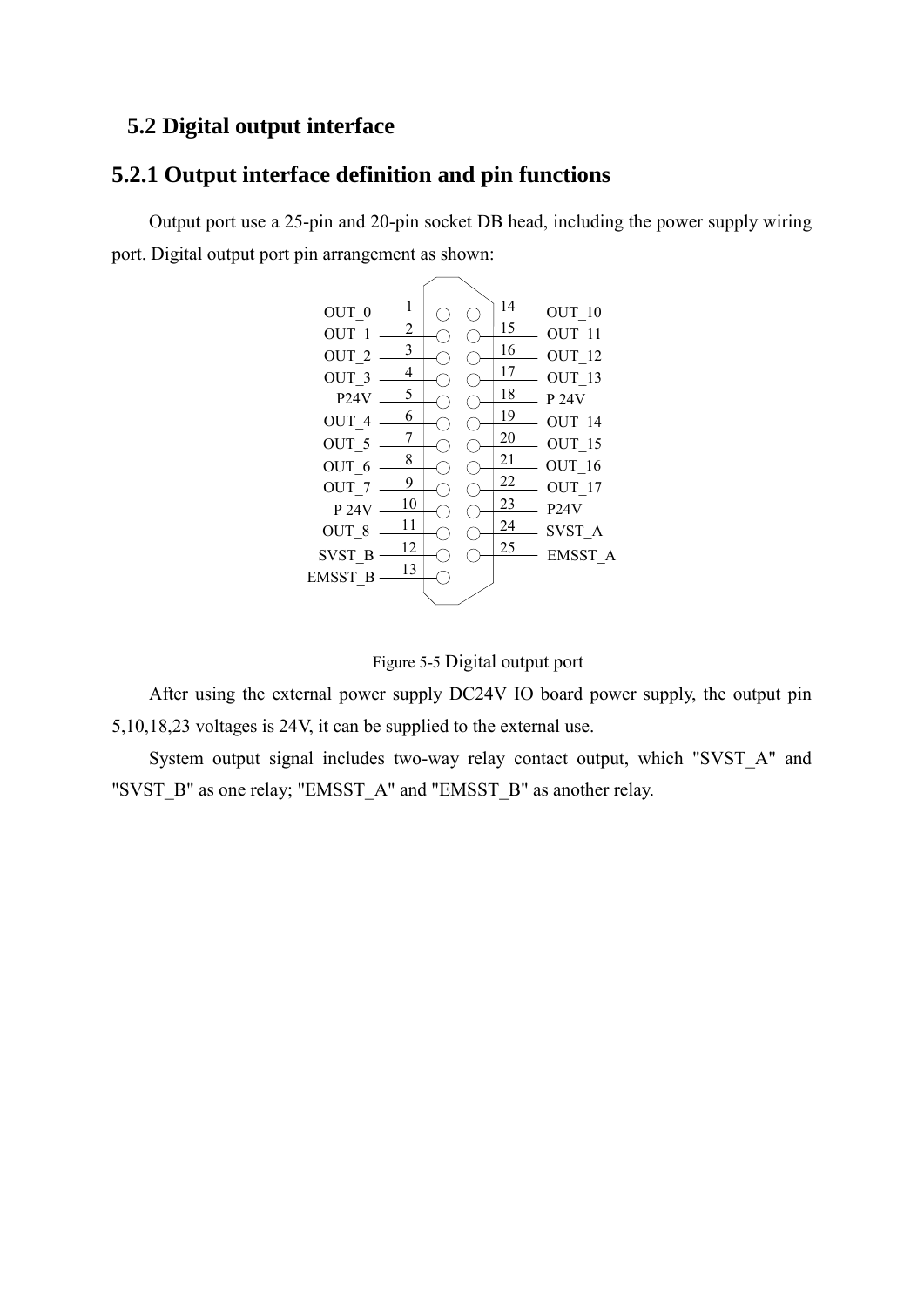Output port and pin function definitions as follows:

| Pin            | Port Definition   | <b>Function DES</b>          | PIN            | Port Definition   | <b>Function DES</b>          |
|----------------|-------------------|------------------------------|----------------|-------------------|------------------------------|
| $\mathbf{1}$   | OUT0              | Common<br>output port        | $\overline{2}$ | OUT1              | Common<br>output port        |
| $\overline{3}$ | OUT2              | Common<br>output port        | $\overline{4}$ | OUT3              | Common<br>output port        |
| 5              | P <sub>24</sub> V | internal 24V<br>power supply | 6              | OUT4              | Common<br>output port        |
| $\overline{7}$ | OUT5              | Common<br>output port        | 8              | OUT6              | Common<br>output port        |
| 9              | OUT7              | Common<br>output port        | 10             | P <sub>24</sub> V | internal 24V<br>power supply |
| 11             | OUT8              | Common<br>output port        | 12             | SVST_B            | A Relay<br>interface         |
| 13             | EMSST_B           | Relay B<br>interface         | 14             | OUT10             | Common<br>output port        |
| 15             | OUT11             | Common<br>output port        | 16             | OUT12             | Common<br>output port        |
| 17             | OUT13             | Common<br>output port        | 18             | P <sub>24</sub> V | internal 24V<br>power supply |
| 19             | OUT14             | Common<br>output port        | 20             | OUT15             | Common<br>output port        |
| 21             | OUT16             | Common<br>output port        | 22             | OUT17             | Common<br>output port        |
| 23             | P <sub>24</sub> V | internal 24V<br>power supply | 24             | SVST A            | A Relay<br>interface         |
| 25             | EMSST_A           | <b>B</b> Relay<br>interface  |                |                   |                              |

Table 5-2Digital Output port definition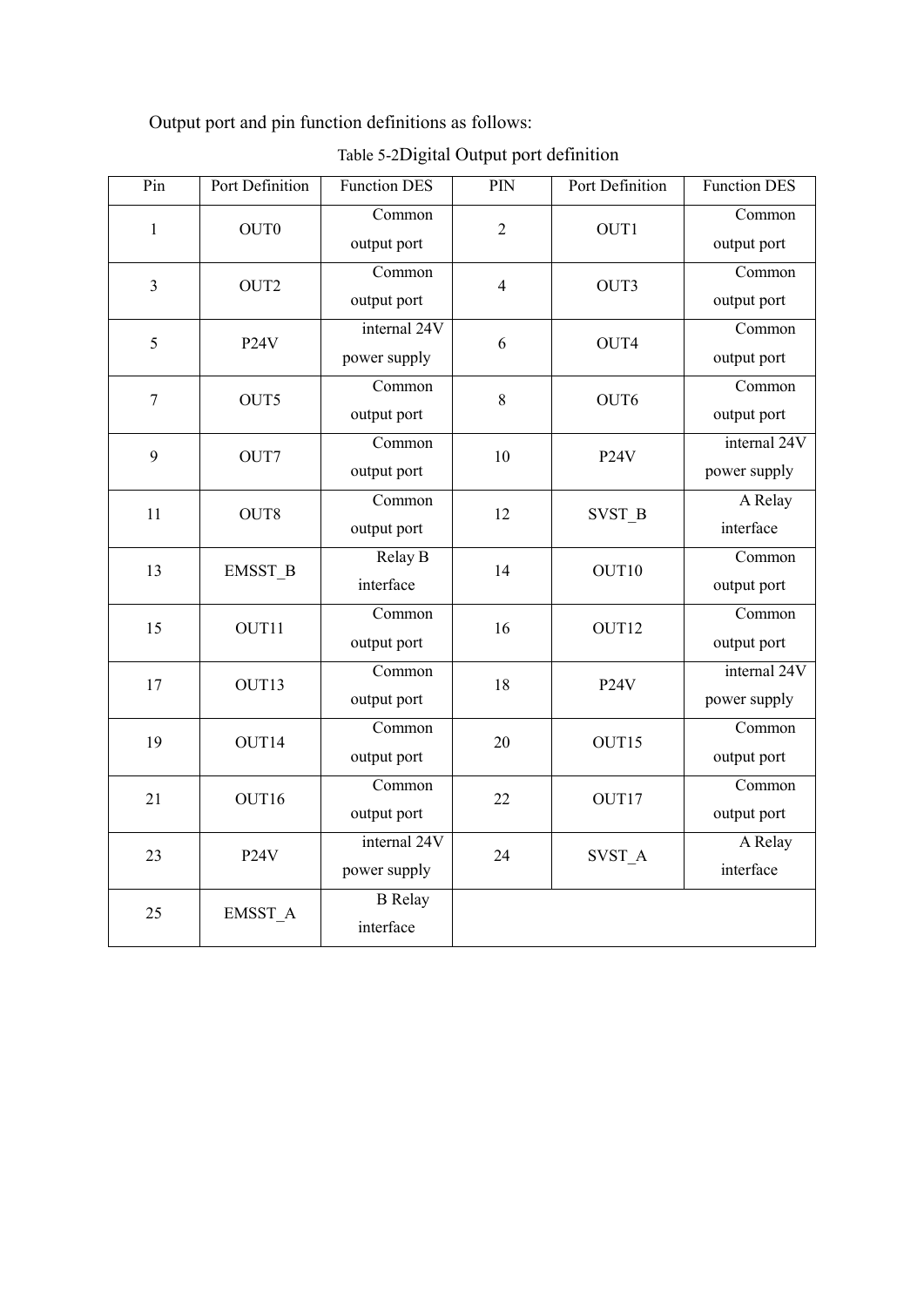## <span id="page-43-0"></span>**5.2.2 Schematic diagram of a digital output**

**Digital output brief internal circuit:** 



Figure 5-5Digital output internal circuit

And the machine wiring diagram (spindle forward as an example):



Figure 5-6 the digital output associated wiring diagram

Relay internal circuit: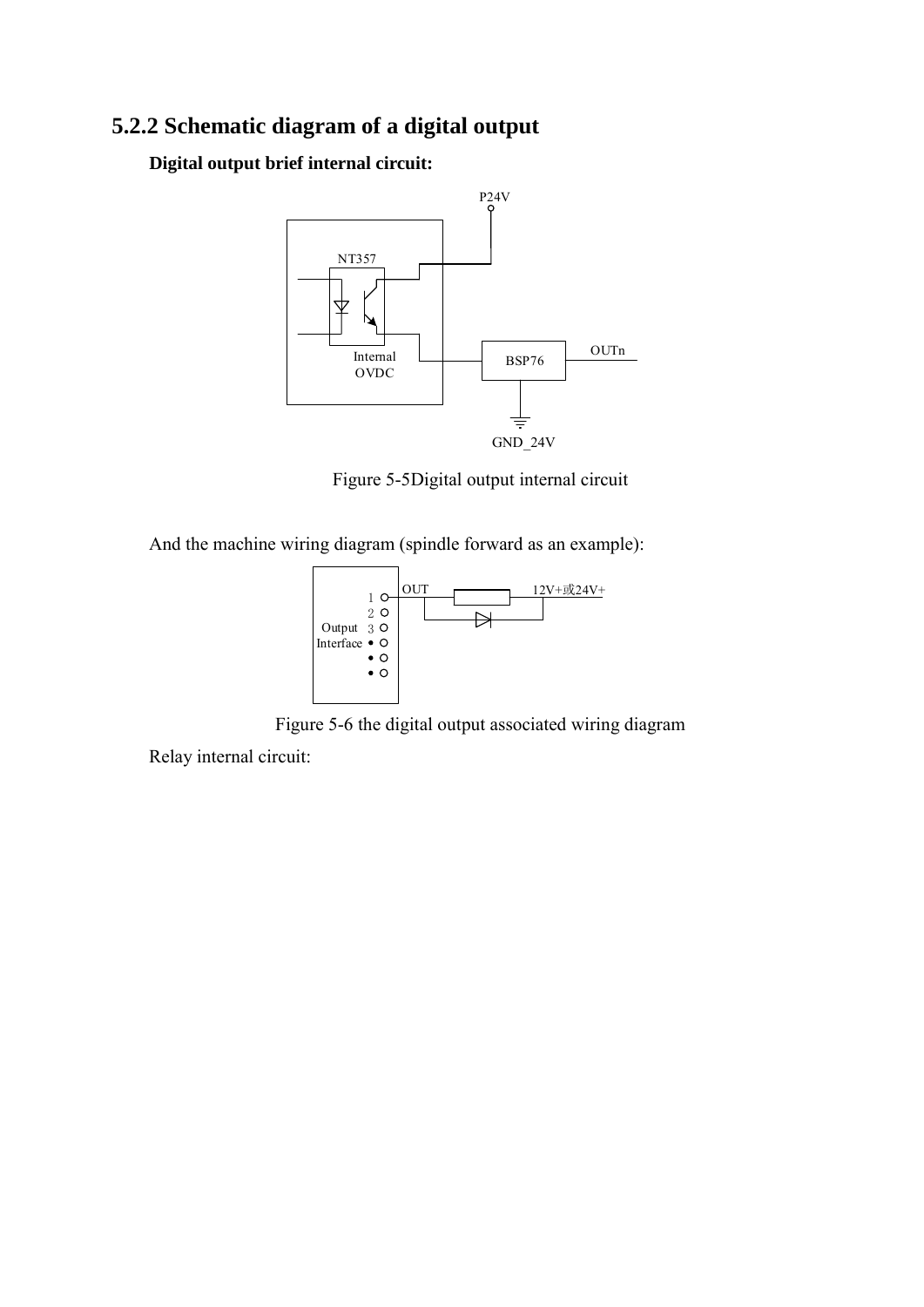

 $G5NB-1A$ 

Figure 5-7 Relay Internal Connection diagram

| Table 5-3 Relay interface functions |  |
|-------------------------------------|--|
|-------------------------------------|--|

| <b>Signal Name</b> | $SVST_A \sim SVST_B$                               |                                              |                               |  |  |  |
|--------------------|----------------------------------------------------|----------------------------------------------|-------------------------------|--|--|--|
| Output port        | OUTPUT-12 $\sim$ OUTPUT-24                         |                                              |                               |  |  |  |
| Signal logic       | Qutput port<br>Signal Output<br><b>OFF</b><br>ON   | Open<br>$\bullet$                            | Short<br>circuit<br>$\bullet$ |  |  |  |
| Function           |                                                    | Servo status :on, output ports short circuit |                               |  |  |  |
| Signal<br>timing   | EXT_SVON (I)<br>SVOFF (I)<br>SVST-A ~ SVST-B $(0)$ |                                              |                               |  |  |  |

Relay output port control panel opening and closing motor brake wiring diagram: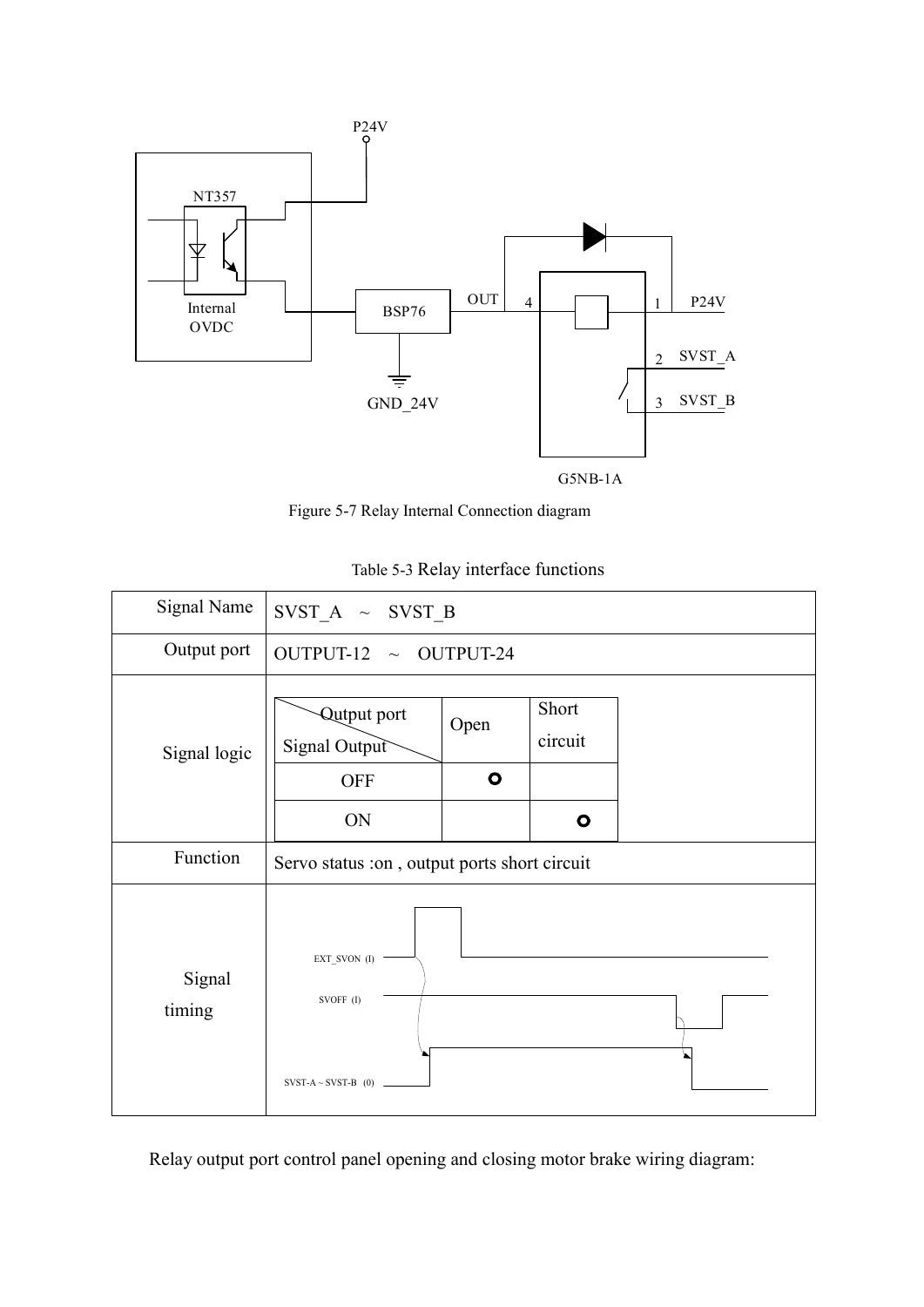

Figure 5-8 Brake-port junctions

## **Note:**

<span id="page-45-0"></span>Flexible wiring diagram above, the port number 12 and 24 positions are interchangeable, the motor-side brake line terminals are also used interchangeably.

# **6 Communication port**

## <span id="page-45-1"></span>**6.1 COM1 Port wire drawing**

## In order to

To facilitate integrated servo drive control program upgrade and maintenance, QC400 and PC via COM1 port to communication, COM1 port using a standard DB9 female terminal, using RS-232 interface, without the level of the adapter plate. Ports defined below:



6-1 COM1Port schematic

Description of each pin function as shown in Table:

Table 6-1 COM1Terminal Signal Description

| <b>Pin Number</b> | <b>Signal Name</b> | <b>Explanation</b>                       |
|-------------------|--------------------|------------------------------------------|
|                   | 2#DSP RX           | No. 2 DSP chip signal receiving terminal |
|                   | 2#DSP TX           | No. 2 DSP chip signal transmitting end   |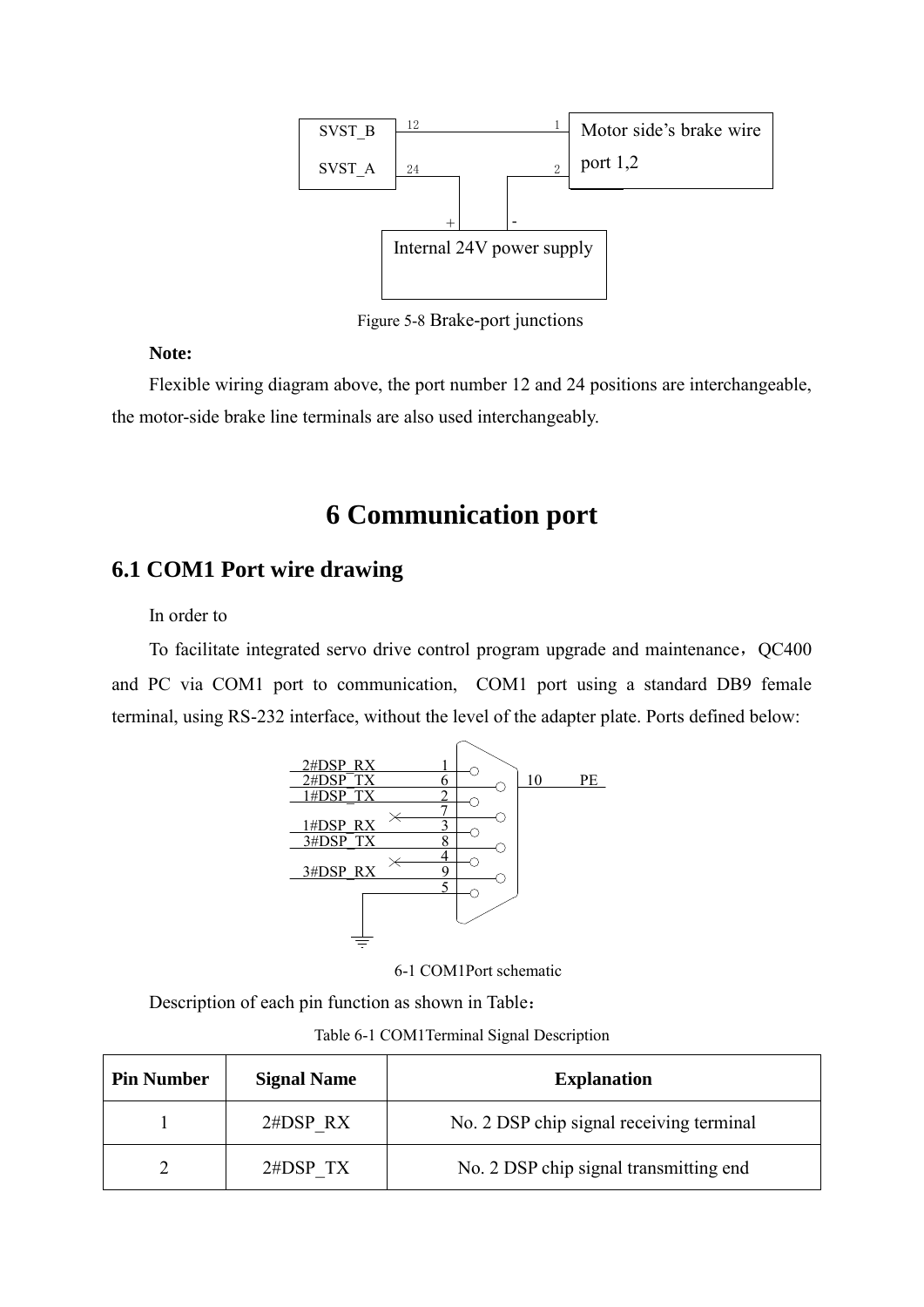| 3              | 1#DSP RX   | No. 1 DSP chip signal receiving terminal |
|----------------|------------|------------------------------------------|
| $\overline{4}$ | Floating   | Floating                                 |
| 5              | <b>GND</b> | Ground                                   |
| 6              | 1#DSP TX   | No. 1 DSP chip signal transmitting end   |
| 7              | Floating   | Floating                                 |
| 8              | 3#DSP TX   | No. 3 DSP chip signal transmitting end   |
| 9              | 3#DSP RX   | No. 3 DSP chip signal receiving terminal |
| 10             | <b>PE</b>  | Shielded wire                            |

When QC400 robot drive system servo debugging, via COM1 terminal and PC connection, connection Schematic diagram as below:



Picture 6-2 COM1 port with PCCOM port connection diagram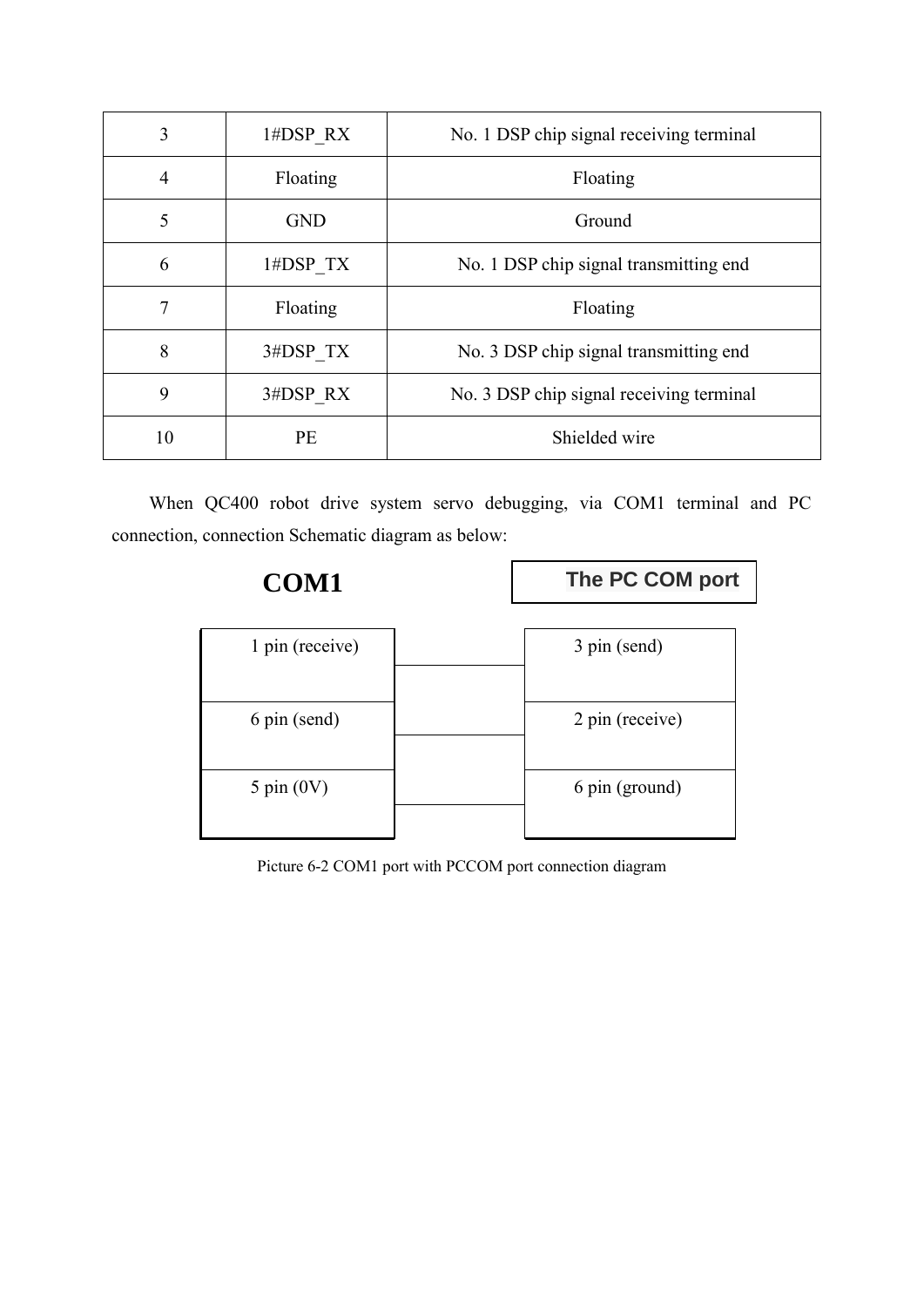## <span id="page-47-0"></span>**6.2 COM2 port connection**

Port connection COM2

In order to facilitate the maintenance of robot drive system, the COM2 communication port is provided by QC400. The COM2 port is provided with a standard DB9 head terminal, and the port is defined as the graph:



Schematic diagram of COM2 6-3 port

Each pin functions and instructions as shown in the table:

| Pin number     | <b>Signal name</b> | <b>Explain</b>                         |
|----------------|--------------------|----------------------------------------|
| 1              | RX1                | First signal receiving end             |
| $\overline{2}$ | TX <sub>0</sub>    | The 0 signal sending end               |
| 3              | RX0                | The 0 signal receiving end             |
| $\overline{4}$ | Suspended          | Suspended                              |
| 5              | <b>GND</b>         | Ground                                 |
| 6              | TX1                | First signal sending end               |
| $\overline{7}$ | Suspended          | Suspended                              |
| 8              | $485$ <sup>A</sup> | Communication interface when using 485 |
| 9              | 485 B              |                                        |
| 10             | PE                 | Shielding wire                         |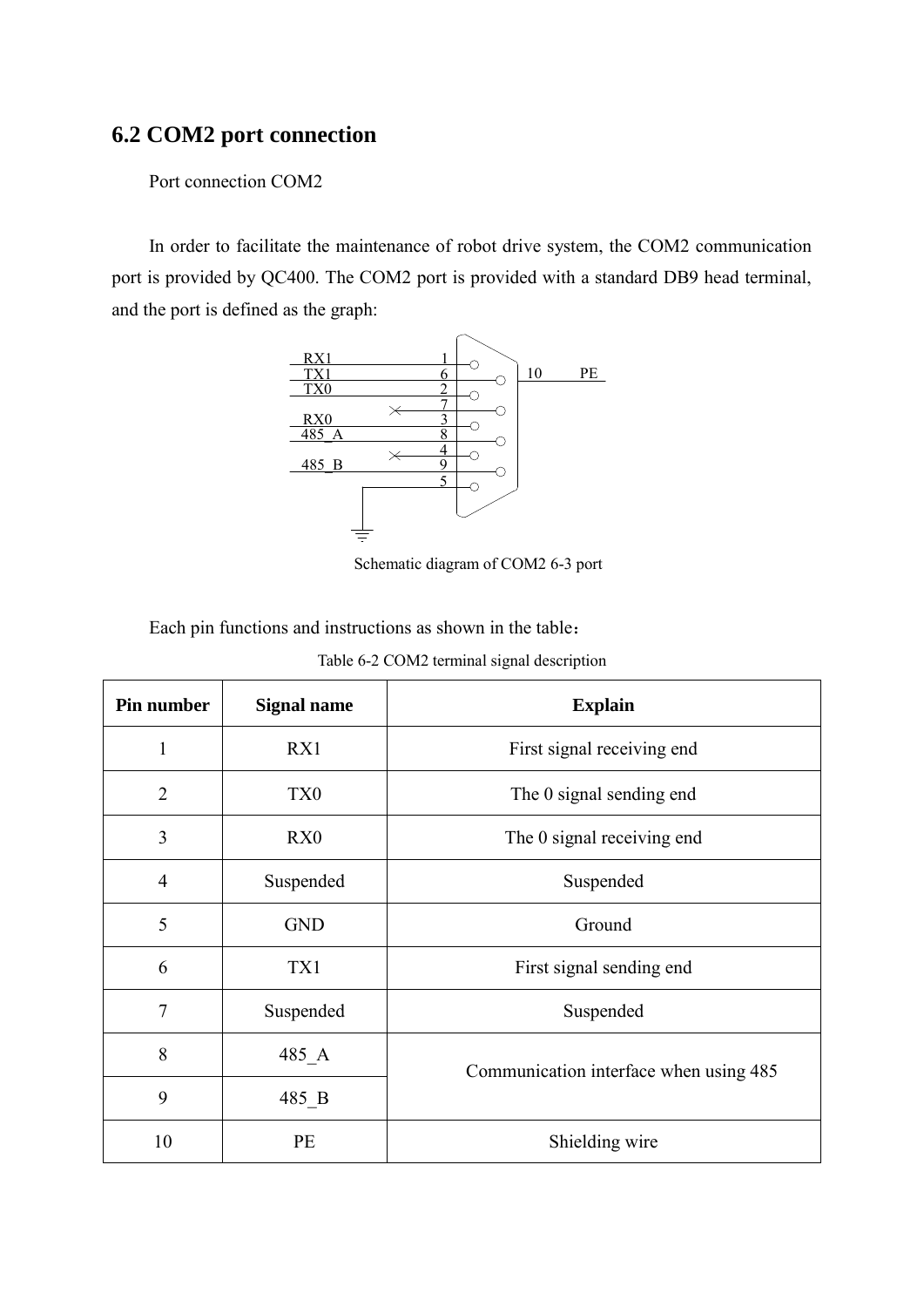## <span id="page-48-0"></span>**6.3 LAN port**

QC400 robot drive system provide Ethernet interface, support TCP/UDP protocol. Network interface definition is as follows:



Picture 6-4 LANNet export

Each pin functions and instructions as shown in the table:

| Pin number     | <b>Signal name</b> | <b>Explain</b>            |
|----------------|--------------------|---------------------------|
| 1              | $TX+$              | Send data+                |
| $\overline{2}$ | TX-                | Send data-                |
| $\overline{3}$ | $RX+$              | Receive data+             |
| 4              | N/C                | <b>Bidirectional data</b> |
| 5              | N/C                | <b>Bidirectional</b> data |
| 6              | $RX-$              | Receive data-             |
| $\tau$         | N/C                | Bidirectional data        |
| 8              | N/C                | <b>Bidirectional</b> data |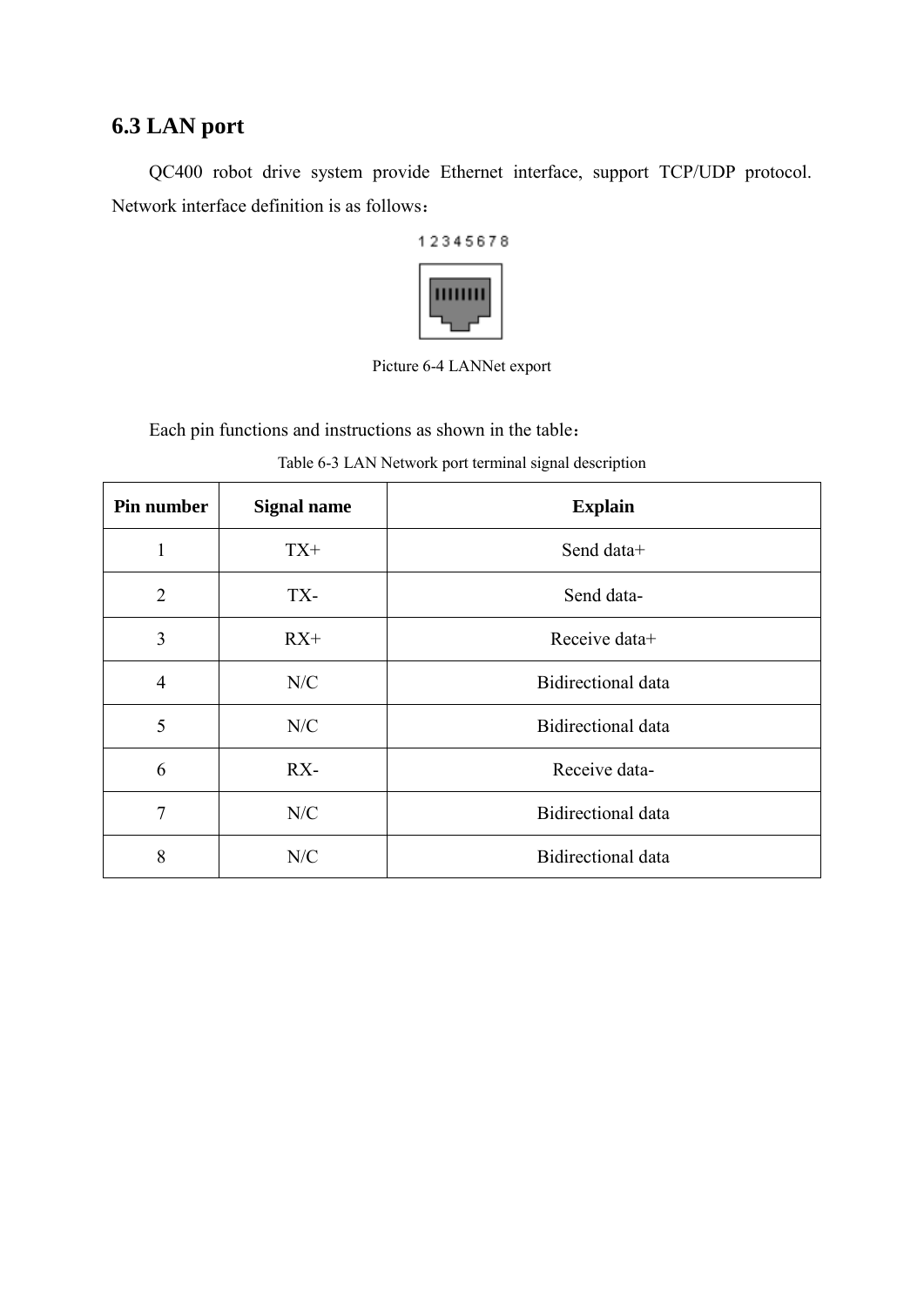## <span id="page-49-0"></span>**6.4 USB interface**

QC400 Robot drive system Provide standard USB communication interface: USB and MEM; Port internal pins are arranged as follows:



Picture 6-5 USB Terminal

Each pin functions and instructions as shown in the table:

| Table 6-4 LAN terminal signal description |  |
|-------------------------------------------|--|
|-------------------------------------------|--|

| Pin number     | <b>Signal name</b> | <b>Explain</b>          |
|----------------|--------------------|-------------------------|
| 1              | <b>VBUS</b>        | USB supply side $(+5V)$ |
| $\overline{2}$ | $D-$               | Signal negative         |
| 3              | $D+$               | Signal positive         |
| 4              | <b>GND</b>         | Ground                  |
| 5              | Suspended          | Suspended               |
| 6              | Suspended          | Suspended               |